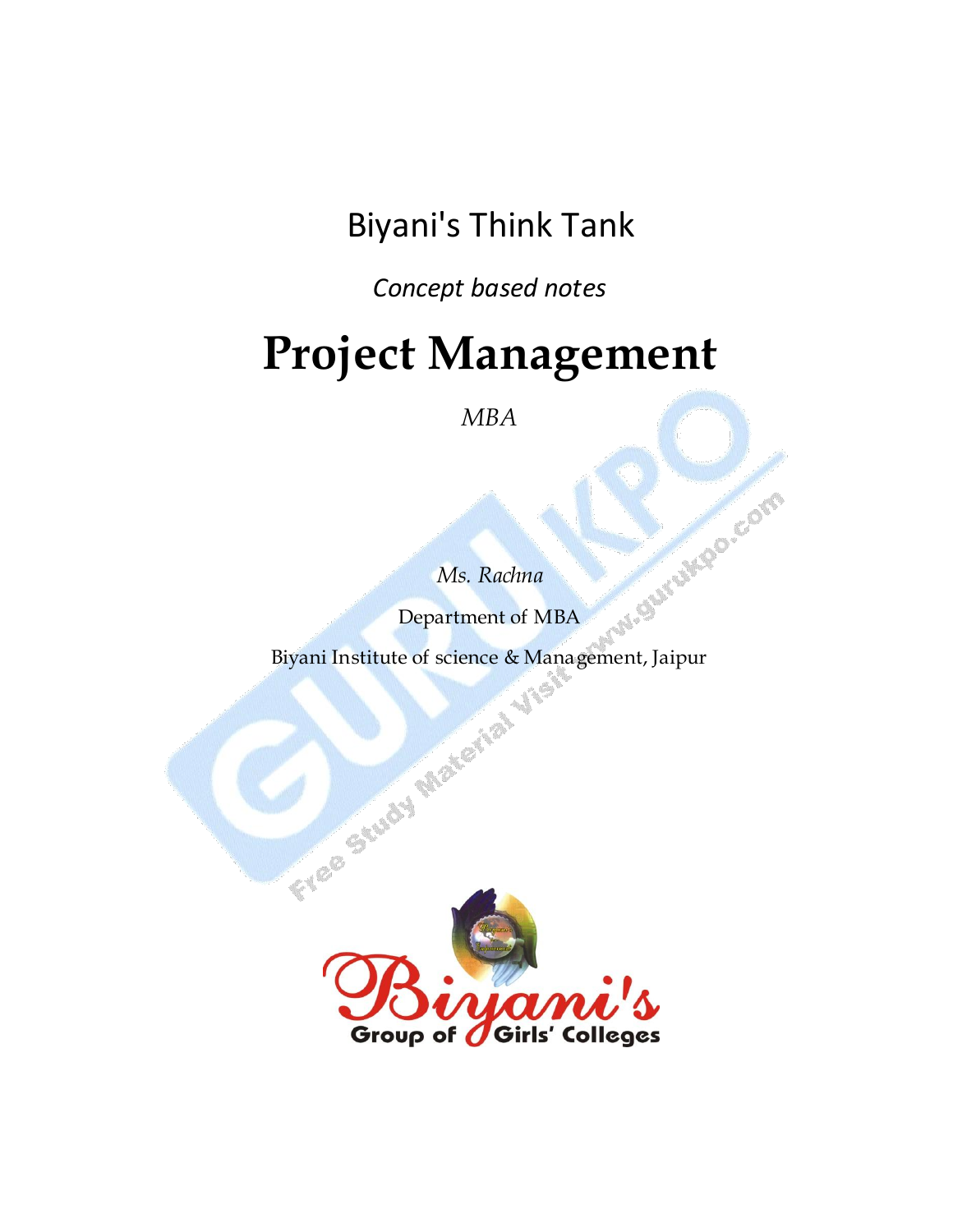*Published by :*

### **Think Tanks**

### **Biyani Group of Colleges**

*Concept & Copyright :*

### **Biyani Shikshan Samiti**

Jaipur-302 023 (Rajasthan)

Ph: 0141-2338371, 2338591-95 □ Fax: 0141-2338007

E-mail : acad@biyanicolleges.org

Website :www.gurukpo.com; www.biyanicolleges.org

**First Edition : 2011**

Sector-3, Vidhyadhar Nagar,<br>Jaipur-302 023 (Rajasthan)<br>Ph : 0141-2338371, 2338591-95  $\Box$  Fax : 0141-2338007<br>E-mail : acad@biyanicolleges.org<br>Website :www.gurukpo.com; www.biyanicolleges.org<br>First Edition : 2011 While every effort is taken to avoid errors or omissions in this Publication, any mistake or omission that may have crept in is not intentional. It may be taken note of that neither the publisher nor the author will be responsible for any damage or loss of any kind arising to anyone in any manner on account of such errors and omissions.

*Leaser Type Setted by :*

### **Biyani College Printing Department**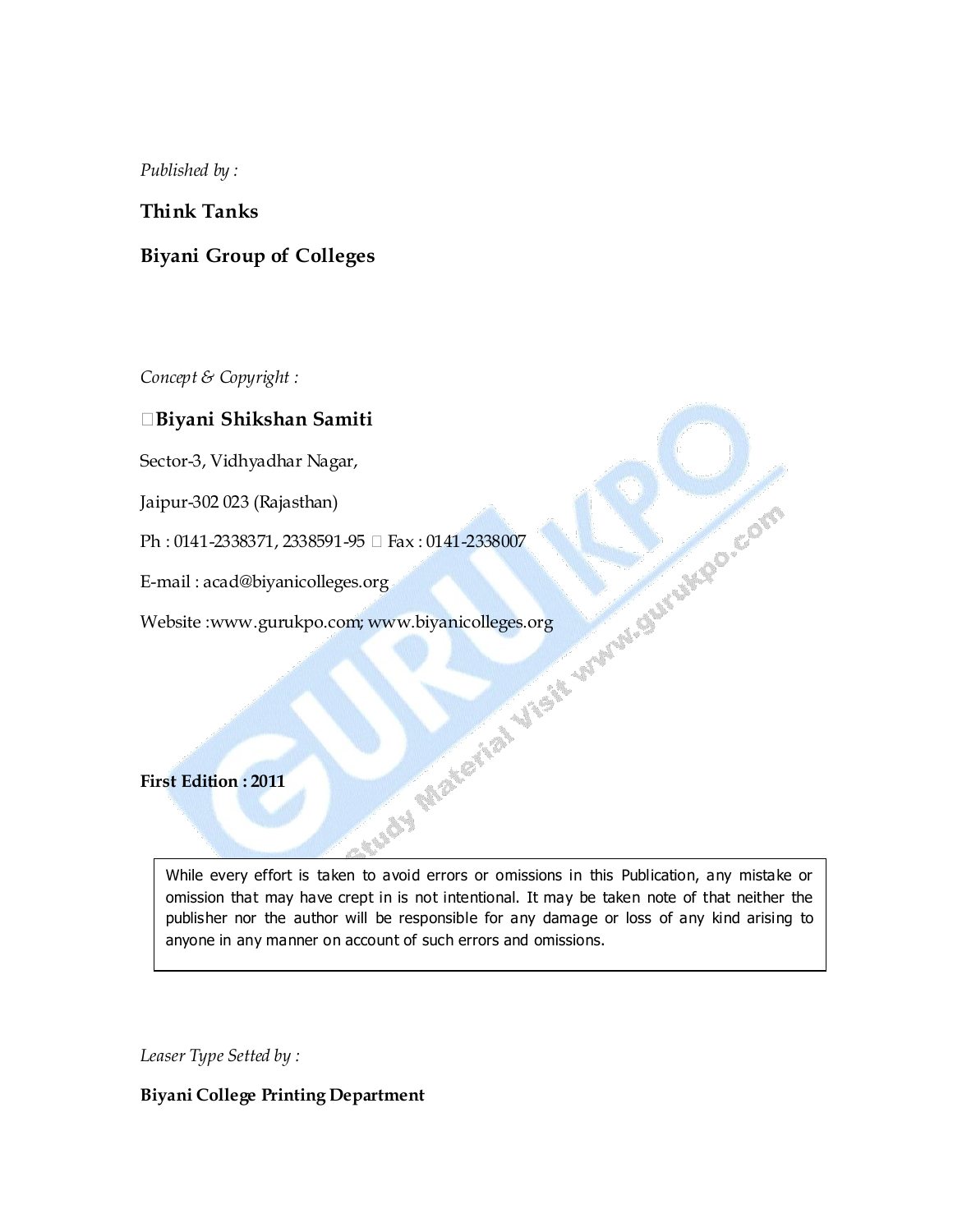# **Preface**

am glad to present this book, especially designed to serve the needs of the students. The book has been written keeping in mind the general weakness in understanding the fundamental concepts of the topics. The book is self-explanatory and adopts the "Teach Yourself" style. It is based on question-answer pattern. The language of book is quite easy and understandable based on scientific approach.

Any further improvement in the contents of the book by making corrections, omission and inclusion is keen to be achieved based on suggestions from the readers for which the author shall be obliged.

I acknowledge special thanks to Mr. Rajeev Biyani, *Chairman* & Dr. Sanjay Biyani, *Director* (*Acad.*) Biyani Group of Colleges, who are the backbones and main concept provider and also have been constant source of motivation throughout this Endeavour. They played an active role in coordinating the various stages of this Endeavour and spearheaded the publishing work.

I look forward to receiving valuable suggestions from professors of various educational institutions, other faculty members and students for improvement of the quality of the book. The reader may feel free to send in their comments and suggestions to the under mentioned address. under mentioned address.

### **Author**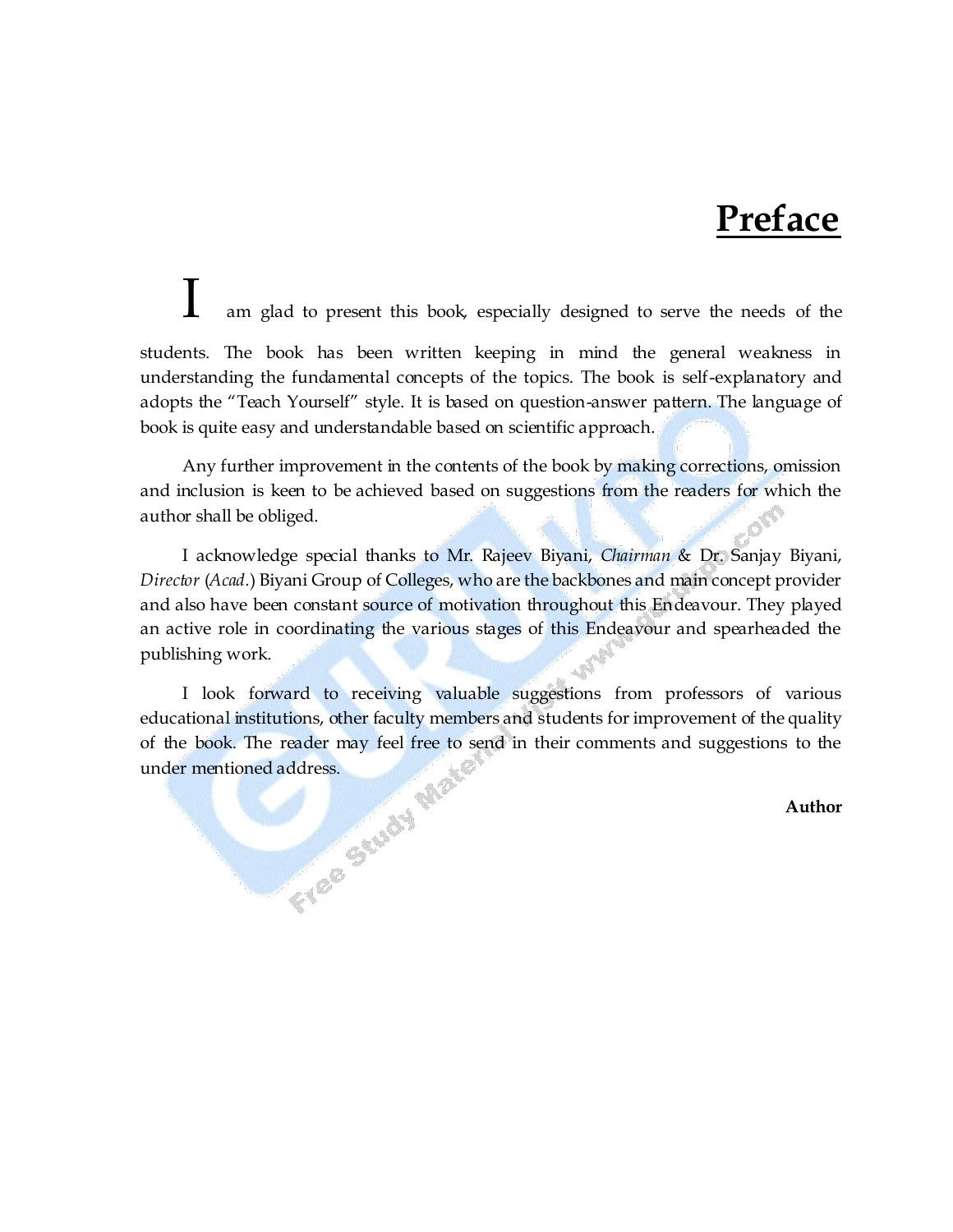# **Unit:1**

# **Introduction to Project Management**

### **Q1 What is Project management?**

**Ans**. Project management is the discipline of planning, organizing, securing and managing resources to bring about the successful completion of specific project goals and objectives. It is sometimes conflicted with program management, however technically that is actually a higher level construction: a group of related and somehow interdependent engineering projects.

A project is a temporary endeavor, having a defined beginning and end (usually constrained by date, but can be by funding or deliverables), undertaken to meet unique goals and objectives usually to bring about beneficial change or added value. The temporary nature of projects stands in contrast to business as usual (or operations) which are repetitive, permanent or semi-permanent functional work to produce products or services. In practice, the management of these two systems is often found to be quite different, and as such requires the development of distinct technical skills and the adoption of separate management.

The primary challenge of project management is to achieve all of the engineering project goals and objectives while honoring the preconceived project constraints. Typical constraints are scope, time, and budget the secondary—and more ambitious—challenge is to optimize the allocation and integration of inputs necessary to meet pre-defined objectives.

### **Q.2 Explain the Evolution of project management**.

Ans. The importance of Project Management is an important topic because all organizations, because they small or large, at one time or other, are involved in implementing new undertakings. These undertakings may be diverse, such as, the development of a new product or service; the establishment of a new production line in a manufacturing enterprise; a public relations promotion campaign; or a major building program.

On a macro level organizations are motivated to implement project management techniques to ensure that their undertakings (small or major) are delivered on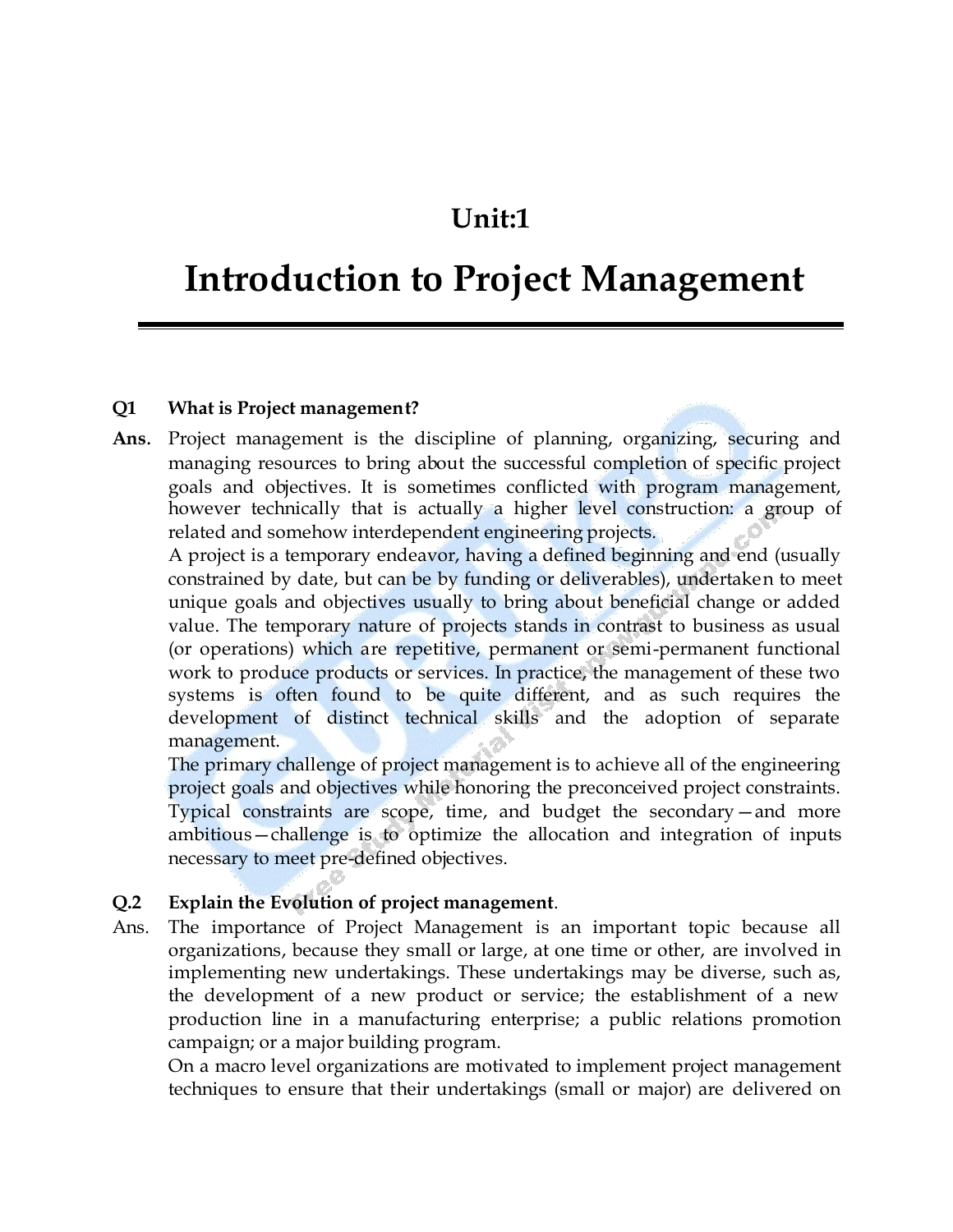time, within the cost budget and to the stipulated quality. On a micro level, project management combined with an appropriate information management system has the objectives of: (a) reducing project overhead costs; (b) customizing the project workplace to fit the operational style of the project teams and respective team members; (c) proactively informing the executive management strata of the strategic projects on a real-time basis; (d) ensuring that project team members share accurate, meaningful and timely project documents; and (e) ensuring that critical task deadlines are met. Whilst the motivation and objectives to apply project management in organizations is commendable, they do not assure project success.

- 1) **Prior to 1958**: Craft system to human relations. During this time, the evolution of technology, such as, automobiles and telecommunications shortened the project schedule. For instance, automobiles allowed effective resource allocation and mobility, whilst the telecommunication system increased the speed of communication
- 2) **1958-1979**: Application of Management Science. Significant technology advancement took place between 1958 and 1979, such as, the first automatic plain-paper copier by Xerox in 1959. Between 1956 and 1958 several core project management tools including CPM and PERT were introduced. However, this period was characterized by the rapid development of computer technology.
- 3) **1980-1994**: Production Centre Human Resources. The 1980s and 1990's are characterized by the revolutionary development in the information management sector with the introduction of the personal computer (PC) and associated computer communications networking facilities. This development resulted in having low cost multitasking PCs that had high efficiency in managing and controlling complex project schedules.
- 4) **1995-Present**: Creating a New Environment. This period is dominated by the developments related to the Internet that changed dramatically business practices in the mid 1990's.

This allows automatic uploading of data so that anyone around the globe with a standard browser can: (a) input the most recent status of their assigned tasks; (b) find out how the overall project is doing; (c) be informed of any delays or advances in the schedule; and (d) stay "in the loop" for their project role, while working independently at a remote site.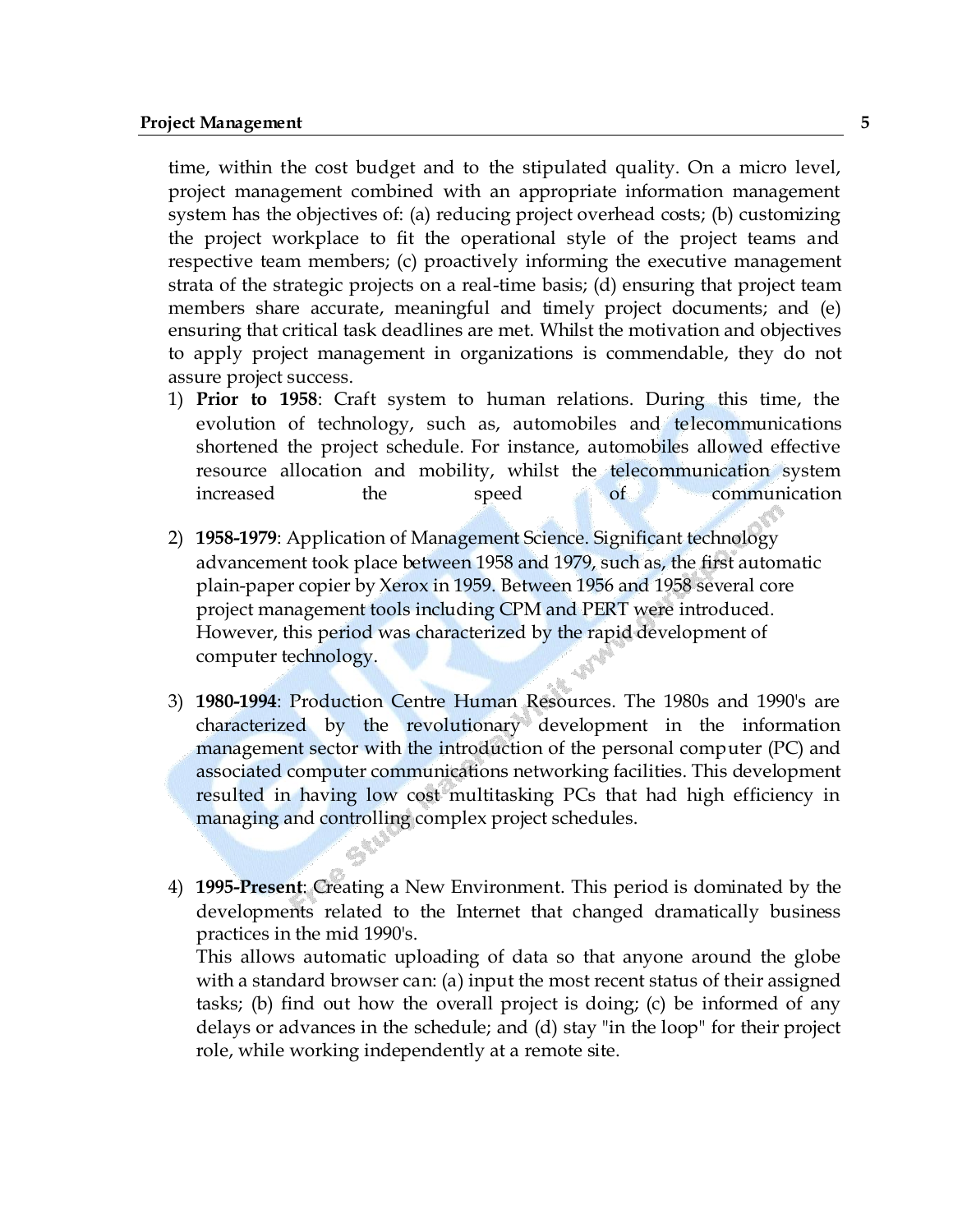### **Q3 What is the system approaches in project management**?

Ans. A project is a temporary, one-time endeavor undertaken to solve a problem or take advantage of an opportunity. It usually has a customer or customers (either internal or external to the organization that is doing the project), a budget or a set of scarce resources that must be managed and some kind of timeframe/constraint for completion or operation. Before one can undertake a project to solve a problem one must first understand the problem. Not only understand the details of the problem but also understand who has the problem and the context and environment that must be taken into consideration in addressing the problem.

The system approach is a framework for conceptualizing problems as systems and for doing things such as solving problems and designing systems.

### **Concept of system approach:**

- 1) The objectives and performance system
- 2) The environment and constraints of the system
- 3) The resources of the system
- 4) The element of the system and their function
- 5) The management of the system

### **The objectives and performance system:**

Aurukpo.com The system approach mandate a practical thinking about the real objective of the system and real ways to measure it project management uses this kind of thinking**.**

### **The environment and constraints of the system:**

The environment of the system i.e. relevent subsystem, groups and the persons who affect or affected by t5he system, must also be identified.

### **The resources of the system:**

In accomplishing system goals, internal system resources such as capital, labour, material must also be identified. Most of the system resources are exhaustible. The system is free to utilize them.

### **The element of the system and their function:**

The system approach to a project considers the project in terms of many element .each having performance measure directly related to performance of the overall project.

### **The management of the system:**

The system approaches plays explicit attention to the management of the system. Management is the function which takes into consideration all of the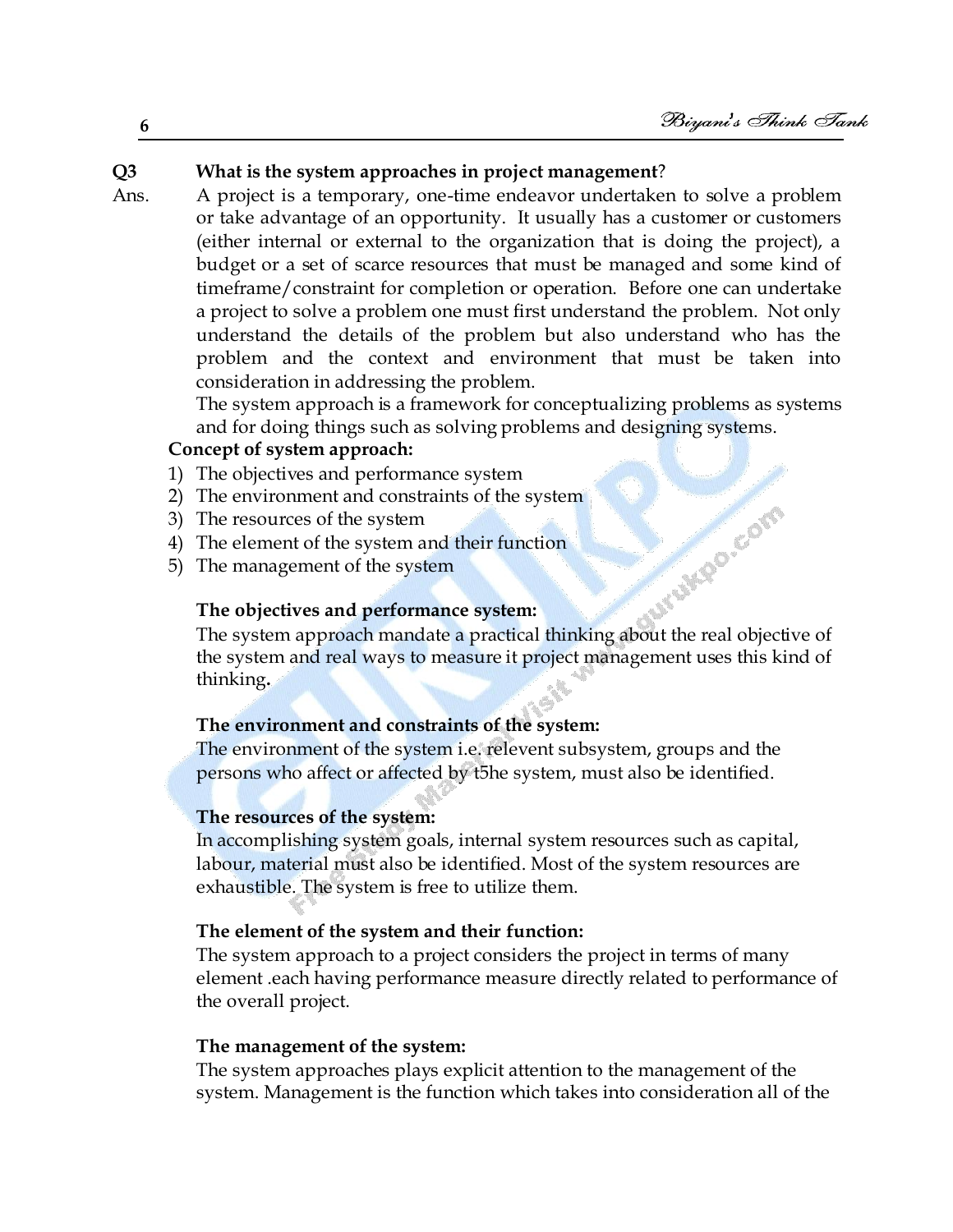other aspect of the system such as objectives, environment and constraints, resources and elements.

### **Q4 Explain system analysis and system development**.

### **Ans. System analysis**

The goal of system analysis is to determine where the problem is in an attempt to fix the system. This step involve breaking down the system in different pieces to analyze the situation, analyzing project goals, breaking down what needs to be created and attempting to engage users so that definite requirements can be defined. Requirement analysis sometimes requires individuals/teams from client as well as service provider sides to get detailed and accurate requirements. Often there has to be a lot of communication to and from to understand these requirements**.**

### **System development life cycle:**

The Systems Development Life Cycle (SDLC) phases serve as a programmatic guide to project activity and provide a flexible but consistent way to conduct projects to a depth matching the scope of the project. Each of the SDLC phase objectives are described in this section with key deliverables, a description of recommended tasks, and a summary of related control objectives for effective management. It is critical for the project manager to establish and monitor control objectives during each SDLC phase while executing projects. Control objectives help to provide a dear statement of the desired result or p control objectives during each SDLC phase while executing projects. Control objectives help to provide a clear statement of the desired result or purpose and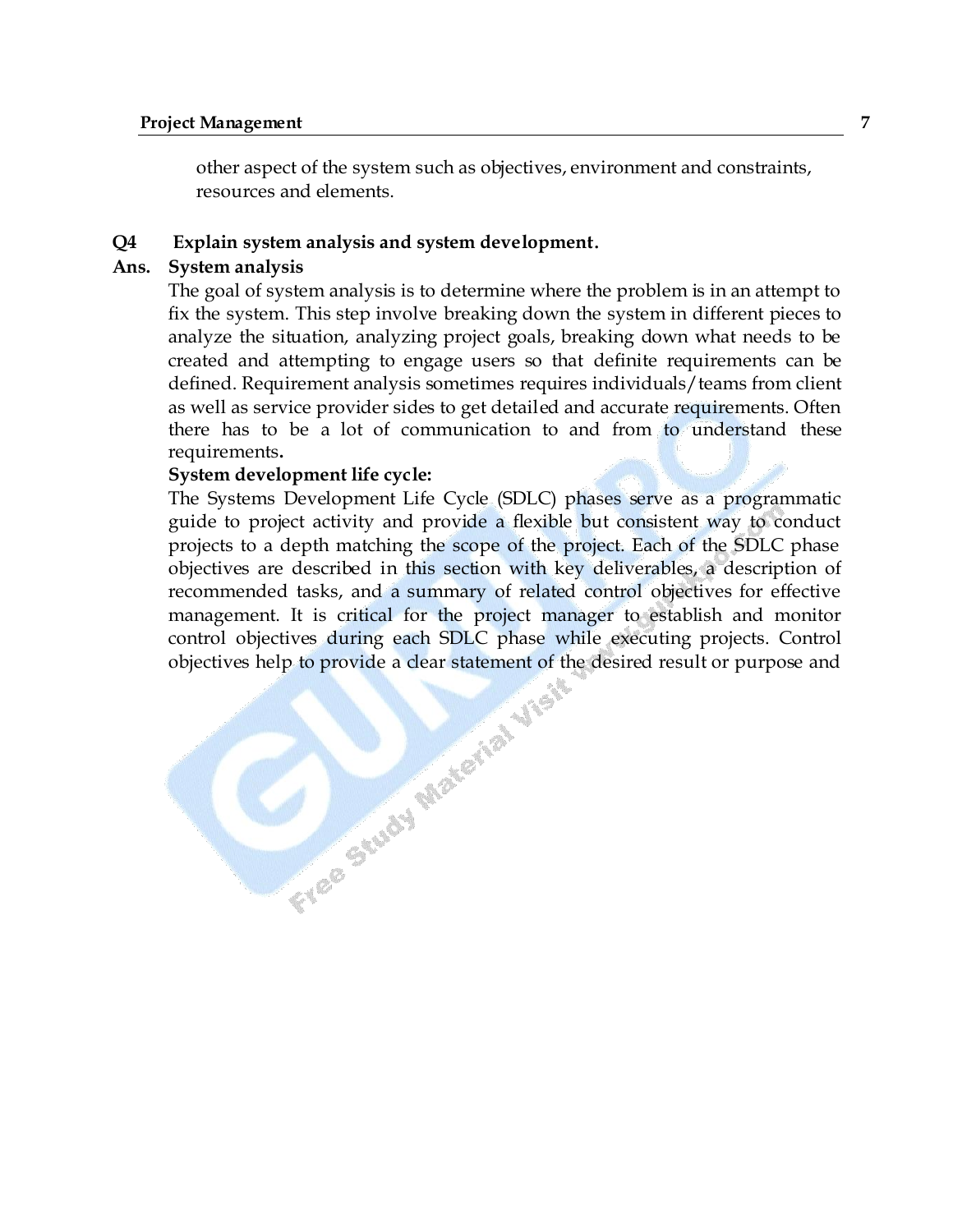

SDLC Phases Related to Management Controls.

Ans. The Project Life Cycle refers to a logical sequence of activities to accomplish the project's goals or objectives. Regardless of scope or complexity, any project goes through a series of stages during its life. There is first an Initiation or Birth phase, in which the outputs and critical success factors are defined, followed by a Planning phase, characterized by breaking down the project into smaller parts/tasks, an Execution phase, in which the project plan is executed, and lastly a Closure or Exit phase, that marks the completion of the project. Project activities must be grouped into phases because by doing so, the project manager and the core team can efficiently plan and organize resources for each activity, and also objectively measure achievement of goals and justify their decisions to move ahead, correct, or terminate. It is of great importance to organize project phases into industry-specific project cycles. Why? Not only because each industry sector involves specific requirements, tasks, and procedures when it comes to projects, but also because different industry sectors have different needs for life cycle management methodology. And paying close attention to such details is the difference between doing things well and excelling as project managers.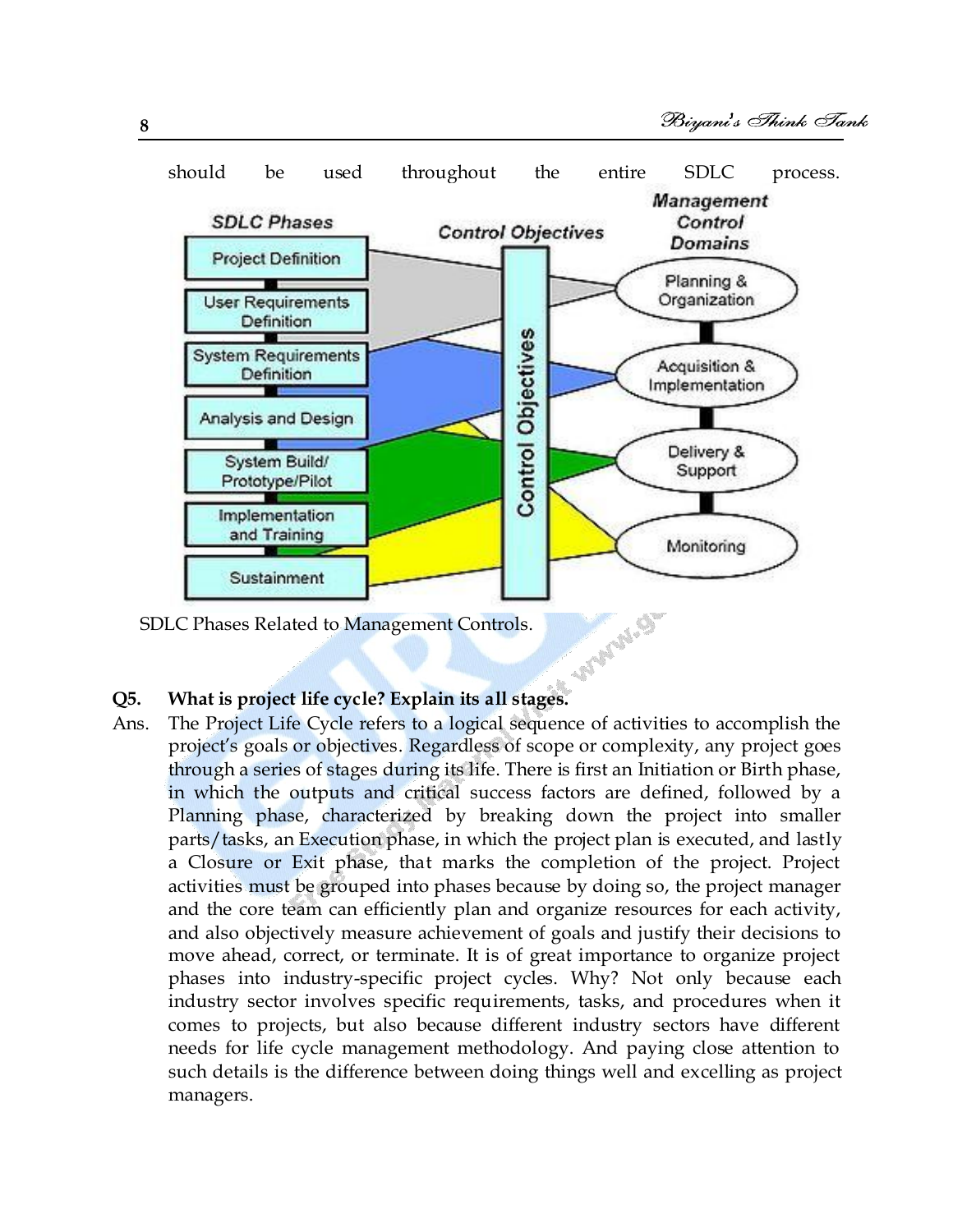

### **1) Initiation**

In this first stage, the scope of the project is defined along with the approach to be taken to deliver the desired outputs. The project manager is appointed and in turn, he selects the team members based on their skills and experience. The most common tools or methodologies used in the initiation stage are Project Charter, Business Plan, Project Framework (or Overview), Business Case Justification, and<br>Milestones Reviews.<br>2) Planning Milestones Reviews.

### **2) Planning**

The second phase should include a detailed identification and assignment of each task until the end of the project. It should also include a risk analysis and a definition of a criteria for the successful completion of each deliverable. The governance process is defined, stake holders identified and reporting frequency and channels agreed. The most common tools or methodologies used in the planning stage are Business Plan and Milestones Reviews.

### **3) Execution and controlling**

The most important issue in this phase is to ensure project activities are properly executed and controlled. During the execution phase, the planned solution is implemented to solve the problem specified in the project's requirements. In product and system development, a design resulting in a specific set of product requirements is created. This convergence is measured by prototypes, testing, and reviews. As the execution phase progresses, groups across the organization become more deeply involved in planning for the final testing, production, and support. The most common tools or methodologies used in the execution phase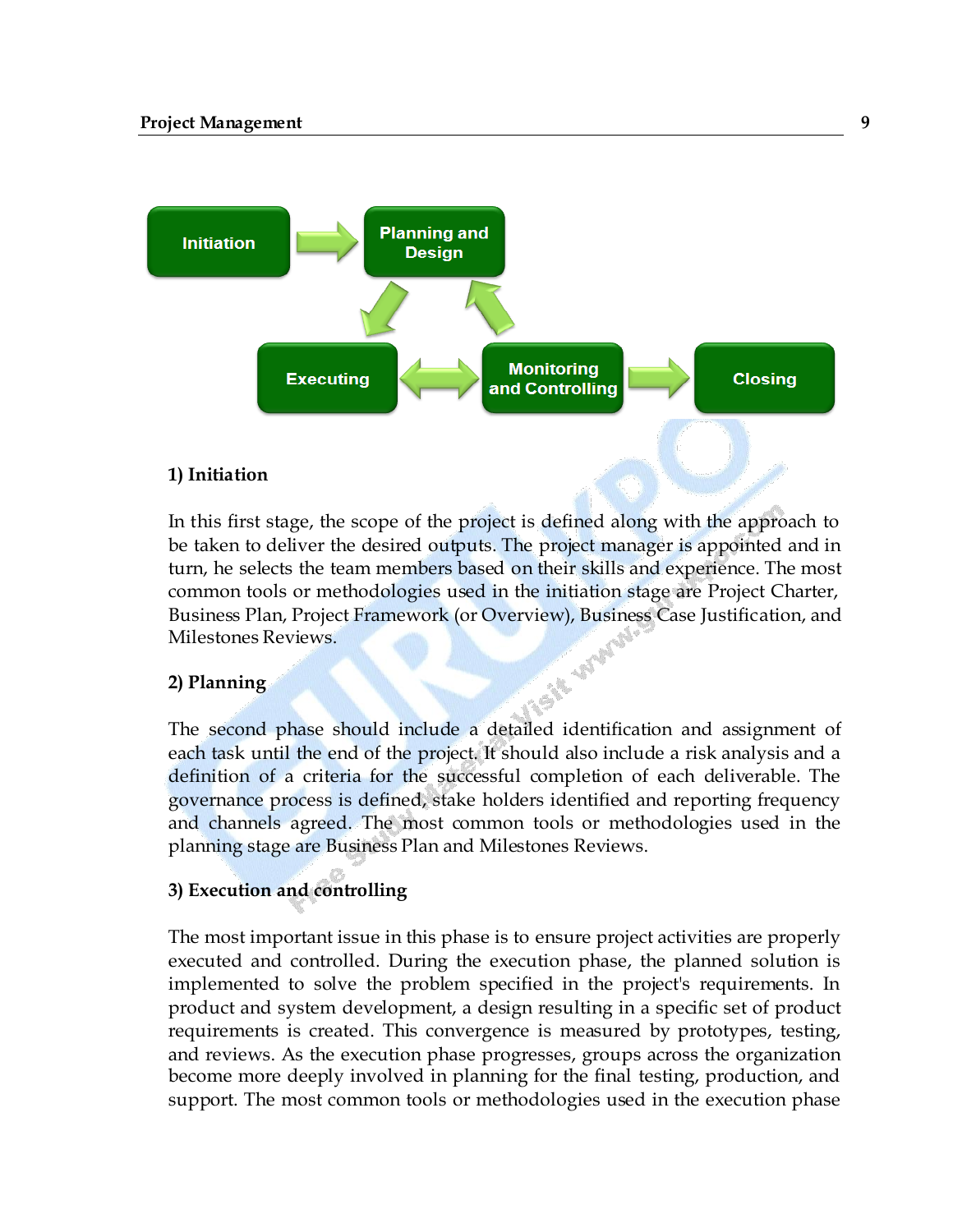are an update of Risk Analysis and Score Cards, in addition to Business Plan and Milestones Reviews.

### **4) Closure**

In this last stage, the project manager must ensure that the project is brought to its proper completion. The closure phase is characterized by a written formal project review report containing the following components: a formal acceptance of the final product by the client, Weighted Critical Measurements (matching the initial requirements specified by the client with the final delivered product), rewarding the team, a list of lessons learned, releasing project resources, and a formal project closure notification to higher management. No special tool or methodology is needed during the closure phase.

### **Q6. What is project contracting? Explain.**

- **Ans.** Since a substantial portion of a project is typically executed through contracts, the proper management of contracts is critical to the successful implementation of the project. In this context, the following should be done.
	- The competence and capability of all the contractors must be ensured. One weak link can affect the timely performance of the contract.
	- Proper discipline must be enforced among contractors and suppliers by insisting that they should develop realistic and detailed resource and time plans that are matching with the project plan.
	- Penalties may be imposed for failure to meet contractual obligations. Likewise, incentives may be offered for good performance.
	- Help should be extended to contractors and suppliers when they have genuine problems.
	- Project authorities must retain independence to off-load contracts (partially or wholly) to other parties where delays are anticipated.

### **Q7. Explain the various types of project contractor**.

- Ans. The various types of project contractors are:
	- **Traditional Contract**: All project specifications are provided to a contractor who purchases and installs equipment at cost plus a mark-up or fixed price.
	- **Extended Technical Guarantee/Service**: The contractor offers extended guarantees on the performance of selected equipment and / or service/maintenance agreements.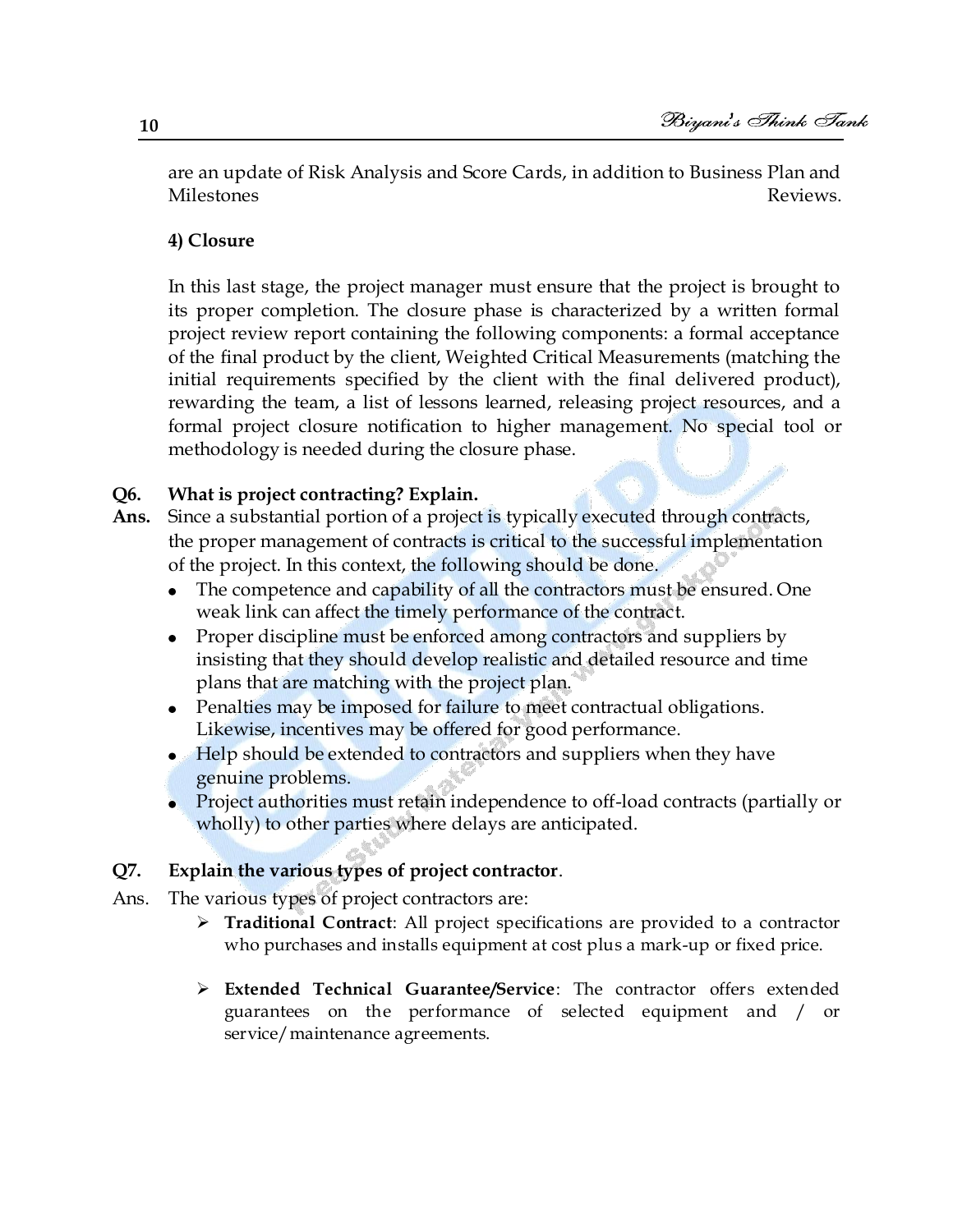- **Extended Financing Terms**: The contractor provides the option of an extended lease or other financing vehicle in which the payment schedule can be based on the expected savings
- **Guaranteed Saving Performance Contract**: All or part of savings is guaranteed by the contractor, and all or part of the costs of equipment and/or services is paid down out of savings as they are achieved.

Free Study Material Visit who were the com-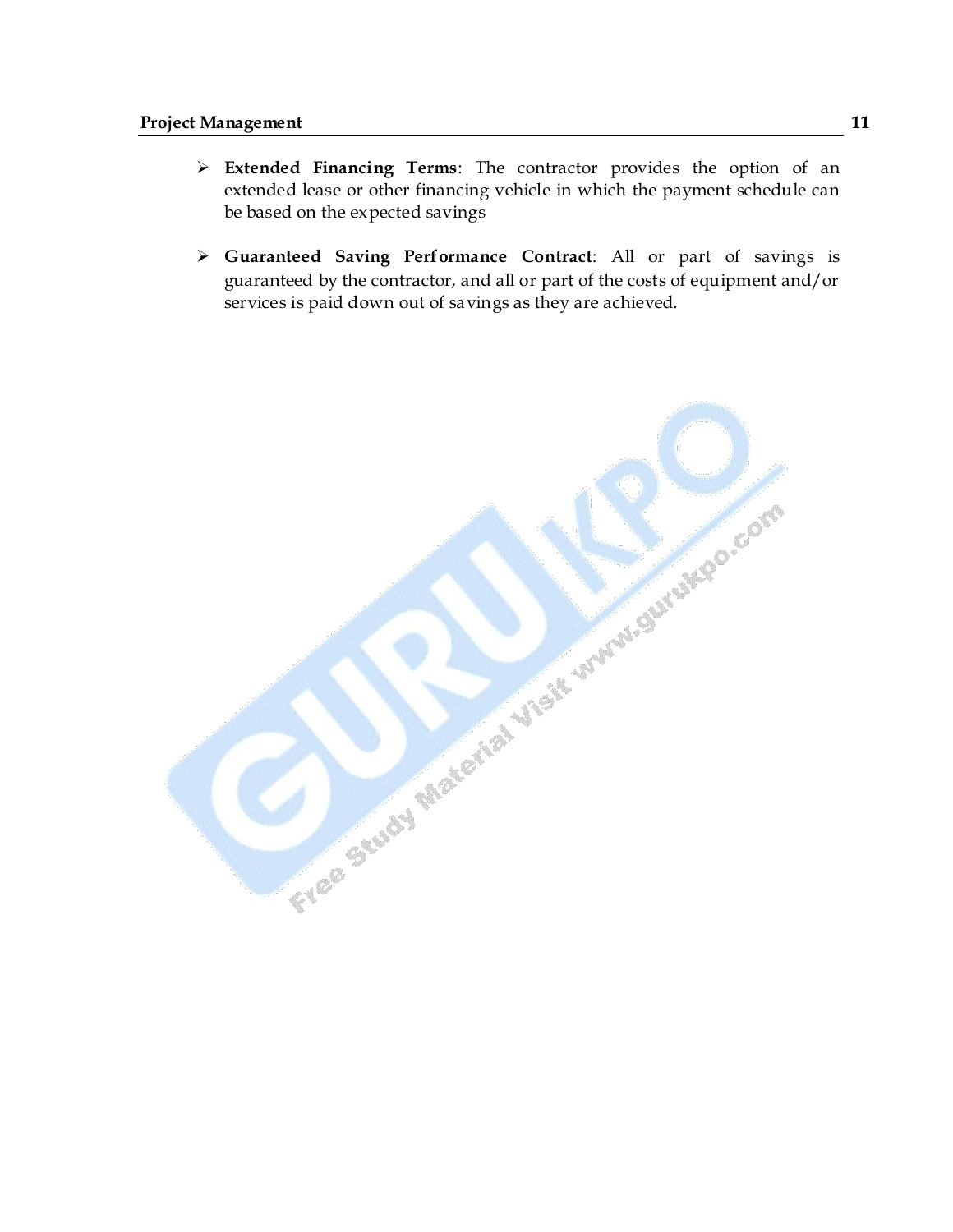# **Unit-2**

# **Project Feasibility Study**

### **Q1 What is project feasibility analysis?**

Ans. **Feasibility studies** aim to objectively and rationally uncover the strengths and weaknesses of the existing business or proposed venture, opportunities and threats as presented by the environment, the resources required to carry through, and ultimately the prospects for success.

Five common factors (TELOS)

### **Technology and system feasibility**

Technology and system feasibility<br>The assessment is based on an outline design of system requirements in terms of Input, Processes, Output, Fields, Programs, and Procedures. This can be quantified in terms of volumes of data, trends, frequency of updating, etc. in order to estimate whether the new system will perform adequately or not. Technological feasibility is carried out to determine whether the company has the capability, in terms of software, hardware, personnel and expertise, to handle the completion of the project

### **Economic feasibility**

Economic analysis is the most frequently used method for evaluating the effectiveness of a new system. More commonly known as cost/benefit analysis, the procedure is to determine the benefits and savings that are expected from a candidate system and compare them with costs. If benefits outweigh costs, then the decision is made to design and implement the system. An entrepreneur must accurately weigh the cost versus benefits before taking an action.

Cost-based study: It is important to identify cost and benefit factors, which can be categorized as follows: 1. Development costs; and 2. Operating costs. This is an analysis of the costs to be incurred in the system and the benefits derivable out of the system.

Time-based study: This is an analysis of the time required to achieve a return on investments. The future value of a project is also a factor.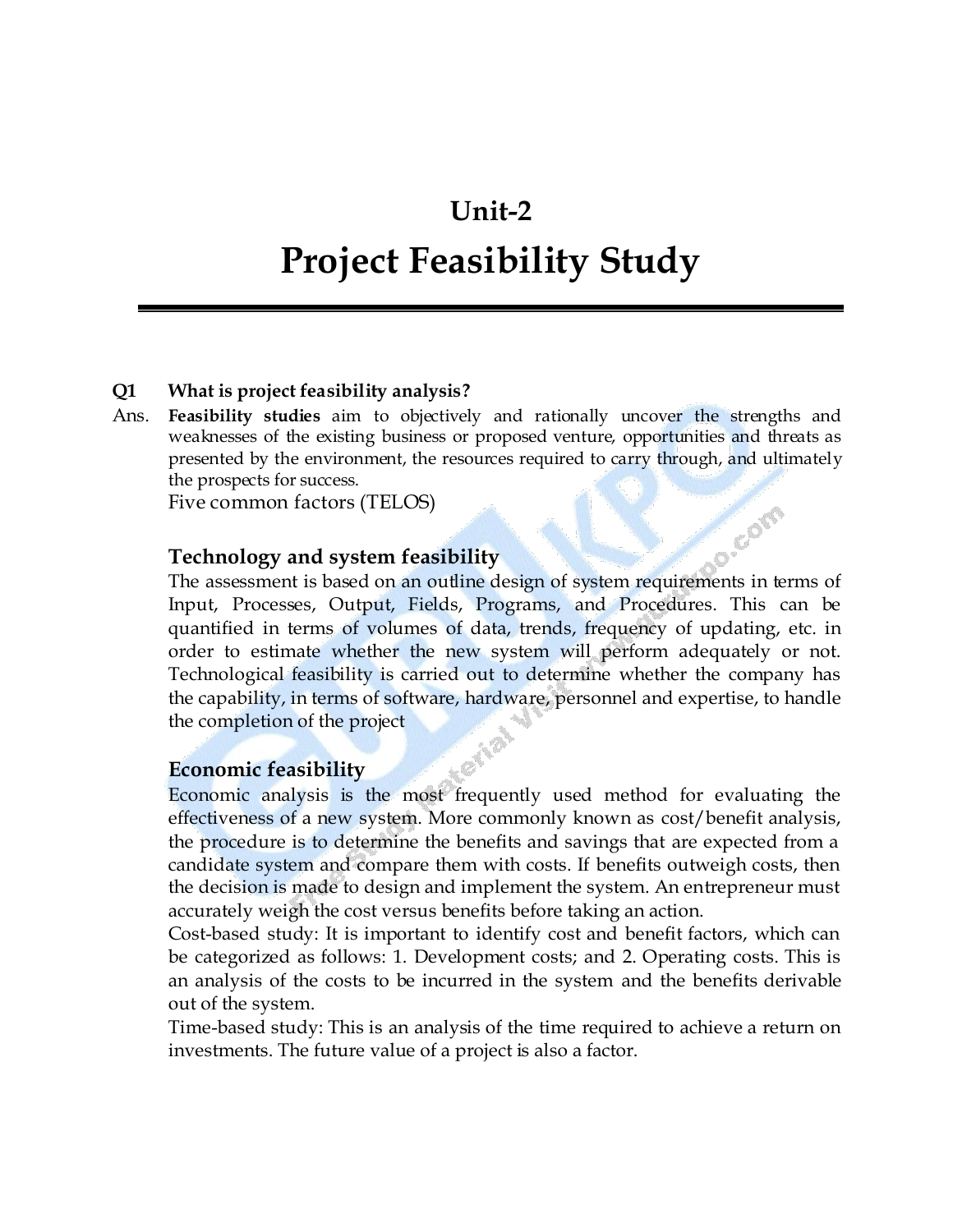### **Legal feasibility**

Determines whether the proposed system conflicts with legal requirements, e.g. a data processing system must comply with the local Data Protection Acts.

### **Operational feasibility**

Operational feasibility is a measure of how well a proposed system solves the problems, and takes advantage of the opportunities identified during scope definition and how it satisfies the requirements identified in the requirements analysis phase of system development.

### **Schedule feasibility**

A project will fail if it takes too long to be completed before it is useful. Typically this means estimating how long the system will take to develop, and if it can be completed in a given time period using some methods like payback period. Schedule feasibility is a measure of how reasonable the project timetable is. Given our technical expertise, are the project deadlines reasonable? Some projects are initiated with specific deadlines. You need to determine whether the deadlines are mandatory or desirable.

### **Q2 What is Pre Project feasibility analysis**?

Ans. In Pre Project feasibility analysis the user in evaluating a variety of Scenarios:

- Unlimited, user-defined baseline scenarios
- $\bullet$ 3 scenario capability built-in
- Values for carbon credits
- Discount rates
- Other financial and technical variables, such as
- Loan terms
- **Electricity price**
- Capacity factor, etc.

The pre-feasibility of the project should include the following preliminary analysis:

- Needs and options analysis
- Legal feasibility
- Technical feasibility
- Scoping social/environment safeguards analysis
- Preliminary financial viability including expectations of required Government financial support
- Institutional capability analysis
- Identification of next steps required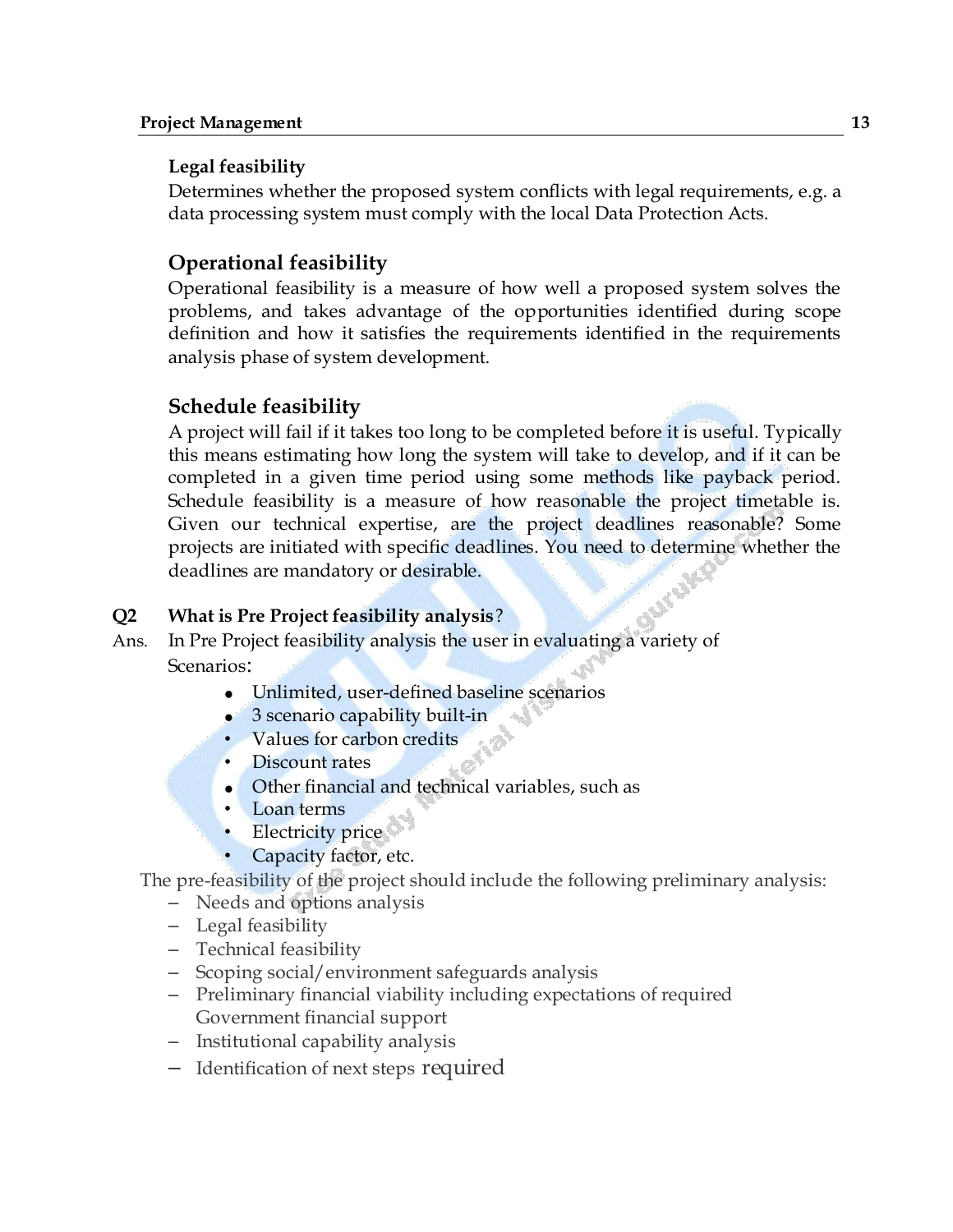**Q3. Explain the objectives of pre feasibility analysis**.

- Ans. The Prefeasibility Analysis as proposed has these objectives:
	- to obtain needed information about the logistic infrastructure on the site
	- to gain some knowledge of potential cost factors which would impinge on the soccer camp project
	- to evaluate the potential logistic problems of the project and discuss the possibility of using other local farmers in a satellite tourism concept
	- to develop the basic guidelines that will be required for the feasibility study preparation
	- to get all needed information packaged in a usable document that can provide your group with a preliminary project proposal, concerning profit and loss
	- to evaluate on a preliminary basis, possible soccer camps schedules and levels and total project concept
	- to gain insights on needed government officials who will be concerned with the project
	- to gain an understanding of the budget, equipment, supply and cost factors of the project
	- to understand the possible return on investment for the project
	- to investigate on a preliminary basis, markets for the products of the project
	- to prepare a usable working document for use in planning and funding requirements for the project
	- To establish the Letter of Intent for developing the feasibility study and working agreement between our group and your organization
	- To provide you with complete working guidelines so you can develop your own successful, lucrative soccer camp project.

### **Q4 Give an outline of pre feasibility study report in pre feasibility analysis?**

Ans. A PFR reveals an overview of the project's proposal through the feasibility report. A PFR is normally prepared to articulate the ideas and objectives set forth for the project .

The PFR is expected to incorporate the following aspect and the structure of presentation.

- 1) Introduction- What is proposed project about and why the need has arisen?
- 2) Objectives- define what the project aim?
- 3) Demand Analysis- the findings of such surveys is presented in a proper manner.
- 4) Location of the project- the consideration made for selection of location with comparative advantage and disadvantage.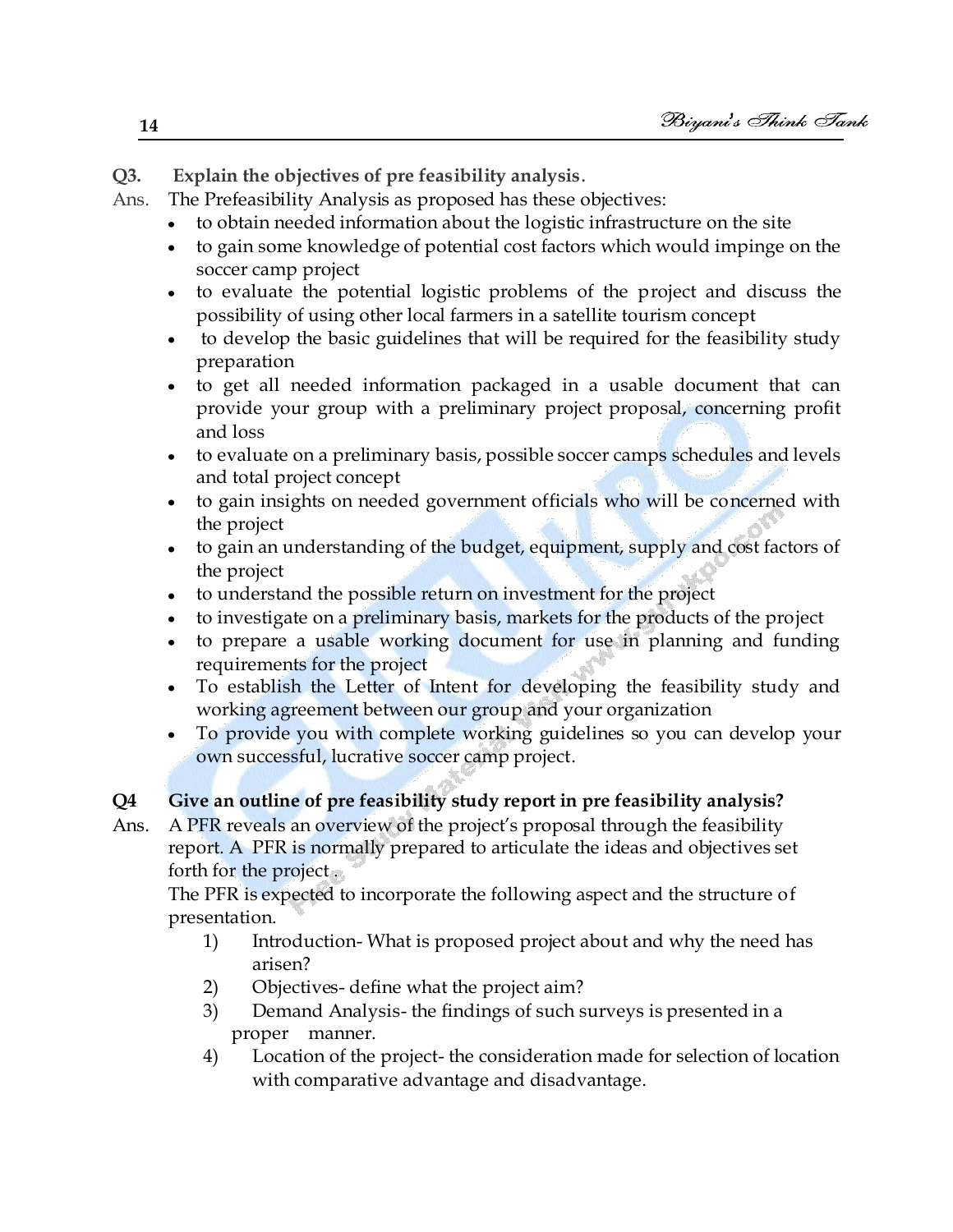- 5) Technology proposed to be adopted- adequate justificxationb be stated for adopted technology.
- 6) Capital facility required-
- 7) Cost estimation
- 8) Sources of raw material, components, bought out material.
- 9) Study of environmental factors .
- 10) Conclusion and recommendation.

### **Q.5 Explain the project appraisal. Explain the different techniques of project appraisal**.

**Ans. Project appraisal** is a generic term that refers to the process of assessing, in a structured way, the case for proceeding with a project or proposal. In short, project appraisal is the effort of calculating a project's viability It often involves comparing various options, using economic appraisal or some other<br>decision analysis technique.<br> **Types of appraisal**<br>
• Cost-benefit analysis<br>
2) Economic appraisal<br>
• Cost-effectiveness »<br>
• Scoring » decision analysis technique.

### **Types of appraisal**

- 1) Financial
	- Cost-benefit analysis
- 2) Economic appraisal
	- Cost-effectiveness analysis
	- Scoring and weighting

### **Q6 What is market and technical analysis of a project?**

Ans. No project should be undertaken without detailed cost estimates and scope controls. Even if a project is already underway, feasibility analysis can determine likely outcomes well ahead of time, giving stakeholders room to make good decisions. The following is a brief outline of the feasibility process.

### **Constraints:**

There are four constraints to project success:

- 1. Cost
- 2. Quality
- 3. Time
- 4. Scope

One can control three of the four. The fourth variable is

independent. Furthermore, each variable must be evaluated separately and collectively to determine the right strategy for a project.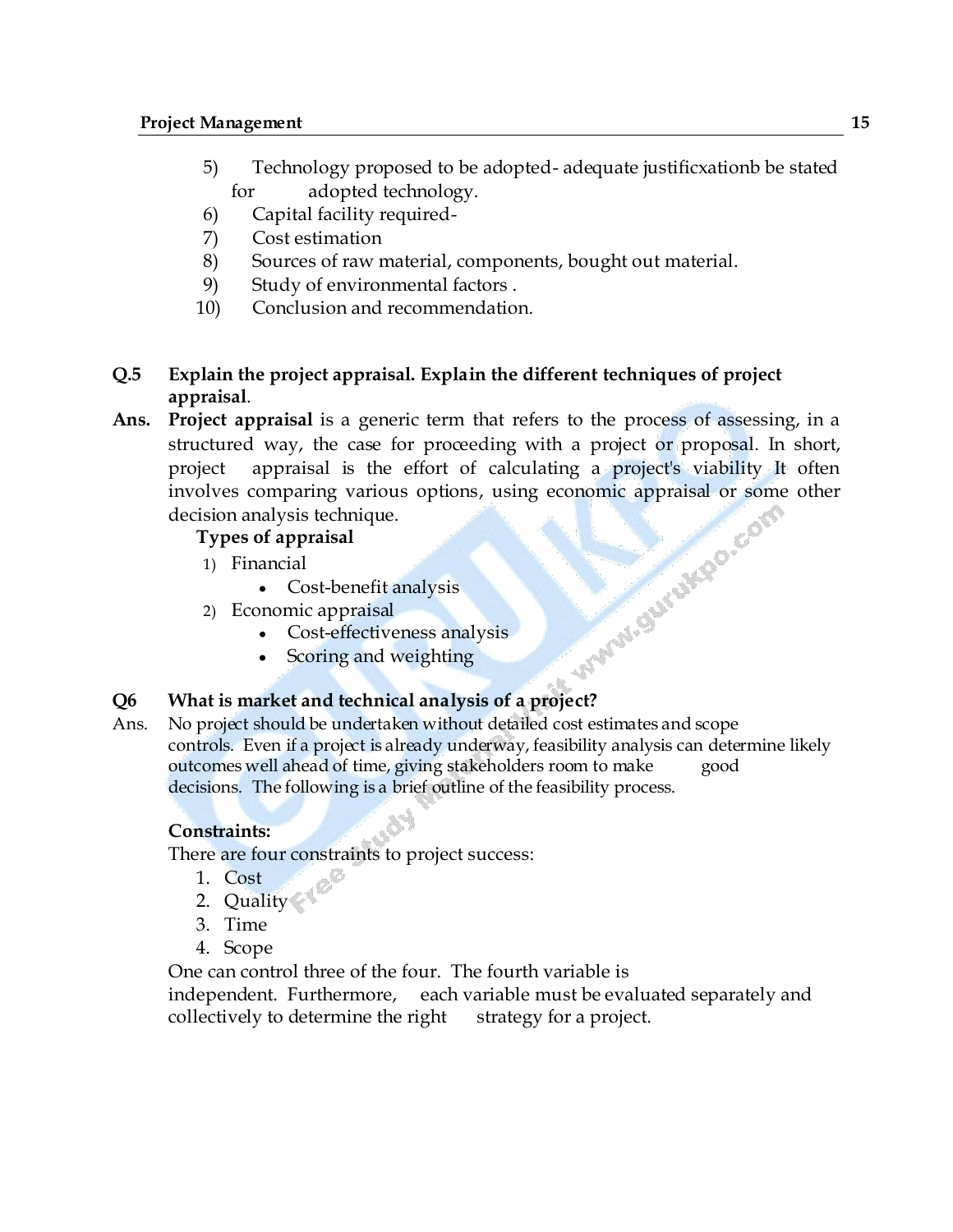### **Cost-Effectiveness:**

Cost-effectiveness analysis can include the following:

- Estimate direct costs, such as contractors and software and indirect costs,  $\bullet$ such as staff time, training and long-term overhead
- Analyze and quantify hard benefits such as increasing sales, saving person-hours, and soft benefits such as improving morale
- Evaluate the impact on existing systems and business processes.

### **Risk Analysis:**

Project success depends on meeting the following requirements:

- Project Manager / user / team experience; technical knowledge  $\bullet$
- Appropriate project methodology
- Good estimate of cost and schedule; realistic expectations  $\bullet$
- Strong project management procedures
- Thorough Requirements Definition
- Methods for learning new technologies
- Contingency plans

### **Complexity Analysis:**

Evaluate task estimates as the product of complexity multiplied by the experience and job knowledge of participants.

### **Return on Investment (ROI):**

Calculate ROI over the proposed system's life cycle. Factor in costs, savings, strategic advantage and uncertainties.

### **Q7. Explain Social cost benefit analysis?**

Ans. It refers to the study of feasibility of a project in terms of its total economic cost and total economic benefits. it means to compare total cost with total benefit if we add external cost with private cost, it's called total social cost if we add external benefit with private benefit, called total social benefit.

Cost-benefit analysis is a process for evaluating the merits of a particular project or Course of action in a systematic and rigorous way. Social cost-beneth analysis refers to Cases where the project has a broad impact across society { and, as such, is usually carried out by the government.

### **Q8. Explain the objectives of SCBA.**

- Ans. SCBA aims to appraise the total impact that a project will have on an economy.
	- 1) Contribution of the project to GDP of the Economy.
	- 2) Contribution of the project in poorer section of the society
	- 3) Justification of the uses of scarce resources.
	- 4) Contribution of the project in improving the environmental condition.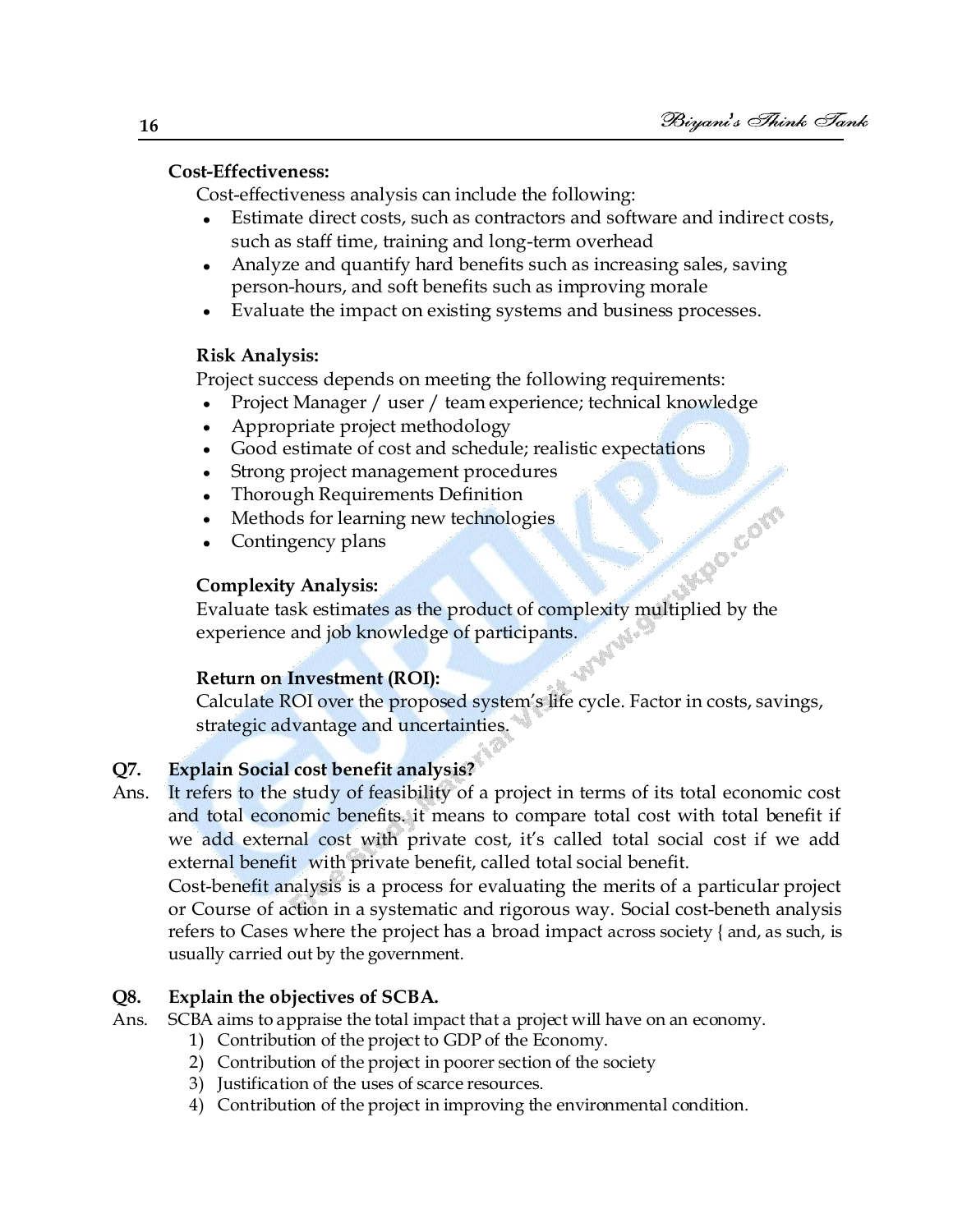5) Justification for the risk undertaken to implement and sacrifices made in the process.

### **Q9. What are the different approaches of SCBA? Explain all.**

- Ans. There are two approaches in SCBA
	- 1) UNIDO APPROACH
	- 2) LITTLE AND MIRRLEES APPROACH

UNIDO Approach- It stands for united national industrial development organization. It has five stages:

- 1) Measurement of financial profitability
- 2) Net benefits in terms of shadow prices
- 3) Impact of project on savings and investment
- 4) Impact of project on distribution of income
- 5) Impact of project on merit and demerit goods

# **L-M Approach- it describe the practical application of SCBA**

- It has 3 stages<br>Calculating accounting rate or shadow prices particularly for for<br>savings<br>Use of COCF analysis.<br> $\frac{1}{2}$ <br> $\frac{1}{2}$ <br> $\frac{1}{2}$ <br> $\frac{1}{2}$ <br> $\frac{1}{2}$ <br> $\frac{1}{2}$ <br> $\frac{1}{2}$ <br> $\frac{1}{2}$ <br> $\frac{1}{2}$ <br> $\frac{1}{2}$ <br> $\frac{1}{2}$ <br> 1) Calculating accounting rate or shadow prices particularly for foreign exchange savings
- 2) Use of conversion factor
- 3) Use of DCF analysis.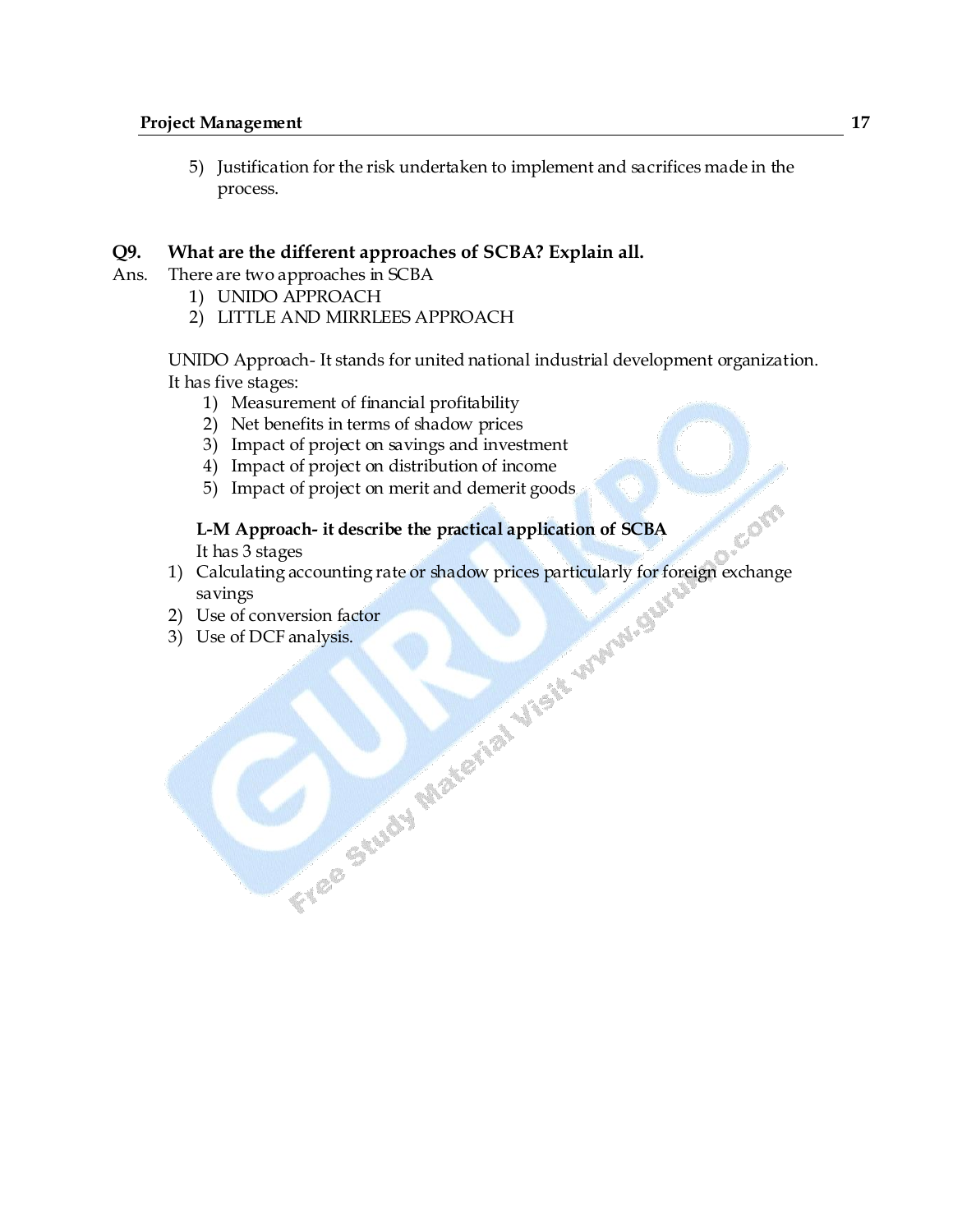# **Unit-3**

# **Project planning**

### **Q1. What is project planning?**

Ans. **Project planning** is part of project management, which relates to the use of schedules such as Gantt charts to plan and subsequently report progress within the project environment.

Initially, the project scope is defined and the appropriate methods for completing the project are determined. Following this step, the durations for the various tasks necessary to complete the work are listed and grouped into a work breakdown structure. The logical dependencies between tasks are defined using an activity network diagram that enables identification of the critical path. Float or slack time in the schedule can be calculated using project management softwareThen the necessary resources can be estimated and costs for each activity can be allocated to each resource, giving the total project cost. At this stage, the project plan may be optimized to achieve the appropriate balance between resource usage and project duration to comply with the project objectives. Once established and agreed, the plan becomes what is known as the baseline. Progress will be measured against the baseline throughout the life of the project. Analyzing progress compared to the baseline is known as earned value management.

### **Q2. Explain the stages of project planning**.

### **Ans. 1) Identification of the Problem**

The first step in project planning is identifying the problem.

### **2) Planning**

In the planning stage, the project team will come up with ideas on how to solve the problem, along with cost estimates, deadlines and target goals for the end result.

### **3) Implementation**

During the implementation phase, the plans to solve the problem that you came up with in Step 2 will be enacted.

### 4) **Evaluation and Live Operations**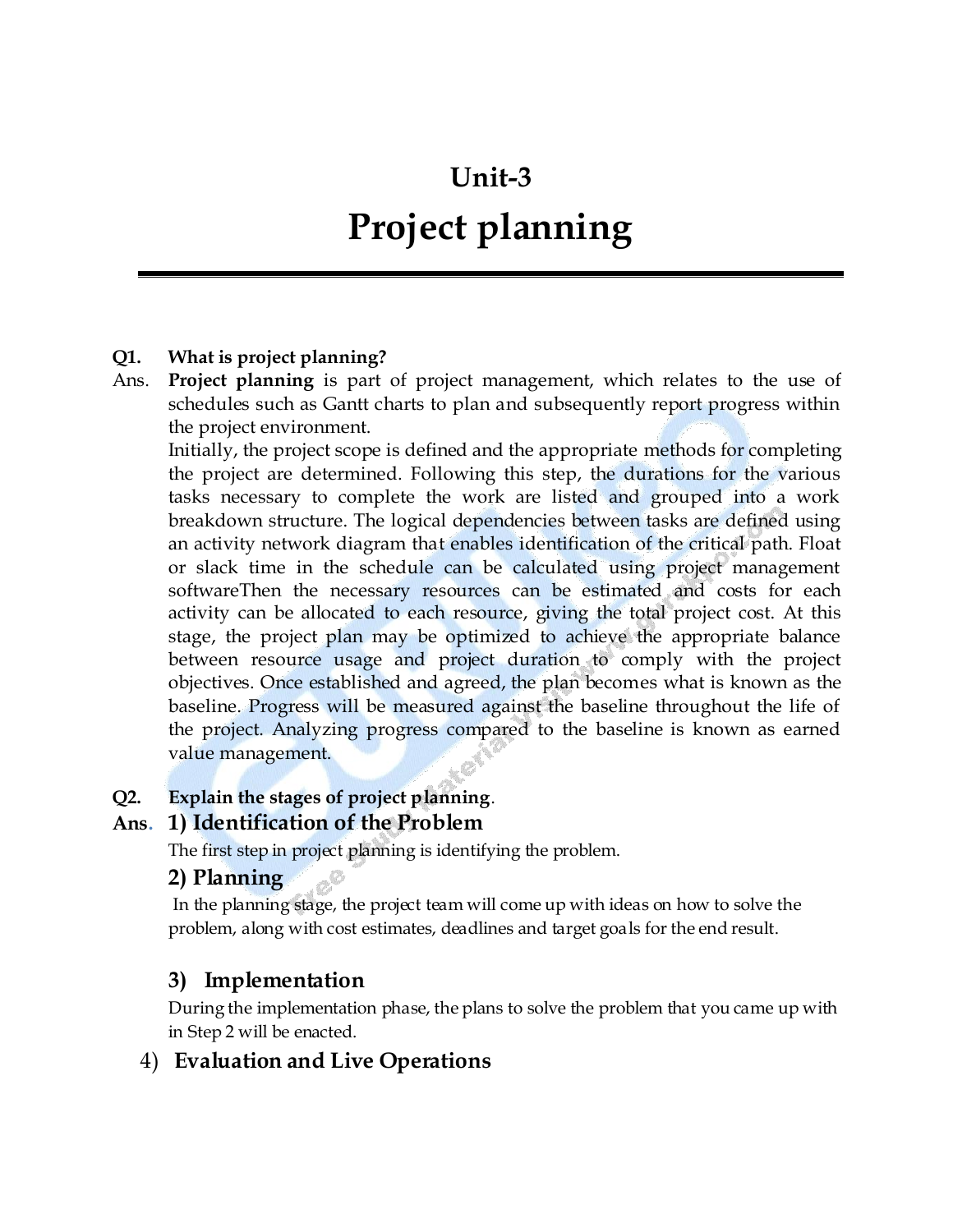### **Project Management 19**

During this stage, the response to the problem that the project team came up with is monitored, with support provided to customers. You will also do an analysis of the entire process to this point, evaluating how the project team responded to the problem, including whether or not they were able to complete the project on-time and on- or under-budget.

### **5) Future Planning:**

The final step is future planning. In this step, you'll determine if the project needs to be continued or if it can be ended, if a project needs to be developed to succeed this project, and if this project needs to be re-evaluated at a point in time in the future or at regular intervals.

### **Q3. What are the different tools of project planning?**

Ans. There are various tools of project planning

- 1) Work break down structure
- 2) Work packages
- 3) Proiject scheduling
- 4) Responsibility matrix
- 5) Budgeting
- 6) Forcasting

# **Explain the work breakdown structure in project planning**

Ans. A **work breakdown structure (WBS)** in project management and systems engineering, is a tool used to define and group a project's discrete work elements in a way that helps organize and define the total work scope of the project.

A work breakdown structure element may be a product, data, a service, or any combination. A WBS also provides the necessary framework for detailed cost estimating and control along with providing guidance for schedule development and control. Additionally the WBS is a dynamic tool and can be revised and updated as needed by the project manager.

**Example of work breakdown structure in aircraft system**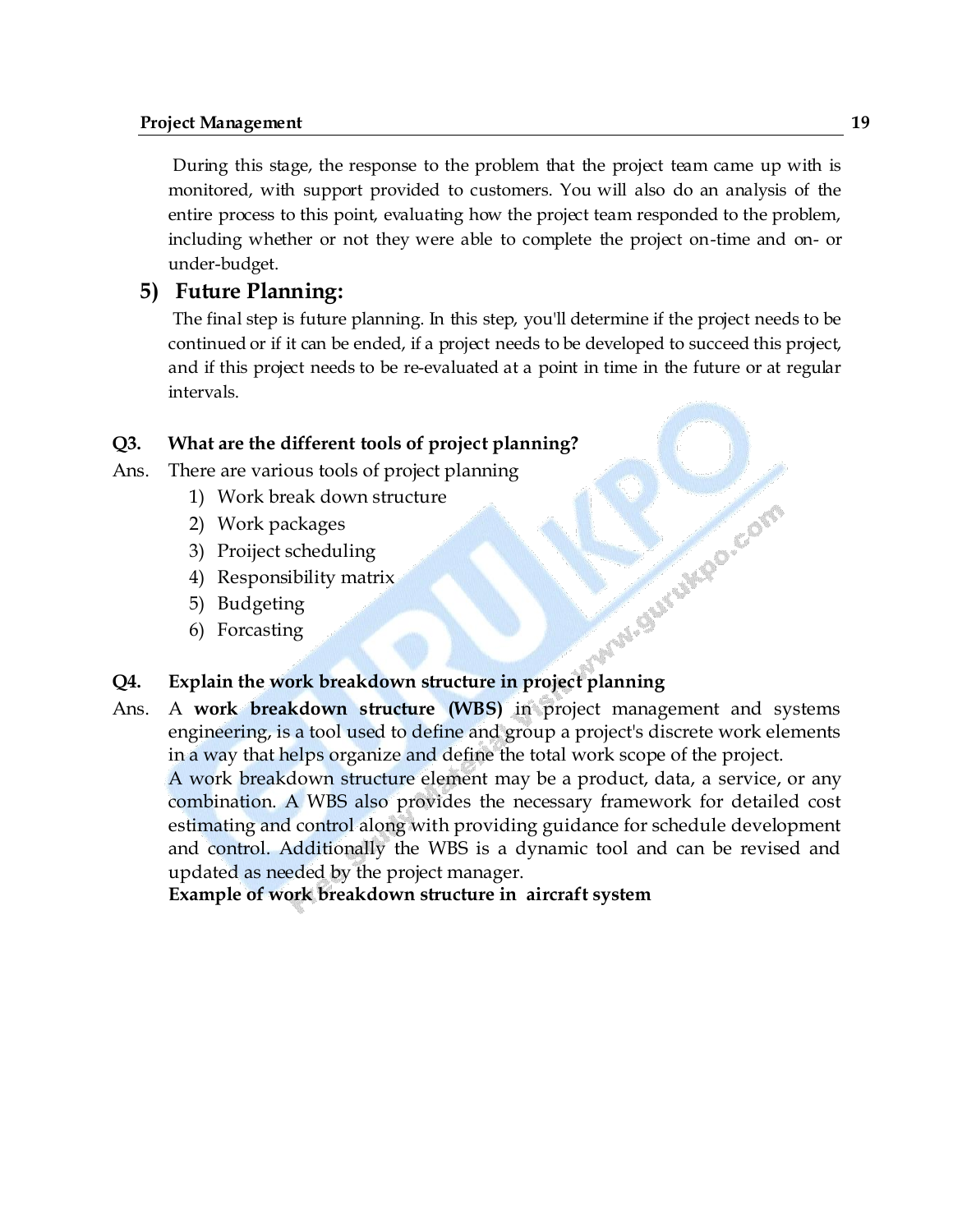

### **Q5. Explain the utility of WBS.**

- Ans. WBS in an important document and can be tailored to use in a number of different way.
	- 1) It serves as an effective means of communication to integrate the objectives and activities of all the internal and external organizations involves in the project
	- 2) It represent separate sequential and parallel activities assigned to different groups who will schedule, measure and control their own performance
	- 3) It reflects the procurement strategy during the various stages of the project life cycle.
	- 4) It may illustrate how each piece of the project contribute to the whole in terms of performance.

### **Q6 Explain the market analysis in project management.**

**Ans.** Market and demand analysis is an integrated approach to generate market power by critical analysis of the market logistically.Although the terms "marketing" and "marketing analysis" can both be described as games of information, they are not to be confused. Marketing encompasses all of the activities that go into promoting a product or service. A marketing analysis is the actual assessment of the target population, competition and needs for marketing that product or service.

The marketing analysis process can be broken down into six steps:

- 1. Defining the problem
- 2. Analysis of the situation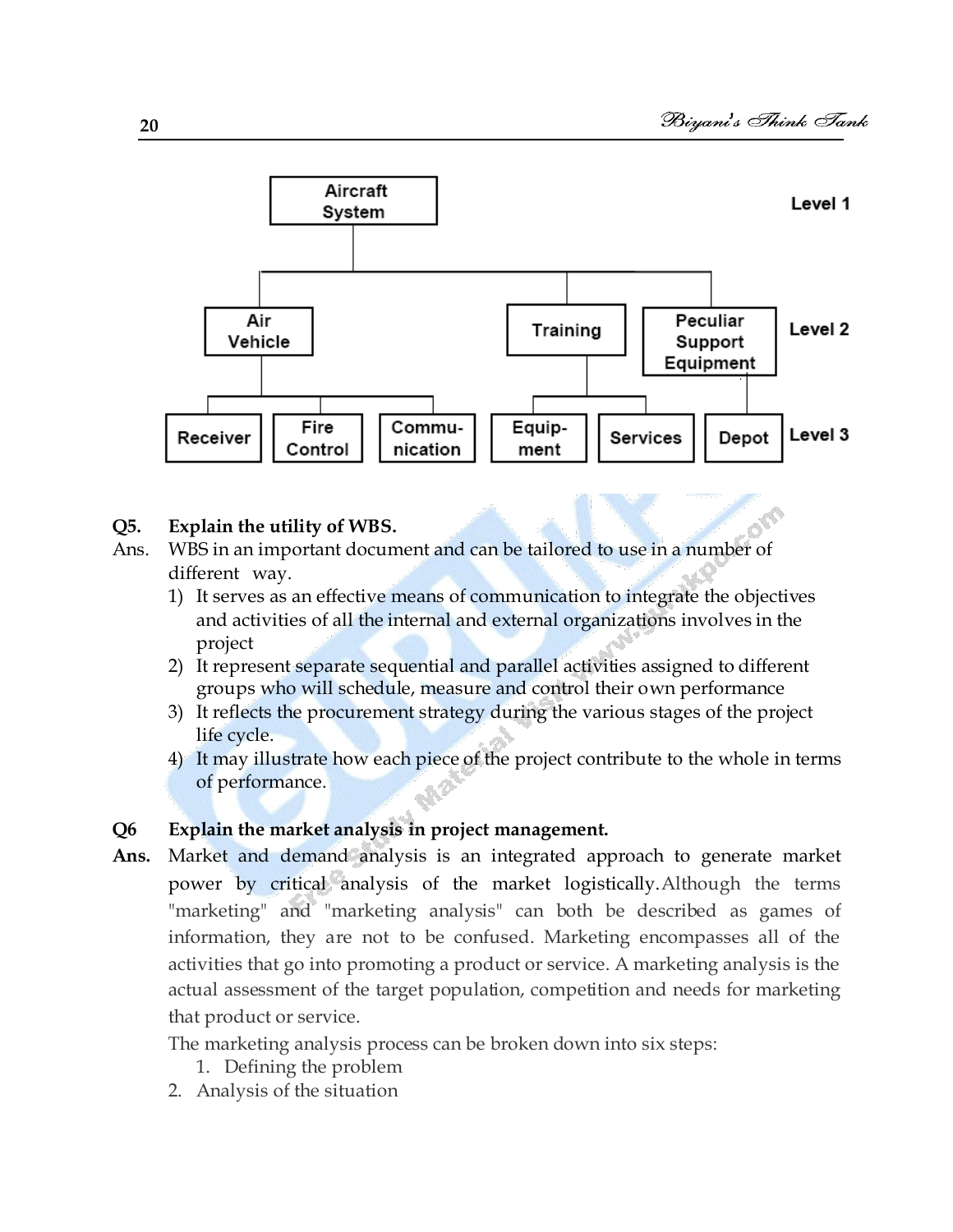- 3. Obtaining data that is specific to the problem
- 4. Analysis and interpreting the data
- 5. Fostering ideas and problem solving
- 6. Designing a plan

### **Q7. Explain briefly the whole process of market analysis.**

### **Ans. 1) .Defining The Problem**

Defining the problem is crucial to conducting a successful marketing analysis. This may require a great deal of time but it is well worth the time and energy expended. Defining the objectives is tantamount to a successful marketing campaign. Many individuals waste valuable time performing good research on the wrong problem.

### **2) Analysis Of The Situation**

An analysis of the situation is an informal survey of what information is available in the problem area. The analysis will help define the problem and ascertain the need for additional information. This process entails informal talks with informed people. Informed individuals can be others in the company or outsiders with knowledge about the industry or product. In some instances, customers are contacted to provide information.

### **3) Obtaining Data Specific To The Problem**

The next step requires gathering primary research and performing a formal research project. Many approaches can be used to collect primary data. The purpose is for the research to identify what customers think about some topic or behavior patterns. Research can be done in person or through a survey. Questioning can be qualitative or quantitative. Another research option is to use observation of customers and their purchases or utilization of a product or service.

### **4) Data Analysis and Interpretation**

Data analysis and interpretation is critical in analyzing the market. What does this information mean? Can one use the data in a constructive way to define the problem and then establish a plan? In quantitative research, this step most often involves statistics. In the marketplace one can find many statistical packages (computer-based) to analyze the data.

### **5) Fostering Ideas and Problem Solving**

In this step, the research results are used to make marketing decisions. The findings should be applied in marketing planning. If the research doesn't provide the information necessary to make these decisions, the company, whether small or large, has wasted its time, money and manpower on unnecessary data. The final step must be anticipated throughout the entire process

### **6) Marketing Plan**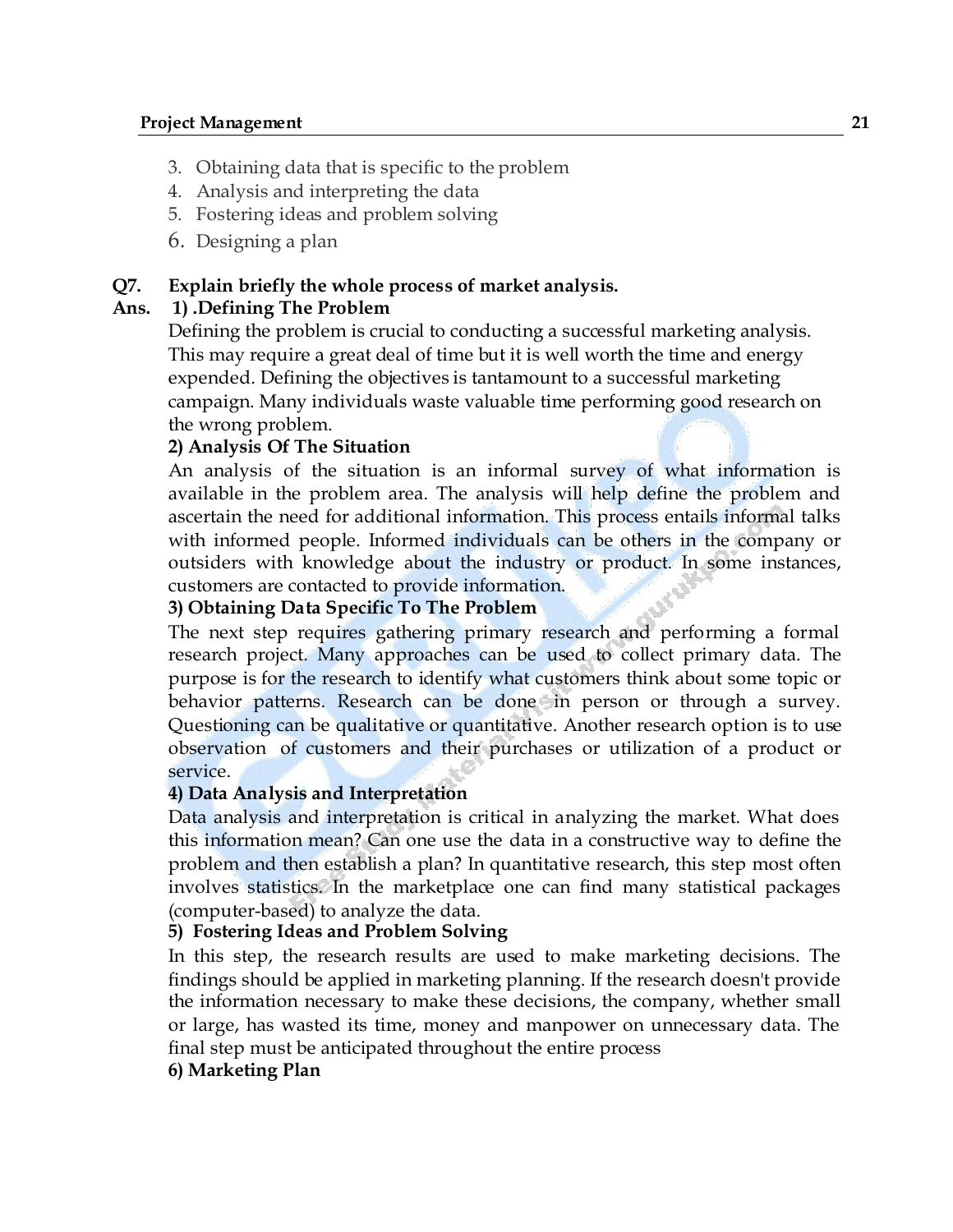This six-step process of market analysis is critical in designing a marketing plan that is tailored to your specific product or service. The process can be extremely helpful in disclosing a significant but previously unrecognized problem. By finding and focusing on the real problem, the researcher and business owner can move quickly to a useful solution.

A marketing plan shows the specifics of how you will market or attempt to sell your product or service. To reiterate the purpose of this discussion, the marketing plan is to provide you with guidance in analyzing your market.

### **Q8. What are the different methods to collect market information?**

Ans. There are two methods to collect market information

- 1) Primary sources
- 2) Secondary sources

1) **Primary sources:** primary data is the data which is collected by the researcher directly from his own observations and experiences. For example, if the researcher conducts a survey for the collected of data then it is known as primary<br>data<br>Sources are:<br>1) questionnaire<br>2) interview data

Sources are:

- 1) questionnaire
- 2) interview

2) **Secondary sources:** There are various sources of secondary data like research papers, periodicals, encyclopedias, published researches, database companies etc. The four major sources of secondary data collection include International Data source, which provides data related to economics and politics.

### **Q9. Explain the different methods of Demand Forecasting.**

Ans. Demand forecasting is the activity of estimating the quantity of a product or service that consumers will purchase. Demand forecasting involves techniques including both informal methods, such as educated guesses, and quantitative methods, such as the use of historical sales data or current data from test markets

### **Methods that rely on qualitative assessment**

Forecasting demand based on expert opinion. Some of the types in this method are,

- Unaided judgment
- Delphi Technique
- Game theory
- Judgmental bootstrapping
- Simulated interaction
- Intentions and expectations surveys

### **Methods that rely on quantitative data**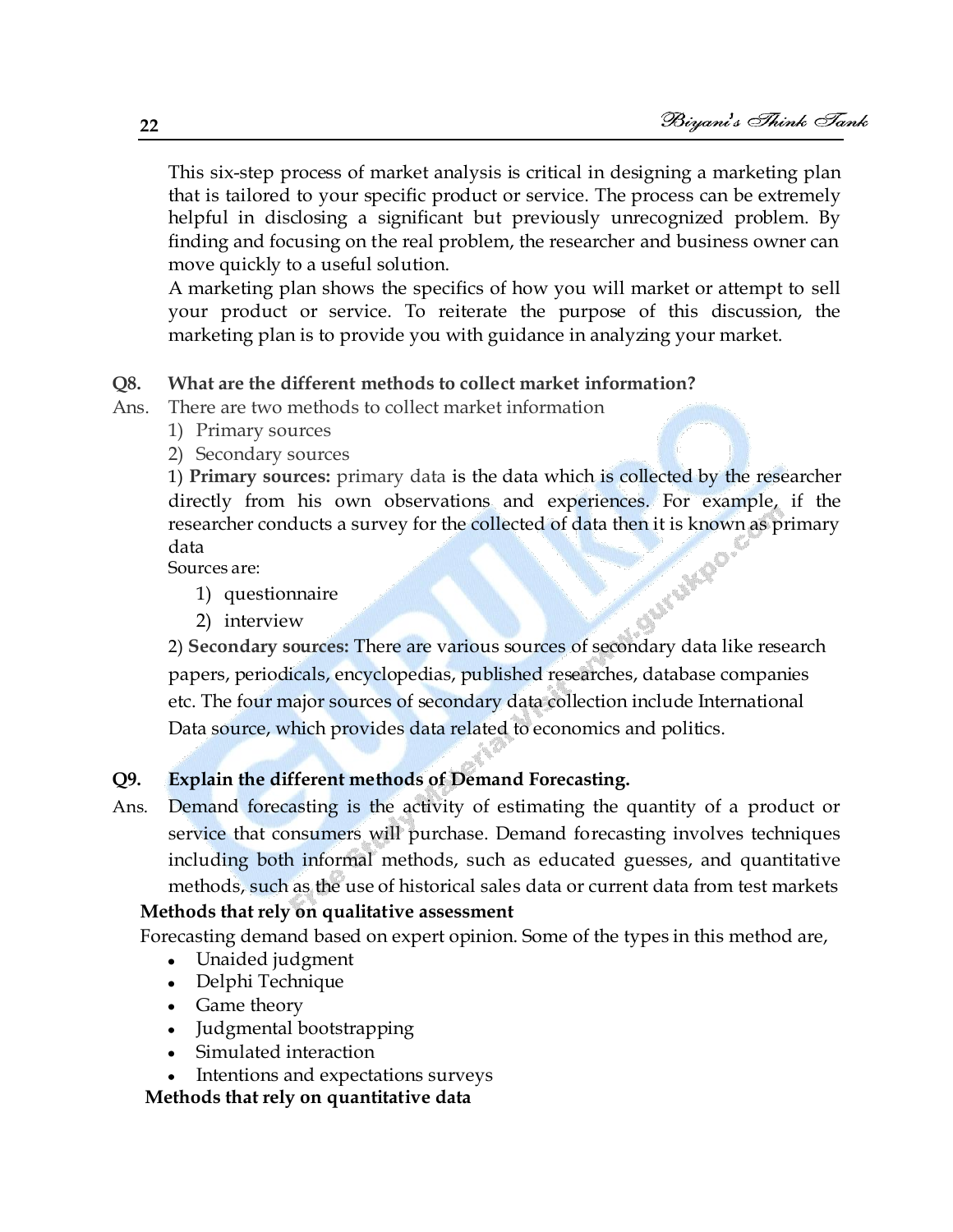- Discrete Event Simulation
- Extrapolation
- Quantitative analogies
- Rule-based forecasting
- Segmentation

### **Q10. Explain Delphi Technique in Demand Forecasting**.

Ans. The **Delphi method** is a structured communication technique, originally developed as a systematic, interactive forecasting method which relies on a panel of experts.

In the standard version, the experts answer questionnaires in two or more rounds. After each round, a facilitator provides an anonymous summary of the experts' forecasts from the previous round as well as the reasons they provided for their judgments. Thus, experts are encouraged to revise their earlier answers in light of the replies of other members of their panel. It is believed that during this process the range of the answers will decrease and the group will converge towards the "correct" answer. Finally, the process is stopped after a pre-defined stop criterion (e.g. number of rounds, achievement of consensus, stability of results) and the mean or median scores of the final rounds determine the results.

### **Q11. Explain the concept of Technical analysis.**

Ans. Technical analysis of a project idea includes designing the various proces ses, installing equipment, specifying material and prototype testing. The project manager has to be careful in finalizing the technical aspects of the project as the decision is irreversible and the investments involved may be high. The project manager has to select the technology required in consultation with technical experts and consultants.

Technical Analysis Technology Selection Input Requirements and Utilities Product Mix Plant Capacity and Functional Layout Location of the Project Machinery and Equipment Consideration of Alternatives

### **Q12. Explain the concept of Financial Analysis.**

Ans. The primary objective of any project is to earn reasonable returns for the investment made. The project manager must examine the financial feasibility of projects when selecting a project for implementation. In this process, the project manager first estimates the total cost of the project and then identifies various means for financing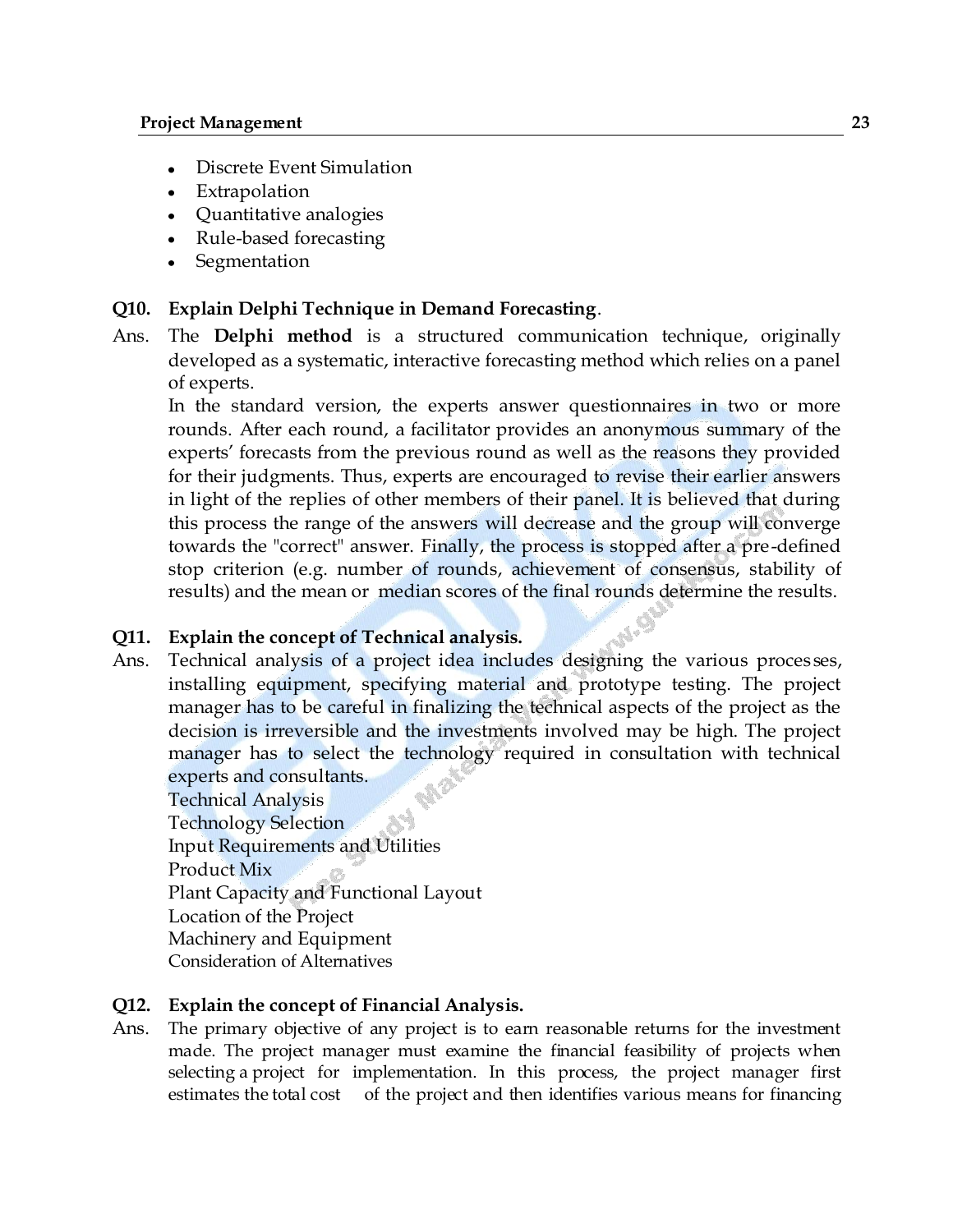the project. Share capital, term loans, debenture capital, deferred credit are some of the means for financing a project. Then the project manager identifies the working capital needs of the project and the means for financing the needs. Steps in financial analysis

- 1) To identify project cost
- 2) Identify means of project financing i.e. a) share capital b) term loan c) debenture capital etc,
- 3) Working capital requirement and financing.
- **Q13.: No project is acceptable unless the yield is 10%. Cash inflows of a certain project along with cash outflows are given below:**

| Year            |                                        |        |        |                                                                                   |  |
|-----------------|----------------------------------------|--------|--------|-----------------------------------------------------------------------------------|--|
|                 | Outflows (Rs.) 1, 50,000               | 30,000 |        |                                                                                   |  |
|                 |                                        |        |        |                                                                                   |  |
| Inflows $(Rs.)$ | 20,000<br>$\qquad \qquad \blacksquare$ | 30,000 | 60,000 | 80,000                                                                            |  |
| 30,000          |                                        |        |        |                                                                                   |  |
|                 |                                        |        |        | The Columns unlise of the and of the Ethnory is De 10,000 Columnists wet muses at |  |

The Salvage value at the end of the 5<sup>th</sup> year is Rs. 40,000. Calculate net present value.

The present value of Re. 1 for five years at 10% discount factor is .909, .826, .751, .683 and .621 respectively.

### **Solution**

### **Calculation of present value of Cash Outflows**

| Year         | Outflows | P.V. factor at 10% | Present Value |  |
|--------------|----------|--------------------|---------------|--|
|              | Rs.      |                    | Rs.           |  |
| $\mathbf{0}$ | 1,50,000 |                    | 1,50,000      |  |
|              | 30,000   | .909               | 27,270        |  |
|              |          |                    |               |  |
|              |          |                    | 1,77,270      |  |

### **Calculation of Present Value of Cash Inflows**

| Year        | Cash Inflows | $P.V.$ factor at $10\%$ | Present Value |
|-------------|--------------|-------------------------|---------------|
|             | Rs.          |                         | Rs.           |
|             | 20,000       | .909                    | 18,180        |
| 2           | 30,000       | .826                    | 24,780        |
| 3           | 60,000       | .751                    | 45,060        |
| 4           | 80,000       | .683                    | 54,640        |
|             | 30,000       | .621                    | 18,630        |
| 5 (Salvage) | 40,000       | .621                    | 24,840        |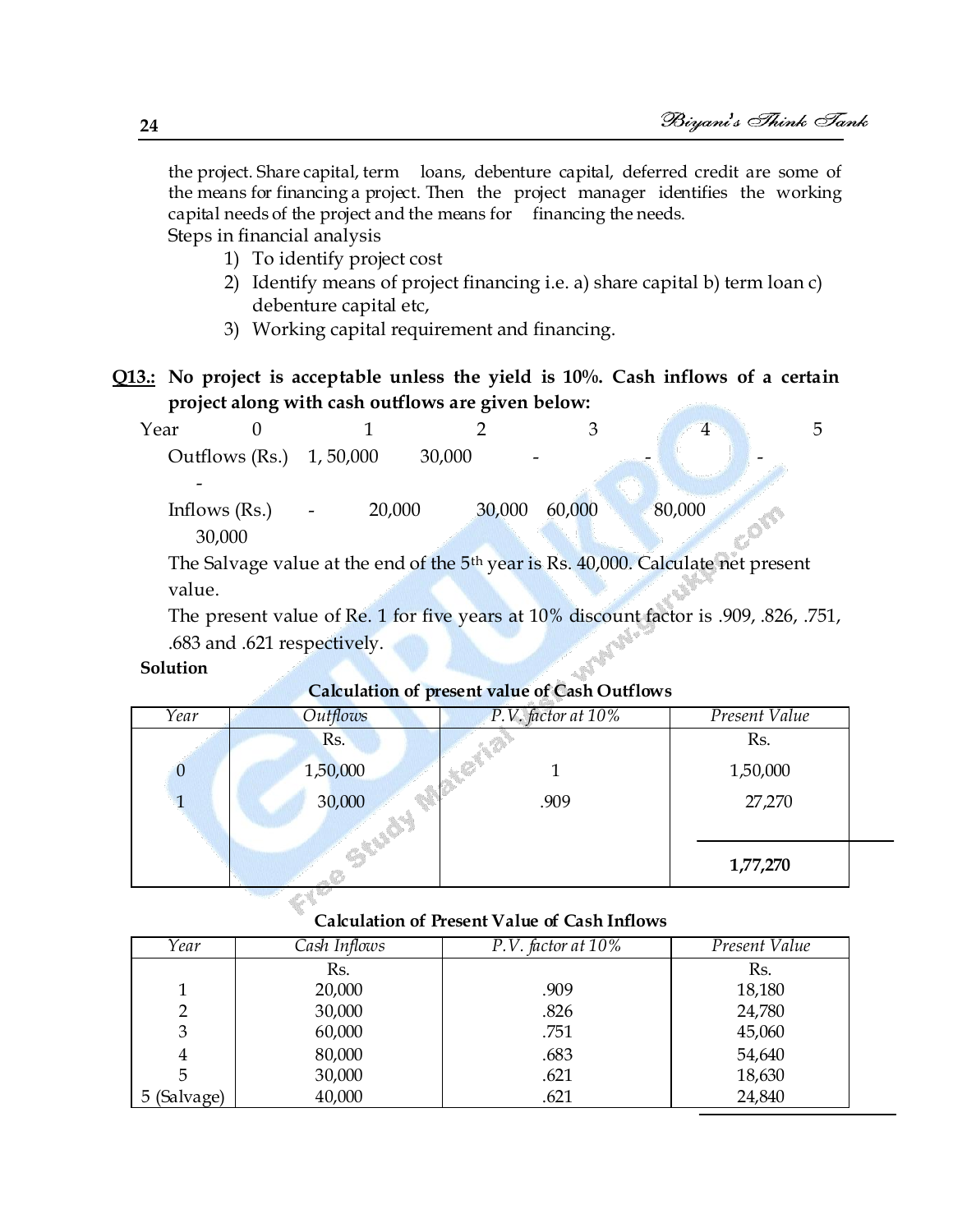### **Project Management 25**

|  |  | 1.86.130 |
|--|--|----------|
|  |  | --       |

Net Present Value = Total Present Value – Initial Investment  $=$  Rs. 1, 86,130 – Rs. 1, 77,270 = Rs. 8,860

**Q14.:** After conducting a survey that cost Rs. 2, 00,000, X Ltd., decided to undertake a project for placing a new product on the market. The Company's cut-off rate is 12%. It was estimated that the project would cost Rs. 40, 00,000 in plant and machinery in addition to working capital of Rs. 10, 00,000. The scrap value of plant and machinery at the end of 5 years was estimated at Rs. 5, 00,000. After providing for depreciation on straight line basis, profits after tax were estimated as follows:

|         | Year |                                |                                                 |                                                             | 4        |          |
|---------|------|--------------------------------|-------------------------------------------------|-------------------------------------------------------------|----------|----------|
|         | Rs.  | 3,00,000                       | 8,00,000                                        | 13,00,000                                                   | 5,00,000 | 4,00,000 |
|         |      |                                |                                                 |                                                             |          |          |
|         |      |                                |                                                 | The present value factors at 12% per annum are given below: |          |          |
| Year    |      |                                |                                                 | З                                                           |          |          |
|         |      | PV Factor 0.8929               | 0.7972                                          | 0.7118                                                      | 0.6355   | 0.5674   |
|         |      |                                | Ascertain the Net Present Value of the project. |                                                             |          |          |
| olution |      |                                |                                                 |                                                             |          |          |
|         |      | Statement of Net present Value |                                                 |                                                             |          |          |
|         |      |                                |                                                 |                                                             |          |          |

### **Solution**

Statement of Net present Value

| Year           | Profit after tax | Depreciation | Cash Inflows | P.V. Factor at | Present Value  |
|----------------|------------------|--------------|--------------|----------------|----------------|
|                | (A)              | (B)          | $(A+B)$      | 12%            | of Cash        |
|                |                  |              |              |                | <i>Inflows</i> |
|                | Rs.              | Rs.          | Rs.          |                | Rs.            |
|                | 3,00,000         | 7,40,000     | 10,40,000    | 0.8929         | 9,28,616       |
| $\overline{2}$ | 8,00,000         | 7,40,000     | 15,40,000    | 0.7972         | 12,27,688      |
| 3              | 13,00,000        | 7,40,000     | 20,40,000    | 0.7118         | 14,52,072      |
| 4              | 5,00,000         | 7,40,000     | 12,40,000    | 0.6355         | 7,88,020       |
| 5              | 4,00,000         | 7,40,000     | 11,40,000    | 0.5674         | 6,46,836       |
|                |                  |              |              |                |                |
|                |                  |              |              |                | 50,43,232      |
|                |                  |              |              |                |                |

| Scrap Value at the end of 5 Years             | 5,00,000   | 0.5674 | 2,83,700    |
|-----------------------------------------------|------------|--------|-------------|
| Working Capital at the end of 5 Years         | 10,000,000 | 0.5674 | 5, 67, 400  |
| Total Present Value of Cash Inflows           |            |        | 58, 94, 332 |
| Less: Initial Outlay $2 + 40 + 10$ (in lakhs) |            |        | 52,00,000   |
| <b>NPV</b>                                    |            |        | 6, 94, 332  |
|                                               |            |        |             |

| Working Note :               |          |
|------------------------------|----------|
| Calculation of Depreciation: | -Rs.     |
| Cost of Survey               | 2,00,000 |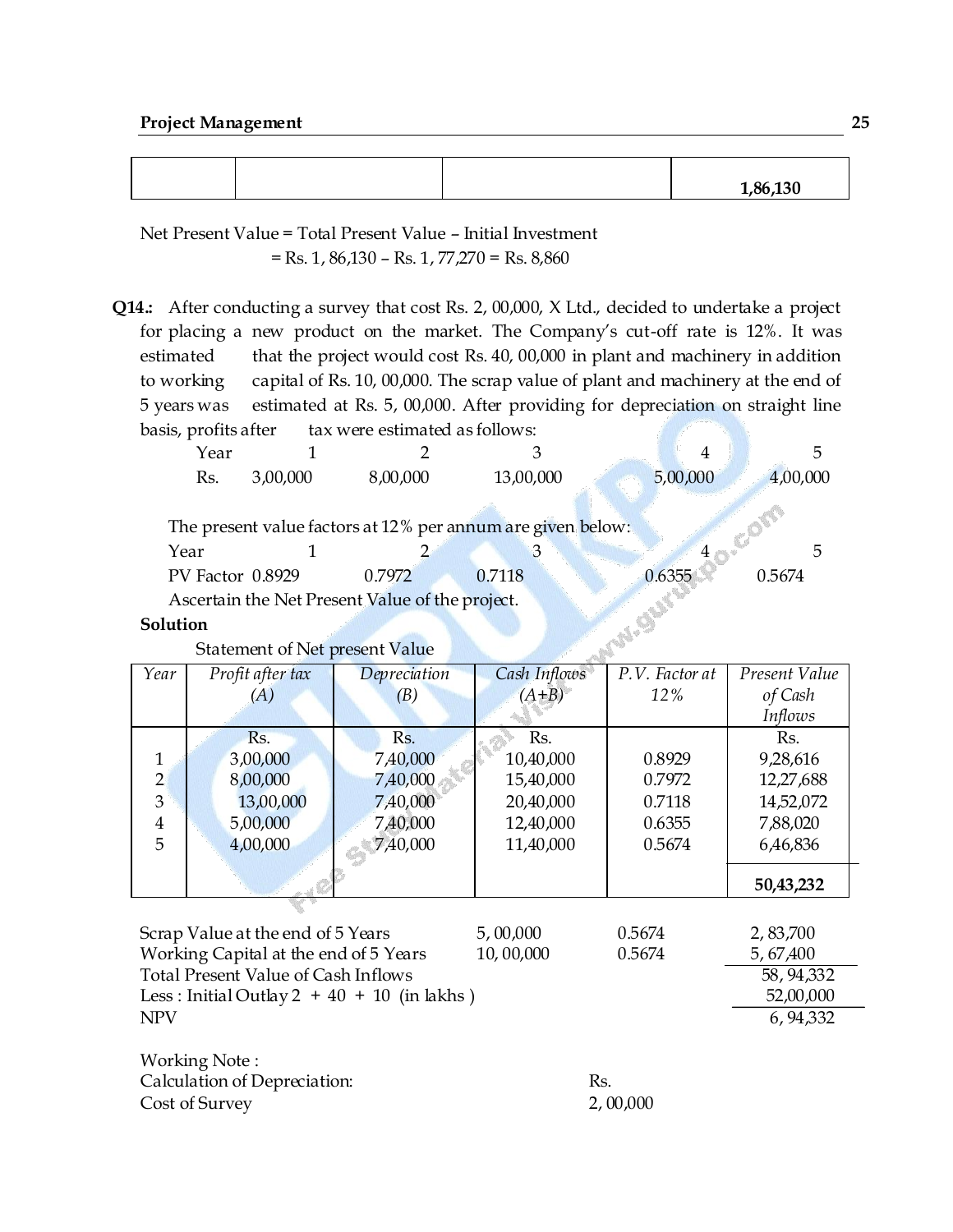| Plant & Machinery                                     | 40,000,000 |
|-------------------------------------------------------|------------|
|                                                       | 42,00,000  |
| Less : Scrap                                          | 5,00,000   |
| Total Depreciation for 5 years                        | 37,00,000  |
| Annual Depreciation = $37,00,000 / 5 =$ Rs. 7, 40,000 |            |

**Q15 : The initial cash outlay of a project is Rs. 50,000 and its generates cash inflows of Rs. 20,000, Rs. 15,000, Rs. 25,000 and Rs. 10,000 in first four years. Using present value index method, appraise profitability of proposed investment assuming 10% rate of discount.** 

**The present value of Re. 1 at 10% discount factor for four years is .909, .826, .751 and .683.**

**Solution** 

### **Calculation of present Value and Profitability Index**

| Calculation of present value and Profitability Index |              |                         |               |  |  |
|------------------------------------------------------|--------------|-------------------------|---------------|--|--|
| Year                                                 | Cash Inflows | $P.V.$ factor at $10\%$ | Present Value |  |  |
|                                                      | Rs.          |                         | Rs.           |  |  |
|                                                      | 20,000       | .909                    | 18,180        |  |  |
|                                                      | 15,000       | .826                    | 12,390        |  |  |
| 3                                                    | 25,000       | .751                    | 18,775        |  |  |
| 4                                                    | 10,000       | .683                    | 6,830         |  |  |
|                                                      |              | <b>Total</b>            | 56,175        |  |  |

Net Present Value = Total Present Value – Initial Outlay

$$
= Rs. 56,175 - Rs. 50,000 = Rs. 6,175
$$

Profitability Index or PVI = Present Value of Cash Inflows / Initial Cash Out flows

$$
= \text{Rs.} 56,175 / \text{Rs.} 50,000 = 1.1235
$$

As profitability index is more than 1, the proposal can be accepted.

Net Profitability Or NPVI = Net Present Value / Initial Cash Outflows

 $=$  Rs. 6,175 / Rs. 50,000 = 1235

Or  $NPI = 1.1235 - 1 = 0.1235$ 

As net profitability index is positive, the proposal may be accepted.

### **Q16**. **Explain the concept of risk analysis.**

Ans. Risk may be defined as the variability which may likely to accrue in future between the estimated project returns and actual returns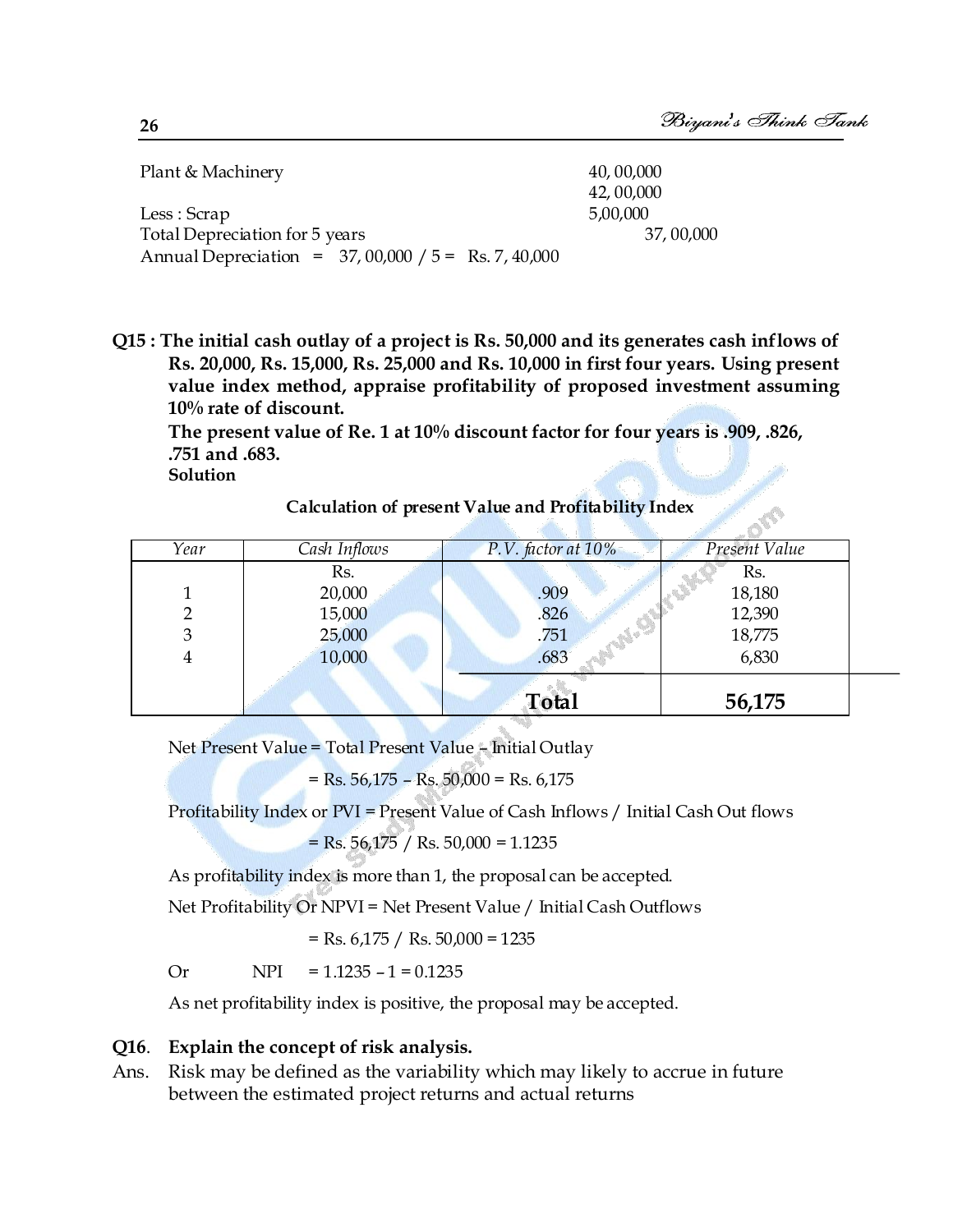There are various kinds of project risk

- **1)** Resource risk
- **2)** Price risk
- **3)** Technology risk
- **4)** Interest rate risk
- **5)** Exchange Rate risk
- **6)** Project completion Risk
- **7)** Political risk

### **Q17. What is Sensitivity analysis?**

Ans. **Sensitivity analysis (SA)** is the study of how the variation (uncertainty) in the output of a mathematical model can be apportioned, qualitatively or quantitatively, to different sources of variation in the input of the model.. Put another way, it is a technique for systematically changing parameters in a model to determine the effects of such changes.

In more general terms uncertainty and sensitivity analysis investigate the robustness of a study when the study includes some form of mathematical modeling. Sensitivity analysis can be useful to computer modelers for a range of purposes, including:

- support decision making or the development of recommendations for decision makers (e.g. testing the robustness of a result);
- enhancing communication from modelers to decision makers (e.g. by making  $\bullet$ recommendations more credible, understandable, compelling or persuasive);
- increased understanding or quantification of the system (e.g. understanding relationships between input and output variables); and
- Model development (e.g. searching for errors in the model).

### **Q18. Explain the procedure in sensitivity analysis**.

- **Ans**. 1) Selling and listing of key variable: list all the basic underlying variable which have an impact on project's profitability.
	- 2) Estimating the range of variation: estimate the range of variation and the most likely values of e4ach of the basic underlying variable and predict the most likely level of profit
	- 3) Studying the effect of variation on NPV
	- 4) Drawing Conclusion

### **Q19. Where Sensitivity analysis can be used**?

- Ans. Sensitivity analysis can be used
	- To simplify models
	- To investigate the robustness of the model predictions
	- To play what-if analysis exploring the impact of varying input assumptions and scenarios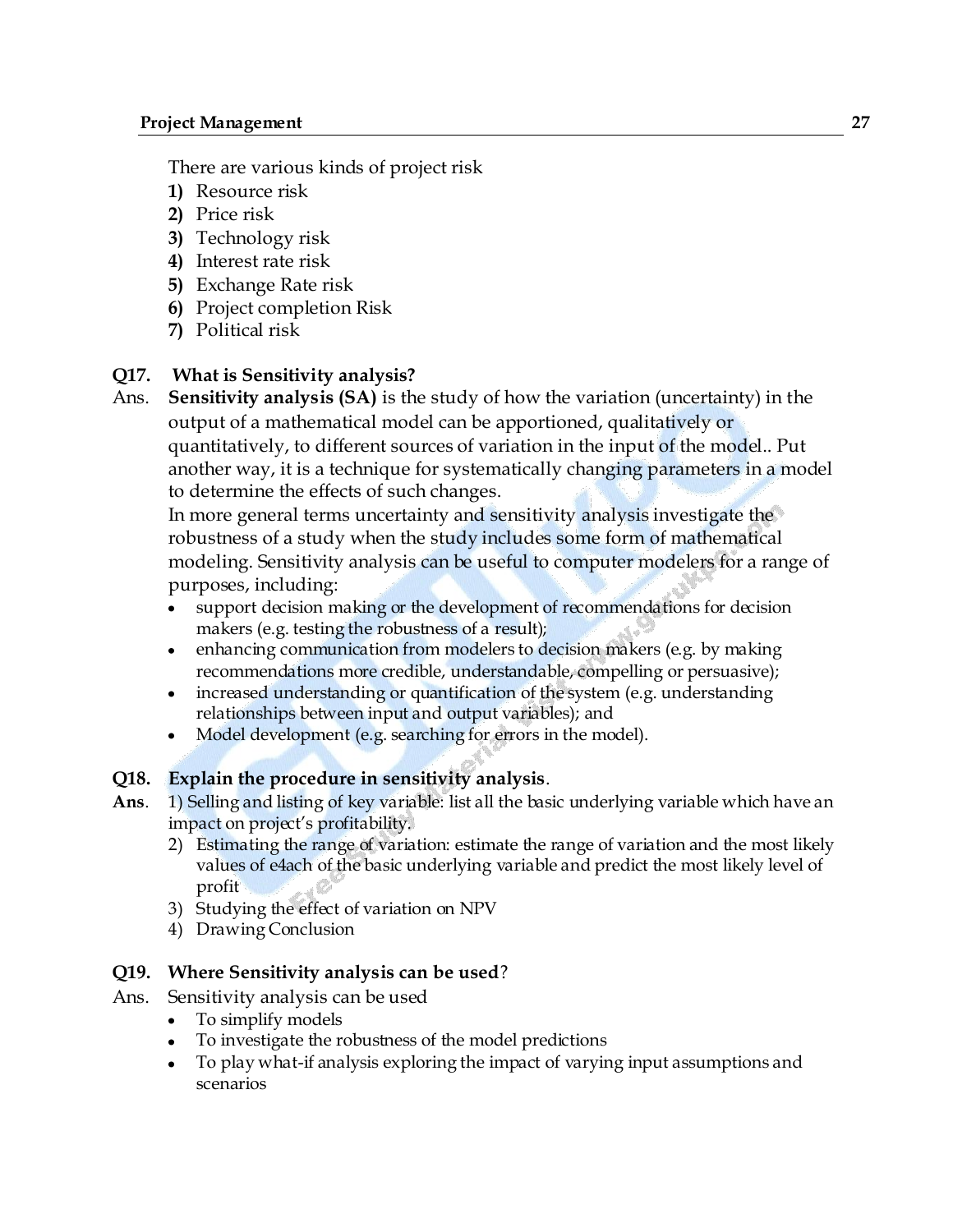As an element of quality assurance (unexpected factors sensitivities may be  $\bullet$ associated to coding errors or misspecifications).

It provides as well information on:

- Factors that mostly contribute to the output variability
- The region in the space of input factors for which the model output is either maximum or minimum or within pre-defined bounds (see Monte Carlo filtering above)
- Optimal  $-$  or instability  $-$  regions within the space of factors for use in a subsequent calibration study
- Interaction between factors.

### **Q20. What is simulation Analysis ?**

Ans. In simulation analysis, we create a mathematical model or a system or process, usually on a computer, and we explore the behavior of the model by running a **simulation**. A simulation consists of many -- often thousands of -- **trials**. Each trial is an experiment where we supply numerical values for input variables, evaluate the model to compute numerical values for outcomes of interest, and collect these values for later analysis. collect these values for later analysis.

### **Q21. What are the limitations of Social cost benefit analysis?**

- Ans. The cocept of SCBA is very attractive and significant therebut there are some limitations of SCBA i.e.
	- 1) No standerd mathods or technique
	- 2) Accuracy and reliability of forecast
	- 3) Problem of measurement of Social cost and benefit
	- 4) Government policy
	- 5) The cost of SCBA

### **Q22. Explain the concept of work packages.**

Ans. In project management, a **work package** is a subset of a project that can be assigned to a specific party for execution. Because of the similarity, work packages are often misidentified as projects.

Similar to a work breakdown structure, a work package is part of a Plan Breakdown Structure, representing a collection of work actions necessary to create a specific result. The work package is the lowest level of the WBS where both the cost and the duration can be reliably estimated.

Work packages are defined by brief statements of Activity Description, Activity Resources of Skill and Expertise, Activity Estimates of Effort and Duration,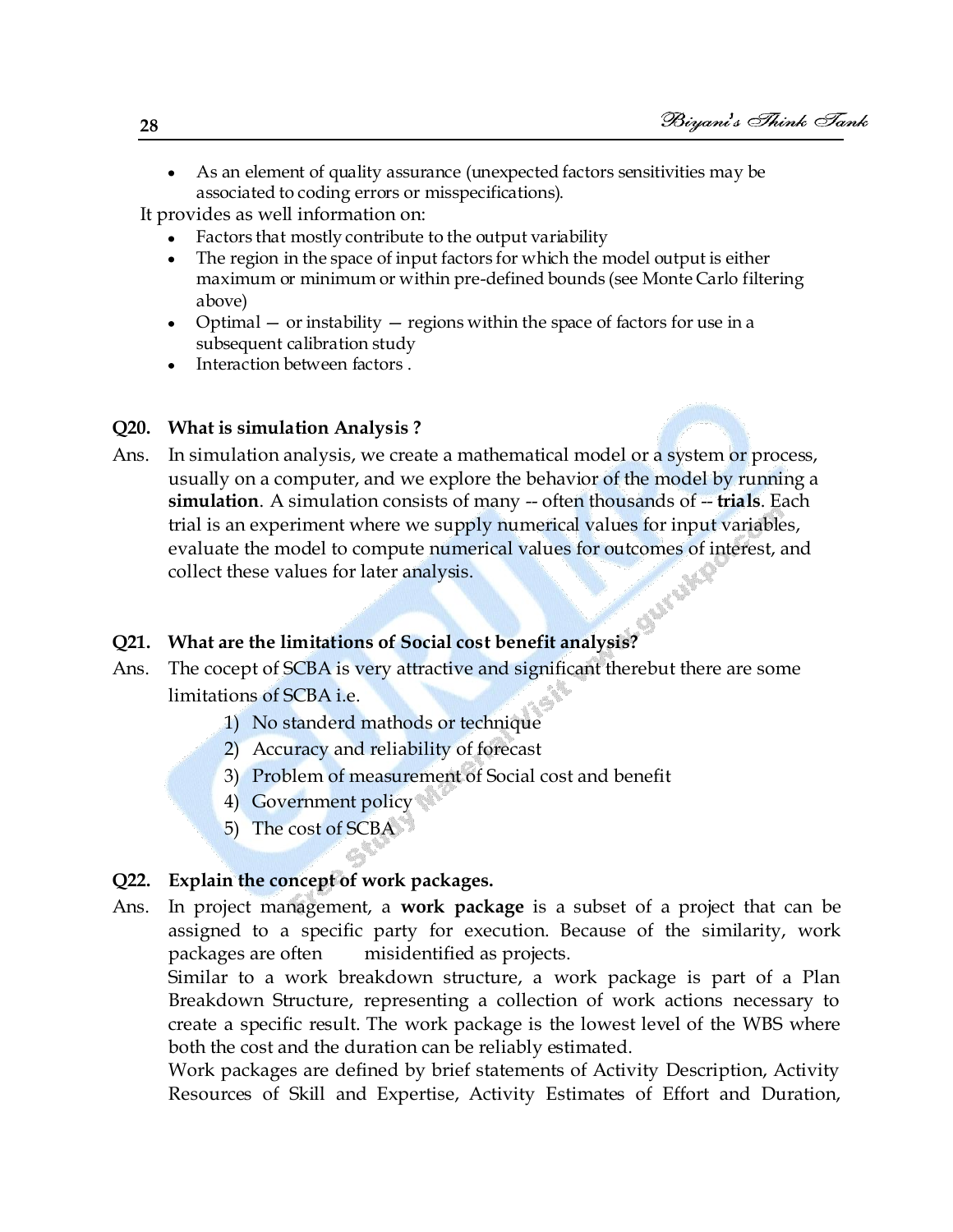### **Project Management 29**

Activity Schedule, Activity Risks, and Activity Budget. Work Packages are assigned a Work Authorization or Control Account.

Estimates of work packages are used in Earned Value Management to calculate the Planned Value. Progress made in the work package is used to calculate the Earned Value. Actual costs charged to the work package are used in variance analysis.

### **Q23**. **Explain the various stages in developing a project plan**.

### Ans. **Step One: Define Activities**

The goal of the activity definition step is to identify all the tasks required to accomplish the product. This frequently results in identifying all the work products and deliverables that comprise the project. These deliverables are found as the components of a Work Break Down structure (WBS). The project schedule further decomposes these deliverables into the actual activities required to complete the work.

### **Step Two: Sequence Activities**

At this point you've entered all the task names and have further decomposed the deliverables listed in the WBS. The next step is to sequence the activities with dependencies. During this step, you'll identify any dependencies of related tasks and document them in the project schedule

### **Step Three: Estimate Activity Resources**

The next step is to identify the resources and their availability to your project. Remember that not all team members will be 100% available to your project as some team members will be working on multiple projects. In this step, you'll also assign resources to each of the tasks

### **Step Four: Estimate Activity Durations**

With resources assigned, the next step is to estimate each task's duration. The activity's duration is the number of working periods required to complete the task. In Microsoft Project, this can be defined in days, weeks, and even months! It is also important to understand the difference of the different duration types including Fixed Work, Fixed Duration and Fixed Units. Selecting the correct duration type impacts the resource availability and the forecasted task end date **Step Five: Develop Schedule**

The next step is to analyze the project schedule and examine the sequences, durations, resources and inevitable scheduling constraints. The goal of this step is to validate the project schedule correctly models the planned work. In this step you'll not only validate the duration estimates are accurate, but validate the resource allocations are correct.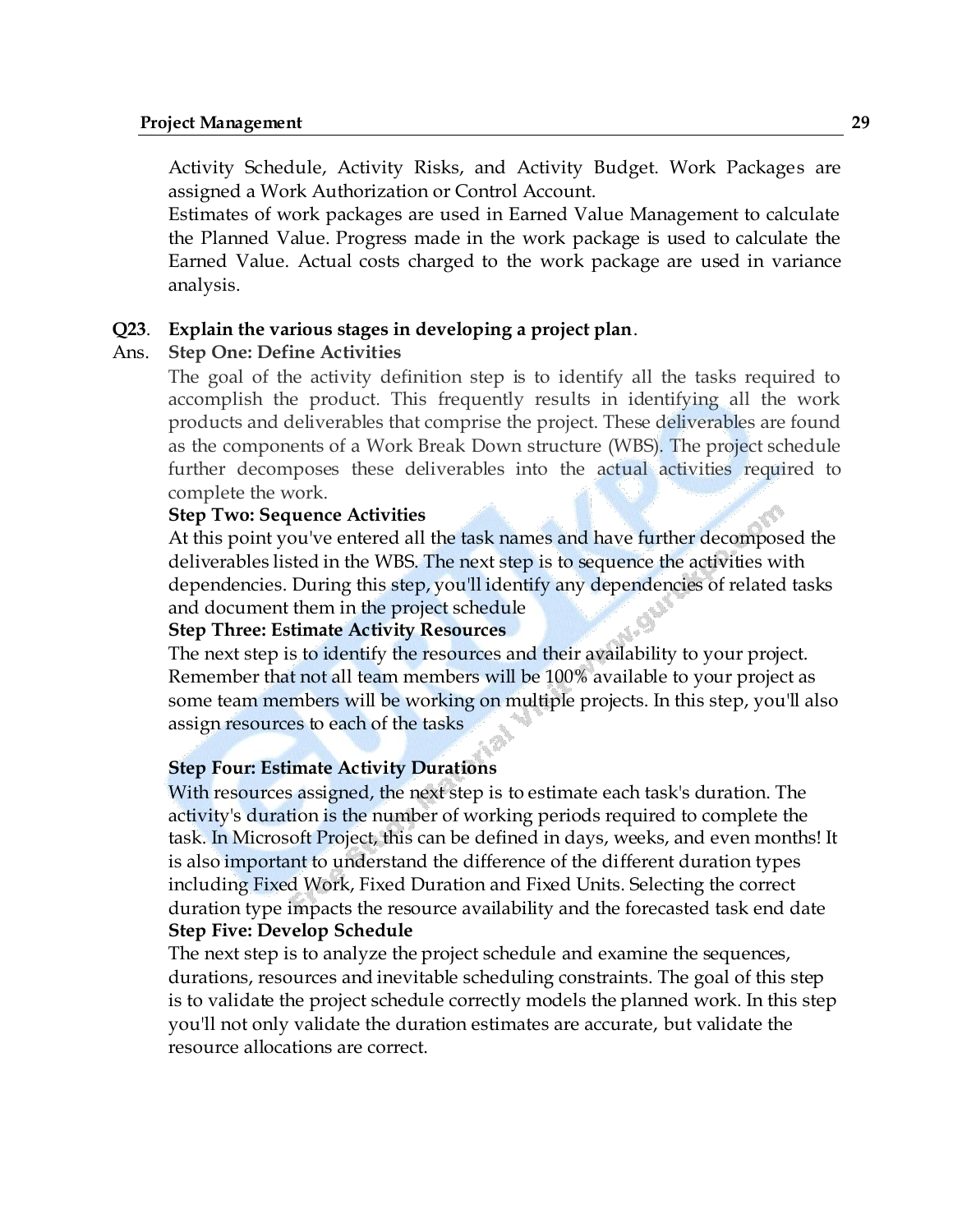Resource leveling is a key step in ensuring the project dates are realistic and the resources are appropriately assigned. Microsoft Project has an automatic resource leveling feature but I recommend against using it.

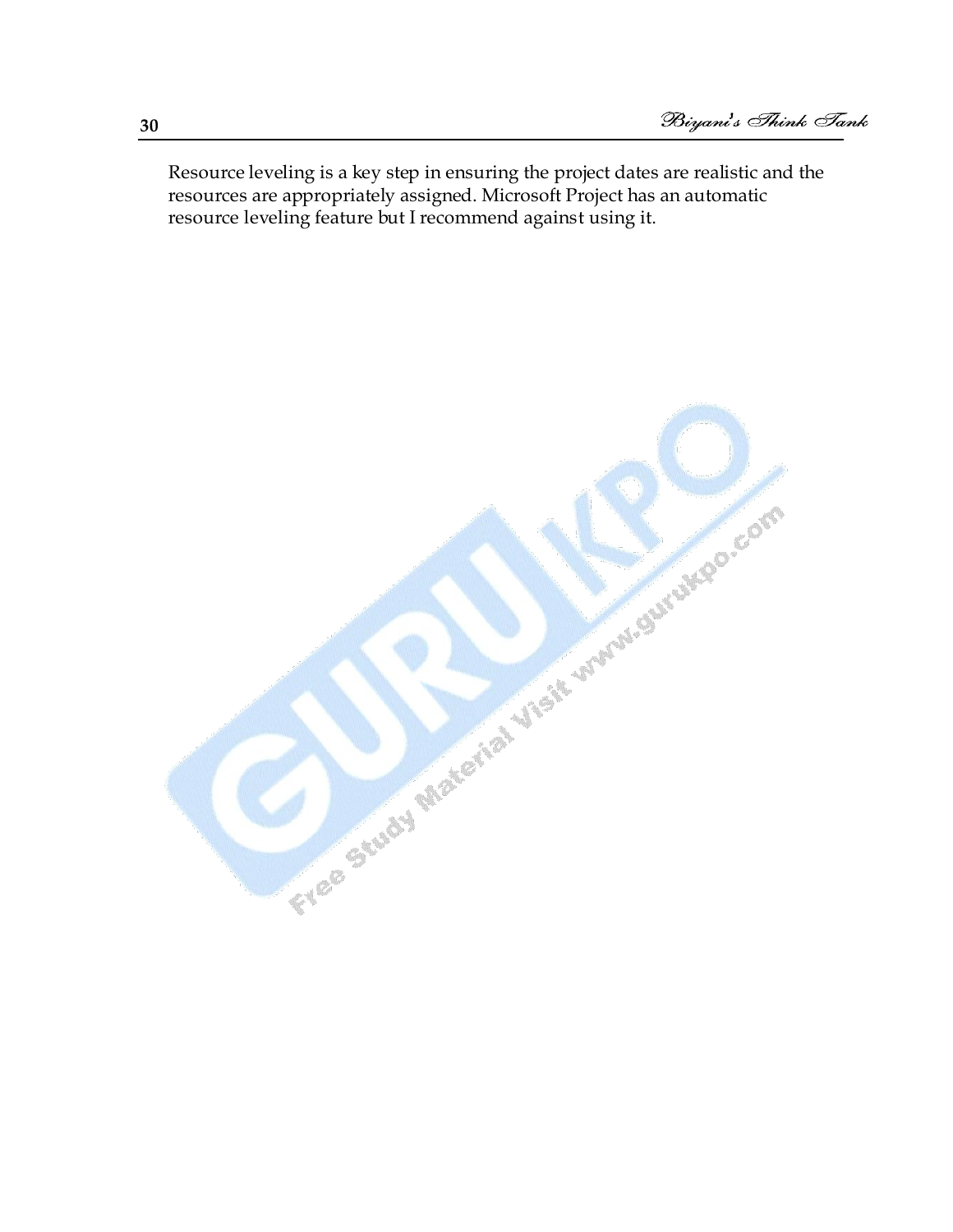# **Unit-4**

# **Project Scheduling**

### **Q1. What is the concept of project schedule?**

Ans. Scheduling is an inexact process in that it tries to predict the future. While it is not possible to know with certainty how long a project will take, there are techniques that can increase your likelihood of being close. If you are close in your planning and estimating, you can manage the project to achieve the schedule by accelerating some efforts or modifying approaches to meet required deadlines.

One key ingredient in the scheduling process is experience in the project area; another is experience with scheduling in general. In every industry area there will be a body of knowledge that associates the accomplishment of known work efforts with a time duration. In some industries, there are books recording industry standards for use by cost and schedule estimators. Interviewing those who have had experience with similar projects is the best way to determine how long things will really take.

When preparing a schedule estimate, consider that transition between activities often takes time. Organizations or resources outside your direct control may not share your sense of schedule urgency, and their work may take longer to complete. Beware of all external dependency relationships. Uncertain resources of talent, equipment, or data will likely result in extending the project schedule.

Experience teaches that things usually take longer than we think they will, and that giving away schedule margin in the planning phase is a sure way to ensure a highly stressed project effort. People tend to be optimistic in estimating schedules and, on average, estimate only 80% of the time actually required.

Failure to meet schedule goals is most often due to unrealistic deadlines, passive project execution, unforeseen problems, or things overlooked in the plan.

### **Q2. Explain different methods used in project Scheduling.**

Ans. **1) Gantt Chart** : Taking its name from early project management innovator Henry L. Gantt, the basic Gantt chart is an easy way to document schedules. It is a horizontal- bar schedule showing activity start, duration, and completion. It shows the connection between events and the calendar, and provides a graphical analog of the activity duration.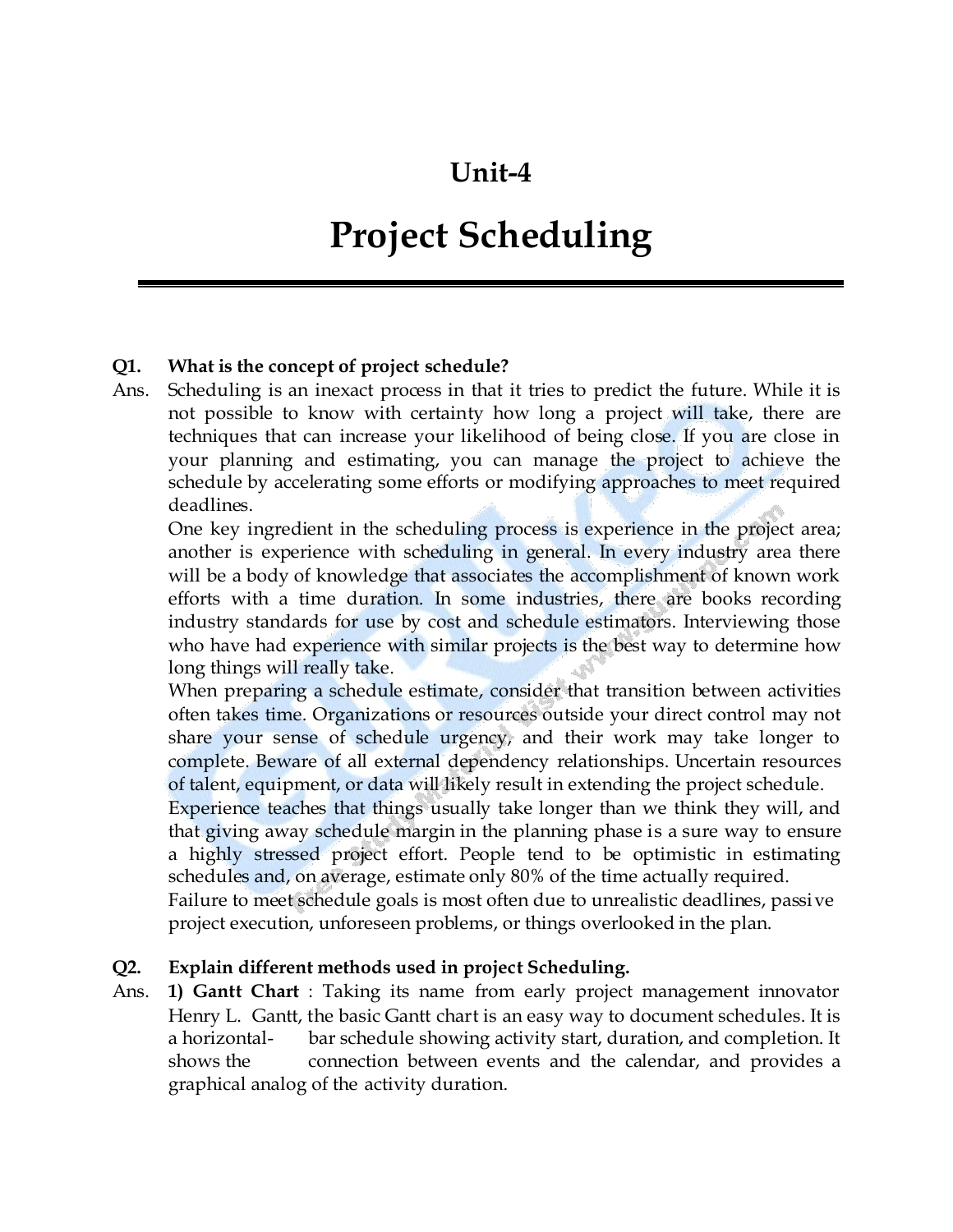The Gantt schedule can illustrate the relationship between work activities having duration, events without duration that indicate a significant completion, and milestones that represent major achievements or decision points. Various annotations can be used to communicate the progress of the project effort compared to the baseline plan, as well to depict in a graphical way areas where there are modified expectations from the baseline plan.

### **2) Resource Leveling**:

Projects will often be confronted by time and organizational constraints that limit their ability to obtain human resources. Sometimes staff can be supplemented through temporary help from technical service agencies. When staffing requirements are identified and constraints are understood, work plans can sometimes be adjusted to fit requirements to available resources.

Resource scheduling is one of the greatest challenges for projects without access to large organizational or job-market resource pools. Project planning should address such issues as redundancy of critical resources, resource capacity, bench strength in vital areas, and contingency plans to handle departures of key<br>personnel.<br>3) Crashing: personnel.

## **3) Crashing:**

Efforts to accelerate a project schedule are commonly grouped under the term "crashing" the schedule. Maybe this term was coined to suggest that there is always some price for driving a project to completion sooner than normal. There are a number of ways to improve the schedule when your boss says, I need it sooner!

1. Add people to the schedule. Additional staff must be added early in a project or they will slow it down while learning the ropes. If you add people, you may also need to add staff for supervision and coordination, so staff are fully applied. 2. Improve productivity and work longer hours. A good team atmosphere with management support can help make this happen. Without positive nourishment of this process, you could lose your team to attrition.

3. Review schedule dependencies and look for opportunities to overlap tasks or make serial tasks concurrent or parallel activities. This requires greater coordination and sometimes involves increased risks which need to be managed carefully.

4. Review the project scope and remove or delay features or functionality from the project critical path.

5. Consider innovative approaches such as a different development methodology, alternative technologies, or out-sourcing options.

**32**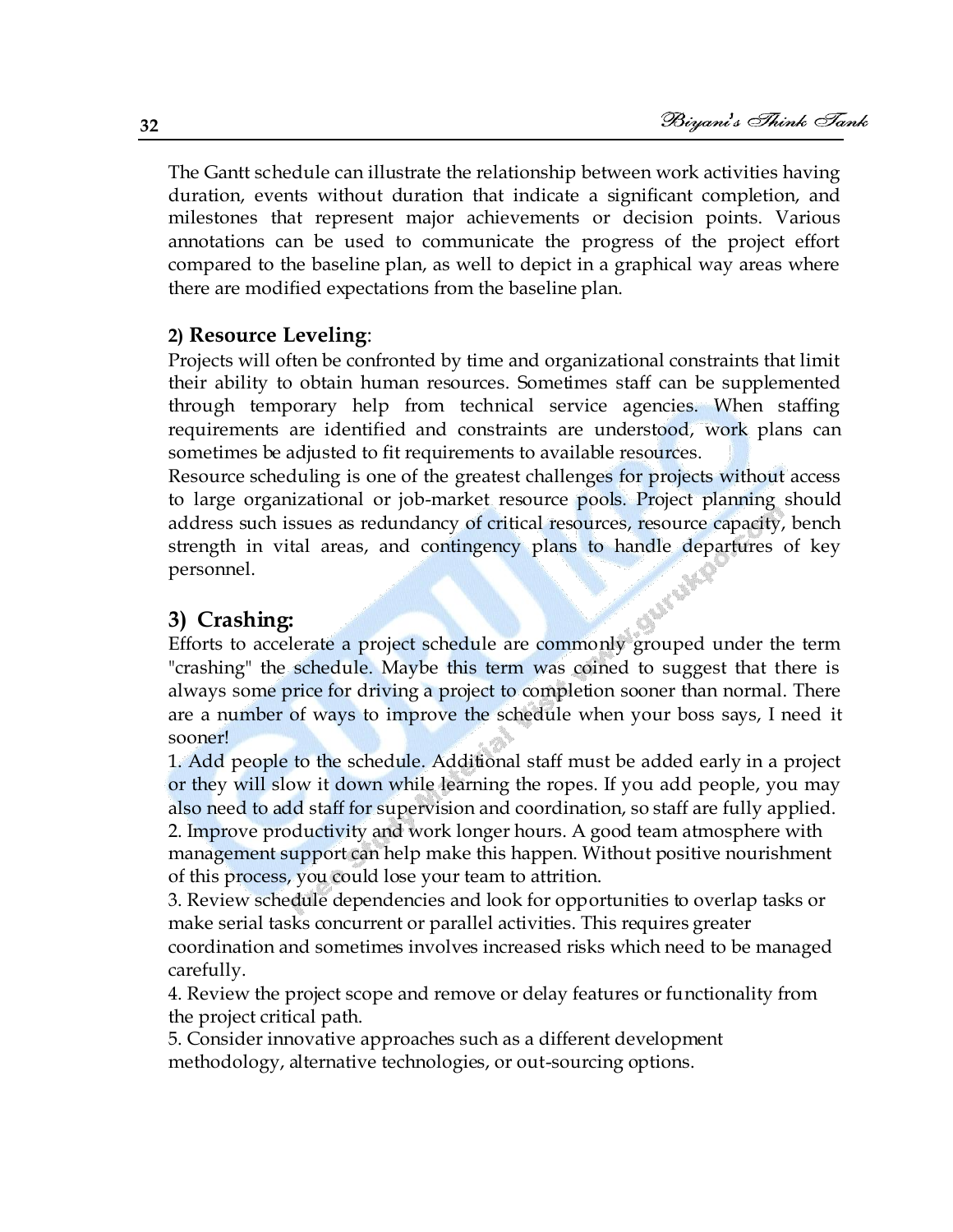### **Q3. What are the benefits of project scheduling?**

### Ans. 1) **Forces detailed thinking and planning**

This is the biggest benefit! Brainstorming with the team on what needs to be done when and by whom can be a very enlightening exercise. A few months ago I was assisting a project manager and his team as they were developing their plan. As we were loading the tasks into the project schedule (again, could have easily been a napkin), I kept asking about predecessors and successors. This would be followed by a long pause as the team members pondered the concept, then discussion and sometimes, additional tasks would surface. About 3/4 of the way through the exercise the project manager stated "So now I see why we should do it this way!"

### **2) Improves communication**

A completed / current version of the schedule keeps all team members "singing from the same page of the hymn book". When the team knows what is supposed to occur when and by whom, this makes managing the rest of the project a little easier. Communicating with management, the customer, and other stakeholders is also much easier with a schedule.

### **3) Provides a goal**

Whether it is the short term goals of tasks for the week, the mid range goals of a deliverable or milestone, or the overall project finish date, this information is all contained within the schedule. And providing you are following the tip of communicating, all team members should be aware of these goals.

### **4) Lets you know when you are off track**

Just like when you take a trip; the schedule is the roadmap that tells you how to get from point A to point Z. There even may be times when you experience potholes or detours, but if you did not have a roadmap, how would you get back on track? Monitoring the baseline or original schedule allows you to know when you get off track. It will tell you just how far off track your project is, and allow you to experiment with what-if scenario's for getting back on track.

### **5) Reduces delivery time**

There are a couple of ways a schedule helps here.

Once your original schedule is complete, you now have the abilitiy to step back and determine what tasks could be started early or completed in parallel with other tasks (Fast Tracking).

Secondly, by tying dates and durations to tasks creates a sense of urgency that might not otherwise be there. Without these dates, a team member may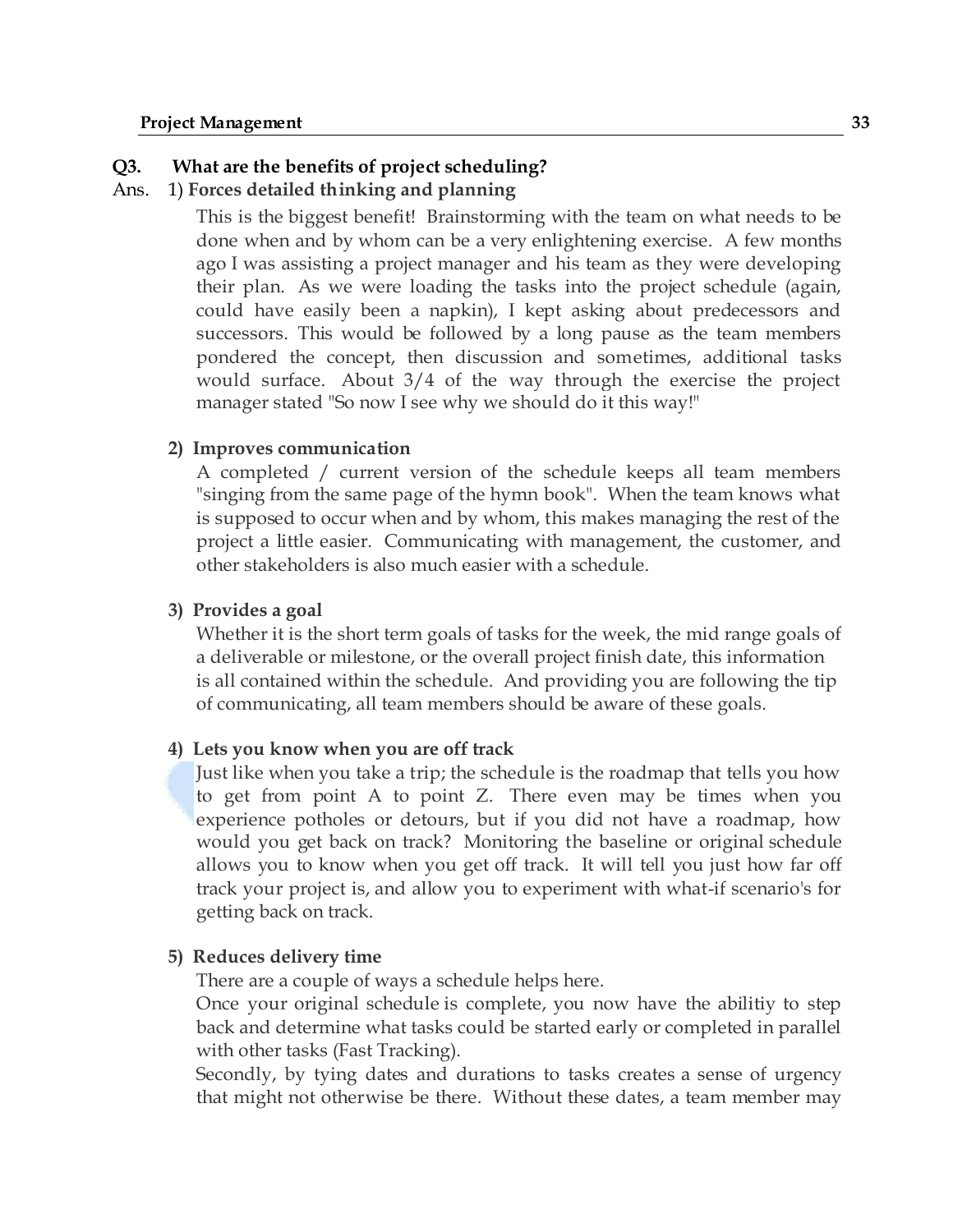postpone working on an activity that could cause a delay in downstream milestones.

### **6) Reduces costs**

You may think that developing and managing a schedule would increase costs. It is more work right? Here are a few examples of how a schedule reduces cost.

Reduces rework - Imagine someone starting to develop the code for a new application without all the requirements.

Eliminates duplicate work - Imagine person A and person B heading off to perform the same task when only person A was assigned.

Return resources sooner - Whether renting a bulldozer, or contracting a team of people, the longer those resources are on the project, the more costly it becomes. A schedule will enable the project manager to return those resources as soon as possible.

### **7) Increases productivity**

By examining the sequence of tasks and the resources assigned, perhaps periods can be found where resources are under-utilized. Assigning them to additional tasks or changing the logic of when the tasks should be performed will make the team more productive.

### **8) See problems early**

Whether it is an issue with a milestone date slipping or resources being overallocated a month from now, having an up-to-date schedule can help you see these problems before they become true issues impacting your project. You can leverage the schedule for what-if scenarios to find a solution or raise the issue to the proper stakeholders well in advance.

### **9) Enables project manager to control the project instead of the project having control of them**

This one is probably debatable by many project managers who currently have a detailed schedule but still find themselves struggling each day just to stay afloat. But imagine where you would be without that plan.

### Q**4. What is project organization Structure?**

Ans. Project organization is a temporary thing. It will only exist from the projects start until its end. All the project team members are coming from different organizations of part of the organization. They will all have a temporary assignment to the project. An organizational structure consists of activities such as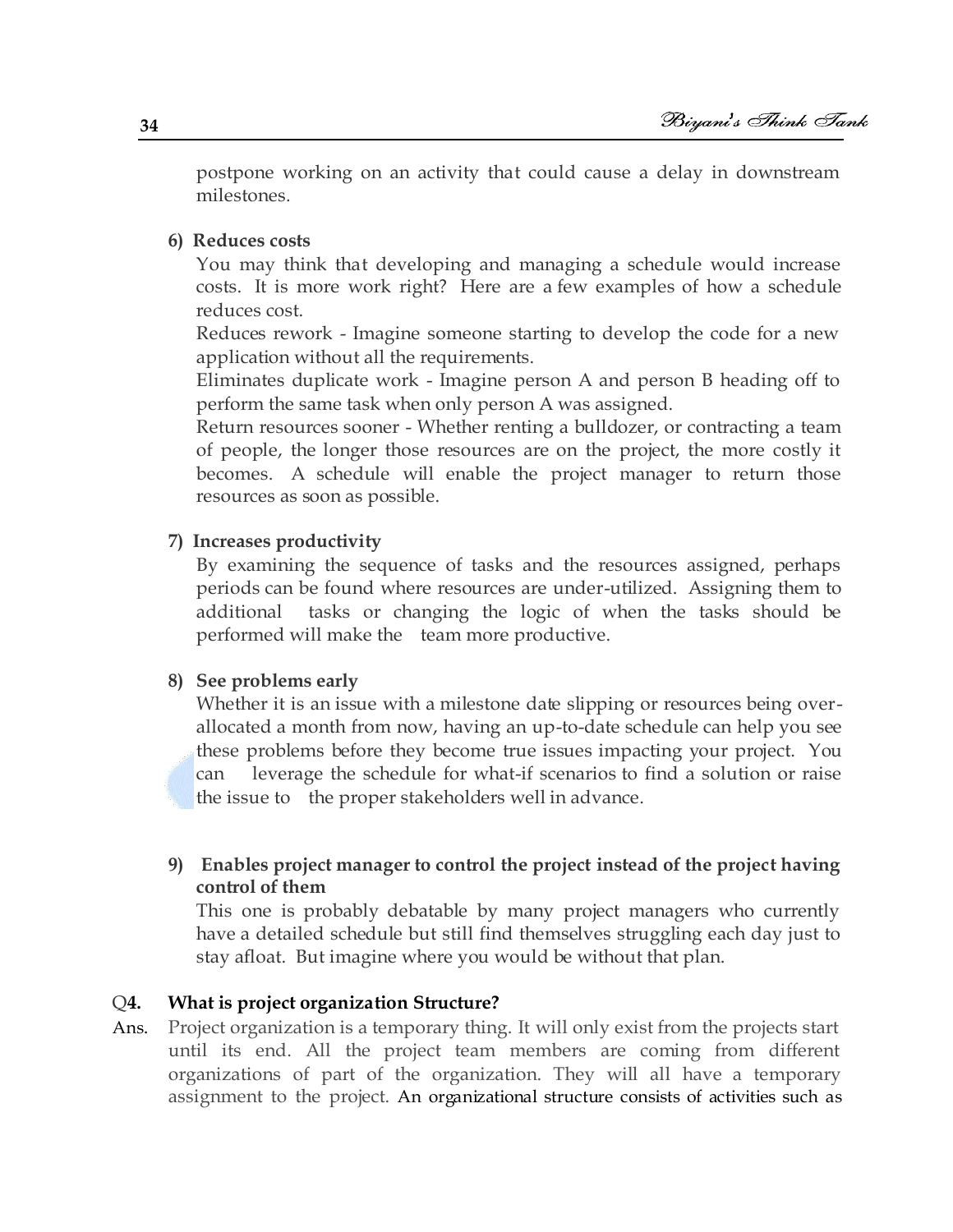### **Project Management 35**

task allocation, coordination and supervision, which are directed towards the achievement of organizational aims. It can also be considered as the viewing glass or perspective through which individuals see their organization and its environment The project organization should be a result from the project strategy, it should be constructed in such a way that the strategy can be implemented within the environment of the project . The project team that does the work should be as small as possible. Small is beautiful, and effective. The project organization can be used to satisfy some wishes of stakeholders to create the much needed winwin situations.

### **Q5 . Explain the different types of project organizational structure?**

**Ans.** Three primary structures have become the foundation for how an organization is run: functional; projectized; and matrix

### **1) Functional Structure**

 A functional organization is the most common type of the three. It works best in small organizations in which the different sections are geographically close together and which provide only a small number of goods and/or services. In a functional structure, the organization is broken into different sections based upon specialty. For example, there may be one area for sales, one for customer service and one for the supervisors who deal with escalated problems. The project manager's role is to ensure smooth execution of processes and projects; however, the functional manager has the most power and makes the final decisions

### **Advantages and Disadvantages of a Functional Structure**

An advantage to the functional structure is the role of the functional manager, which means there's only one boss. This reduces or prevents conflicts of interest and makes it easier to manage specialists. A disadvantage of this type of structure is that the project manager has limited authority and a limited career path.

### **2) Projectized Structure**

In a projectized structure, all the work is looked at as a project. The project manager has complete control, unlike in the functional structure, and all team members report directly to the project manager. Sometimes these team members are permanent, and sometimes they are hired as temporary workers to help with the project until its completion. If the organization takes on a large project, it will have all the necessary resources available to sustain the project and will act as a small, self-contained company.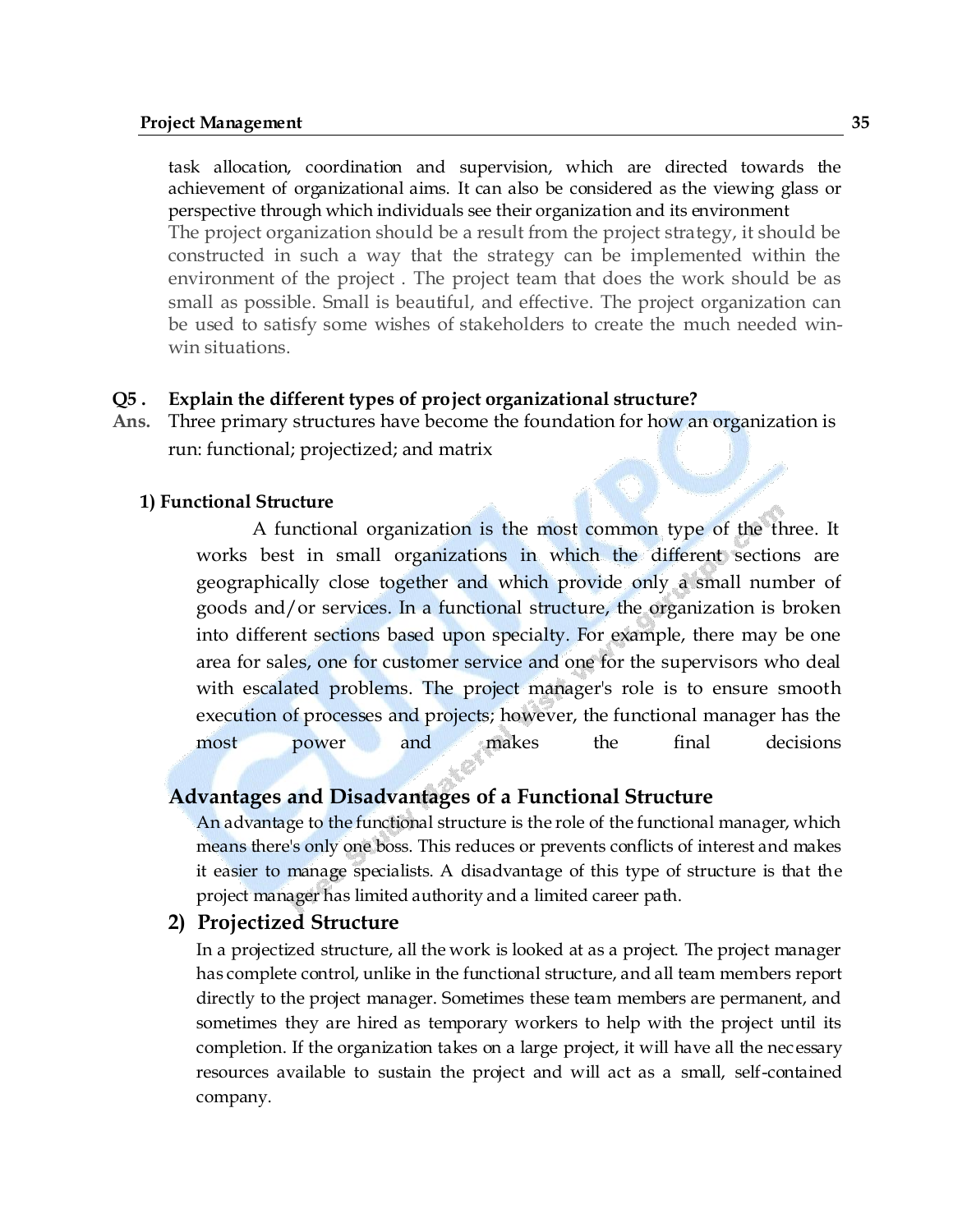### **Advantages and Disadvantages of a Projectized Structure**

 Advantages to the projectized structure include the project manager's opportunity for career progression. In addition, because good communication exists within the project work, the team members tend to be more committed to, and excel in, their responsibilities. The disadvantage of a projectized structure is that, because the team breaks up and disperses after the completion of the project, there are no long-term goals or sense of job security for the rest of the workers. Another disadvantage is that the organization has to essentially clone the same resources for each project (project manager, work area, administrator).

### **3) Matrix Structure**

The matrix structure combines both the functional and projectized structures. Each team member has two bosses; they report both to the functional manager and the project manager. If the matrix is strong, the power resides more with the project manager. If the matrix is weak, the power resides more with the functional manager. The key is to find a balance in which the power is shared equally. Because of its complexity, this type of structure can lead to problems if it is not used carefully and properly. Good communication is essential for success.

### **Advantages and Disadvantages of Matrix Structure**

 An advantage to the matrix structure lies in the efficient use of resources because of ease of access. This structure also demonstrates efficient communication both vertically and horizontally. Because of this, once the projects have ended, the team members are likely to receive a job elsewhere in the organization. A disadvantage of the matrix structure is complexity, which can be difficult to manage. For example, if the functional manager and the project manager do not communicate well, the team members can be caught in the middle, causing confusion.

### **Q6. Explain responsibility matrix for a project.**

Ans. The purpose of the responsibility matrix is to identify early on which departmental roles or individuals will be assigned to complete certain categories of activities. Next, define the extent of responsibility and and the relationships among groups. Complete this matrix in the early planning stages before your commit to more detailed resourcing or scheduling.

For complicated scenarios involving many people, it can be helpful to have a Responsibility Matrix. This helps set expectations and ensures people know what is expected from them. For instance, you need to know whether the members of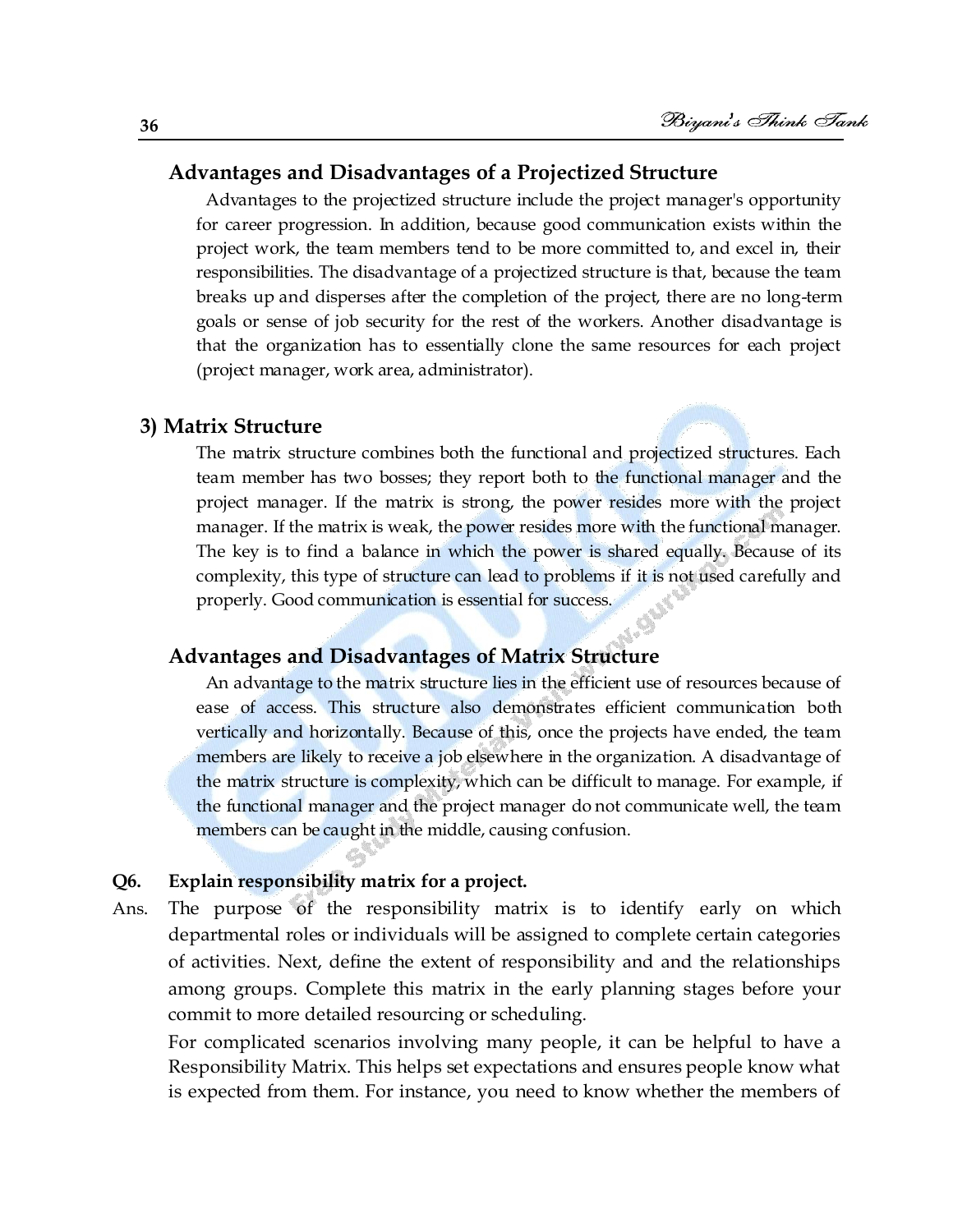the Steering Committee need to approve the Business Requirements document. The matrix can lay it all out.

On the matrix, the different roles appear as columns, with the deliverables listed as rows. If you know who the people are that are filling each role, you can place the actual names on the matrix. Then, use the intersecting points to describe each role's (or person's) responsibility for each deliverable. A simple matrix follows.

|                                 | Project<br>Sponsor | Project<br><b>Director</b> | Project<br>Manager | <b>Project Team</b> | <b>Steering</b><br>Committee |
|---------------------------------|--------------------|----------------------------|--------------------|---------------------|------------------------------|
| <b>Project Definition</b>       | A                  |                            |                    |                     |                              |
| Communication<br>Plan           | А                  |                            |                    |                     |                              |
| <b>Business</b><br>Requirements |                    |                            |                    |                     |                              |
| <b>Status Reports</b>           |                    |                            |                    | R                   |                              |

The letters are interpreted as follows:

- *A* means that the person (or role) approves the deliverable.
- *R* means that the person (or role) reviews the deliverable.
- *C* means that the person (or role) creates the deliverable. (Usually there is only one person who is responsible for creating a deliverable, although many people may provide input.)

In the table above, the Project Definition document is created by the project manager; reviewed by the project team and approved by the project sponsor, project director and the steering committee. The Business Requirements are created by the project team; reviewed by the project manager and the project director; and approved by the project sponsor and steering committee.

### **Q7 Explain the causes of project failure**.

- Ans. There are various causes of project failure
	- 1. Lack of clear links between the project and the organisation's key strategic priorities,including agreed measures of success.
	- 2. Lack of clear senior management and Ministerial ownership and leadership.
	- 3. Lack of effective engagement with stakeholders.
	- 4. Lack of skills and proven approach to project management and risk management.
	- 5. Too little attention to breaking development and implementation into manageable steps.
	- 6. Evaluation of proposals driven by initial price rather than long-term value for money

7. Lack of understanding of, and contact with the supply industry at senior levels in the organisation.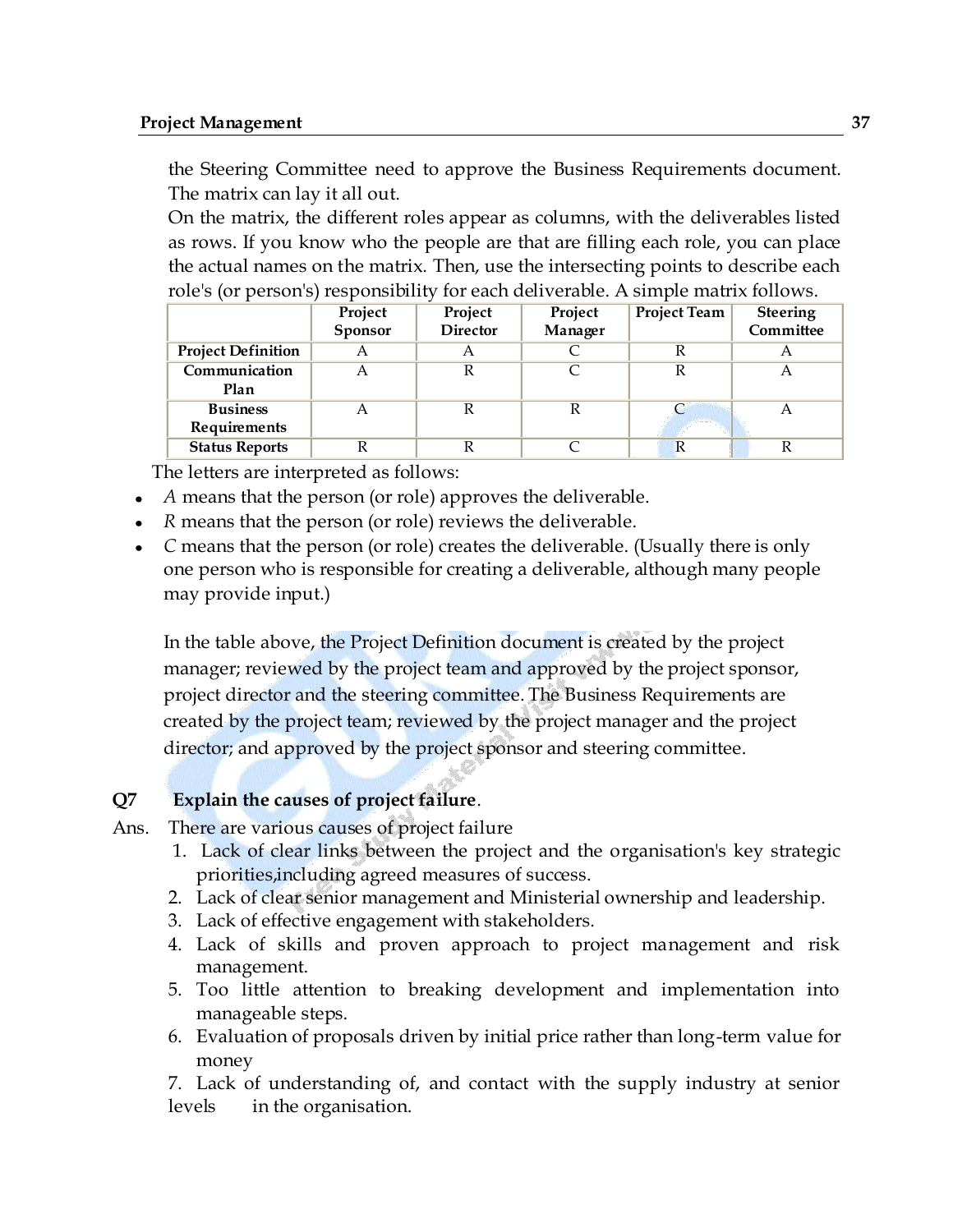8. Lack of effective project team integration between clients, the supplier team and the supply chain.

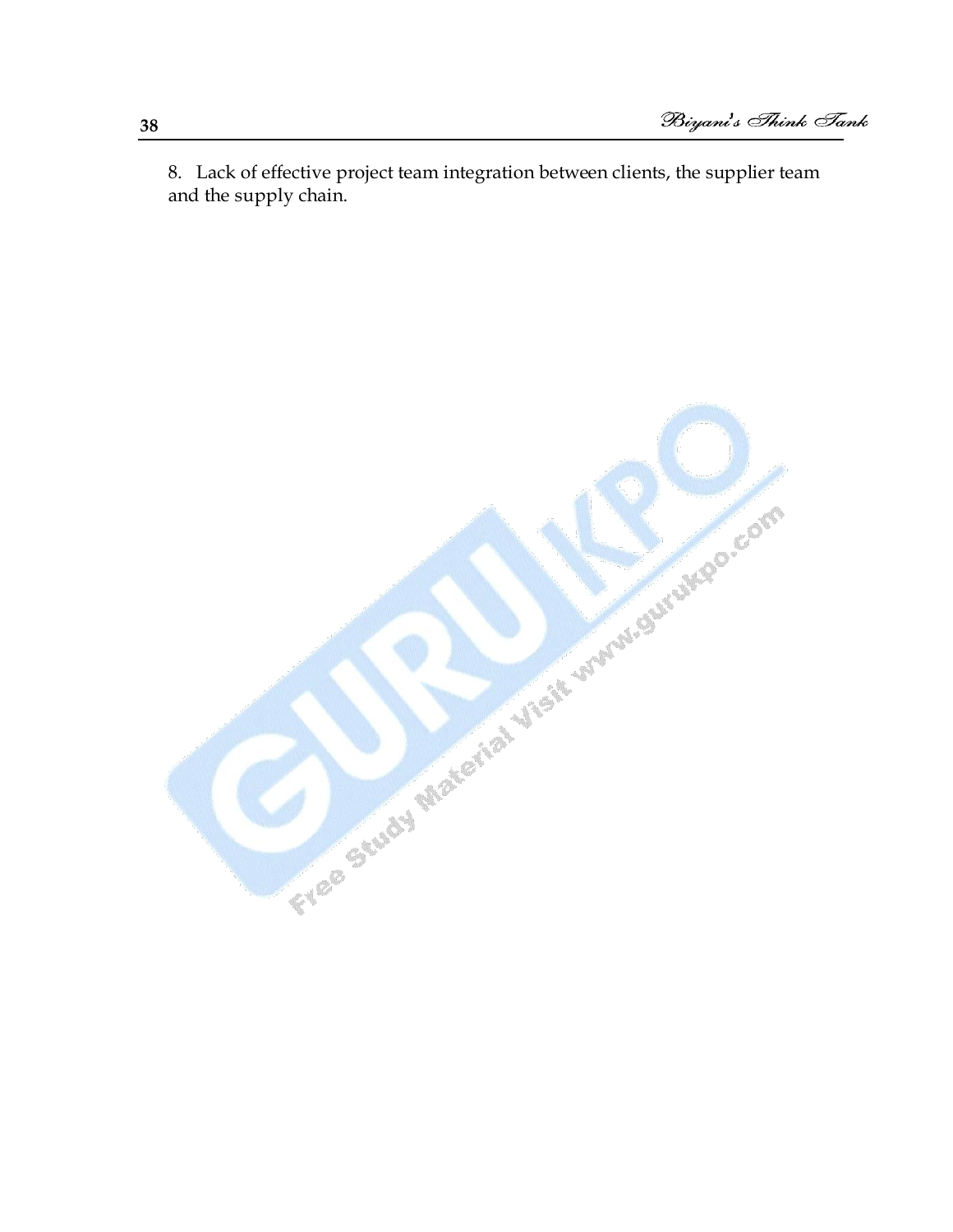# **Unit-5**

# **PERT,CPM And Network Techniques**

### **Q1. Explain the concept of network technique.**

**Ans.** Network Techniques helps managers to plan when to start various tasks to allocate resources so that the task can be carried out within schedule. The network diagram may be defined as a graphical representation of the

projects activities showing the planned sequence of work. There are various terminology which is used in nework Technique

- 1) Event or Node: An event is a specific instant of time which marks the start and end of the activity.
- 2) Dummy Activity: it is hat activity which is accomplished in zero time and no consuming resources. WAN. OU

### **Q2. Explain CPM Technique in network technique.**

**Ans.** CPM - Critical Path Method

DuPont developed a **Critical Path Method** (CPM) designed to address the challenge of shutting down chemical plants for maintenance and then restarting the plants once the maintenance had been completed.

Complex project, like the above example, require a series of activities, some of which must be performed sequentially and others that can be performed in parallel with other activities. This collection of series and parallel tasks can be modeled as a network.

CPM models the activities and events of a project as a network. Activities are shown as nodes on the network and events that signify the beginning or ending of activities are shown as arcs or lines between the nodes

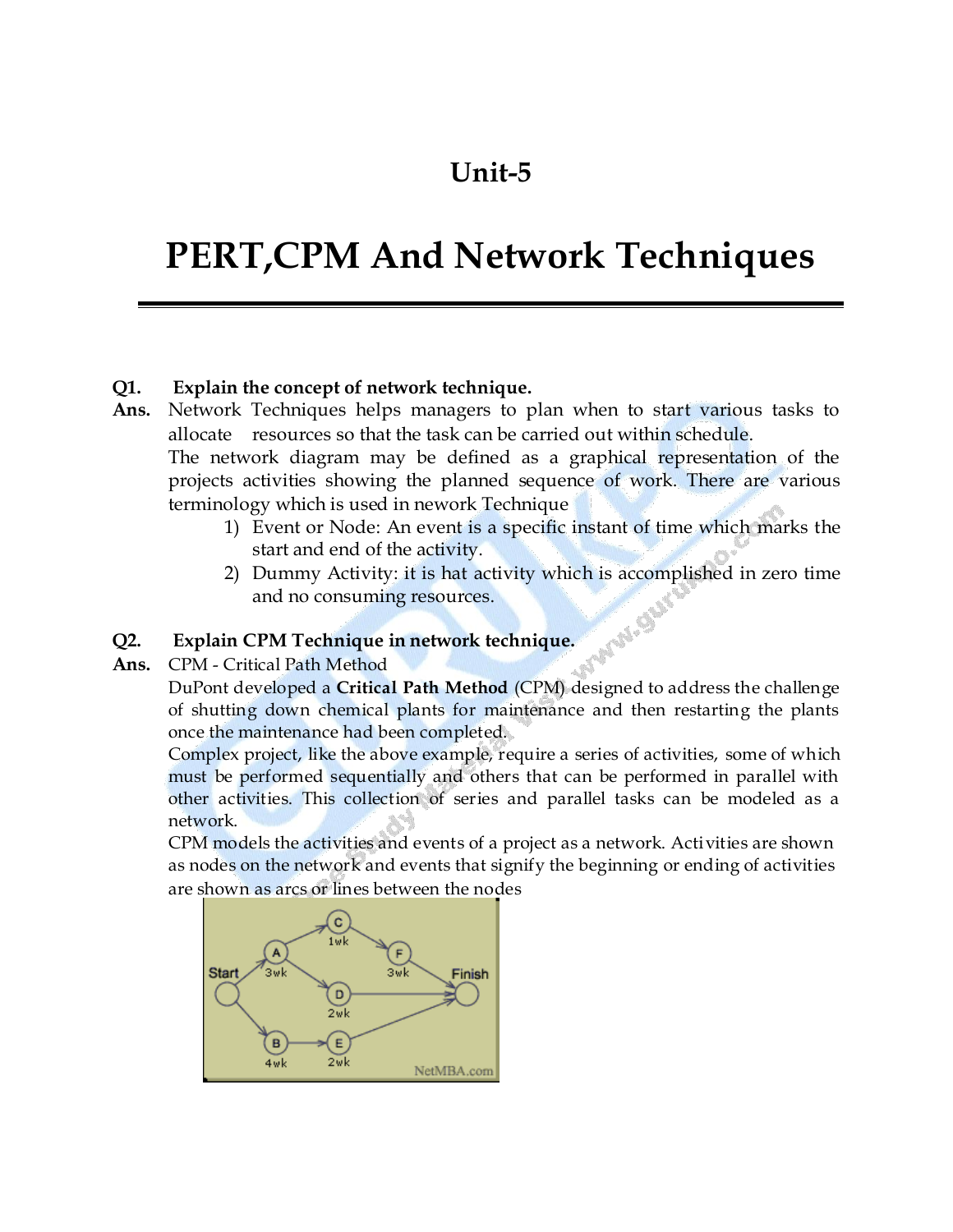|                                 | <b>Normal</b>  |              | Crash          |           |
|---------------------------------|----------------|--------------|----------------|-----------|
| Activity                        | Time (Weeks)   | Cost(Rs.)    | Time (Weeks)   | Cost(Rs.) |
| $1 - 2$                         | 3              | 300          | $\overline{2}$ | 400       |
| $2 - 3$                         | 3              | 30           | 3              | 30        |
| $3 - 4$                         | 7              | 420          | 5              | 580       |
| $2 - 5$                         | 9              | 720          | 7              | 810       |
| $3 - 5$                         | 5              | 250          | $\overline{4}$ | 300       |
| $4 - 5$                         | $\overline{0}$ | $\mathbf{0}$ | $\mathbf{0}$   | $\Omega$  |
| $5 - 6$                         | 6              | 320          | $\overline{4}$ | 410       |
| $6 - 7$                         | $\overline{4}$ | 400          | 3              | 470       |
| $6 - 8$                         | 13             | 780          | 10             | 900       |
| $7 - 8$                         | $10\,$         | 1,000        | 9              | 1,200     |
| direct cost is Rs. 50 per week. |                |              | Salder         |           |

## **Q3. The following table gives data on normal time, and cost and crash time and cost for a project.**

Indirect cost is Rs. 50 per week.

- (a) Draw the network diagram for the project and identify the critical path.
- (b) What are the normal project duration and associated cost?
- (c) Find out the total float associated with each activity.
- (d) Crash the relevant activities systematically and determine the optimal project completion time and cost.<br>
ution : completion time and cost.

### **Solution :**

The network for normal activity times indicates a project completion time of 32 weeks with the critical path:  $1 - 2 - 5 - 6 - 7 - 8$ , as shown below:

Network Diagram (1)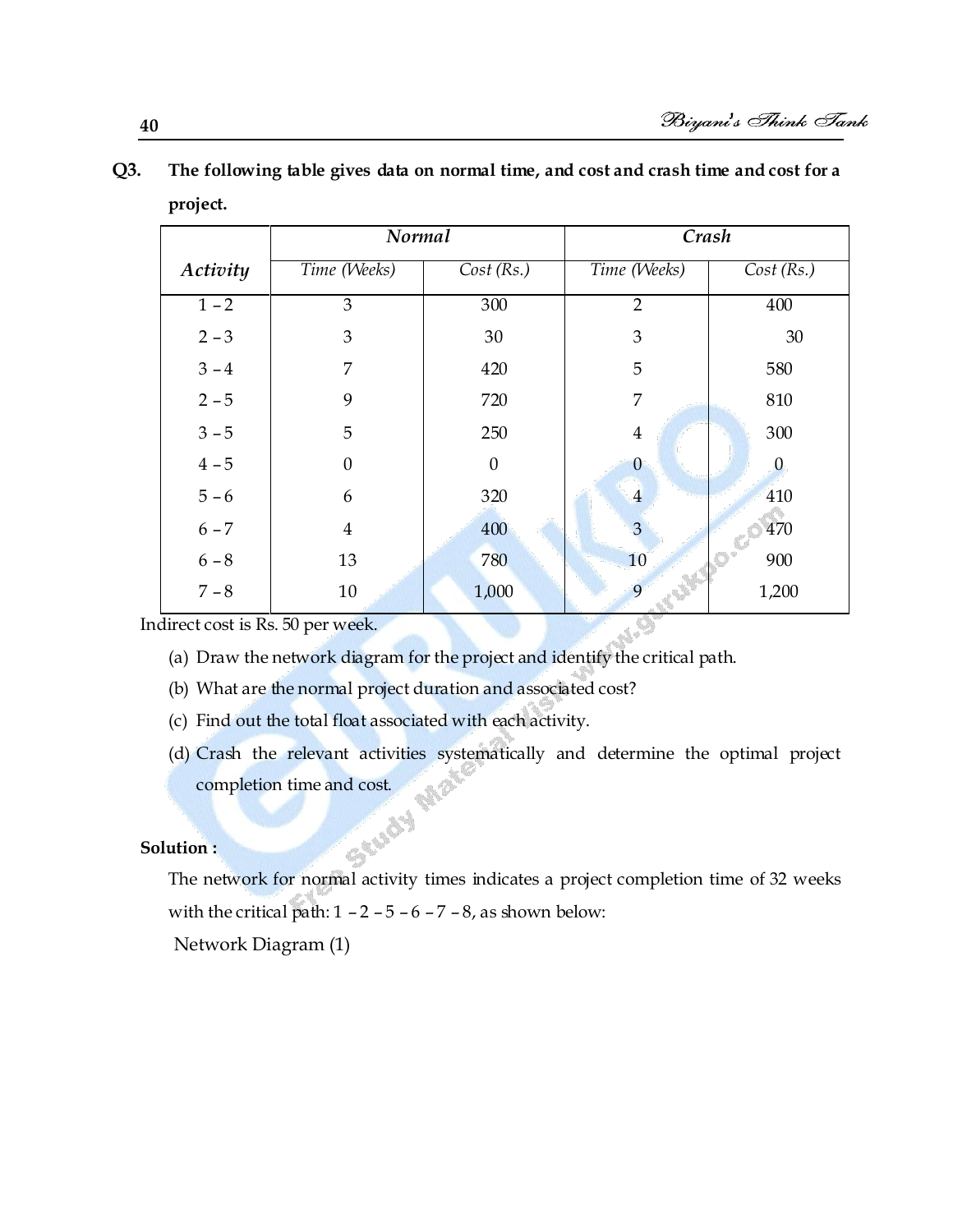

(a) Normal project duration is 32 weeks and the associated cost is as follows:<br>Total Cost = Direct normal cost + Indirect cost for 32 weeks<br>=  $4,220 + 50 \times 32 = \text{Re } 5,920$ 

Total Cost = Direct normal cost + Indirect cost for 32 weeks

 $= 4,220 + 50 \times 32 = \text{Rs.} 5,820$ 

(b) Calculations for total float associated with each activity are shown in following table:

|          | Total Float          | (c) |
|----------|----------------------|-----|
| Activity | $(L_i - E_i) - t_i$  |     |
| $1 - 2$  | $(3-0) - 10 = 0$     |     |
| $2 - 3$  | $(7-3) - 7 = 1$      |     |
| $2 - 4$  | $(12-3) - 7 = 2$     |     |
| $2 - 5$  | $(12-3) - 9 = 0$     |     |
| $3 - 5$  | $(12-6) - 5 = 1$     |     |
| $4 - 5$  | $(12-10)-0=2$        |     |
| $5 - 6$  | $(18 - 12) - 6 = 0$  |     |
| $6 - 7$  | $(22 - 18) - 4 = 0$  |     |
| $6 - 8$  | $(32 - 18) - 13 = 1$ |     |
| $7 - 8$  | $(32-22) - 10 = 0$   |     |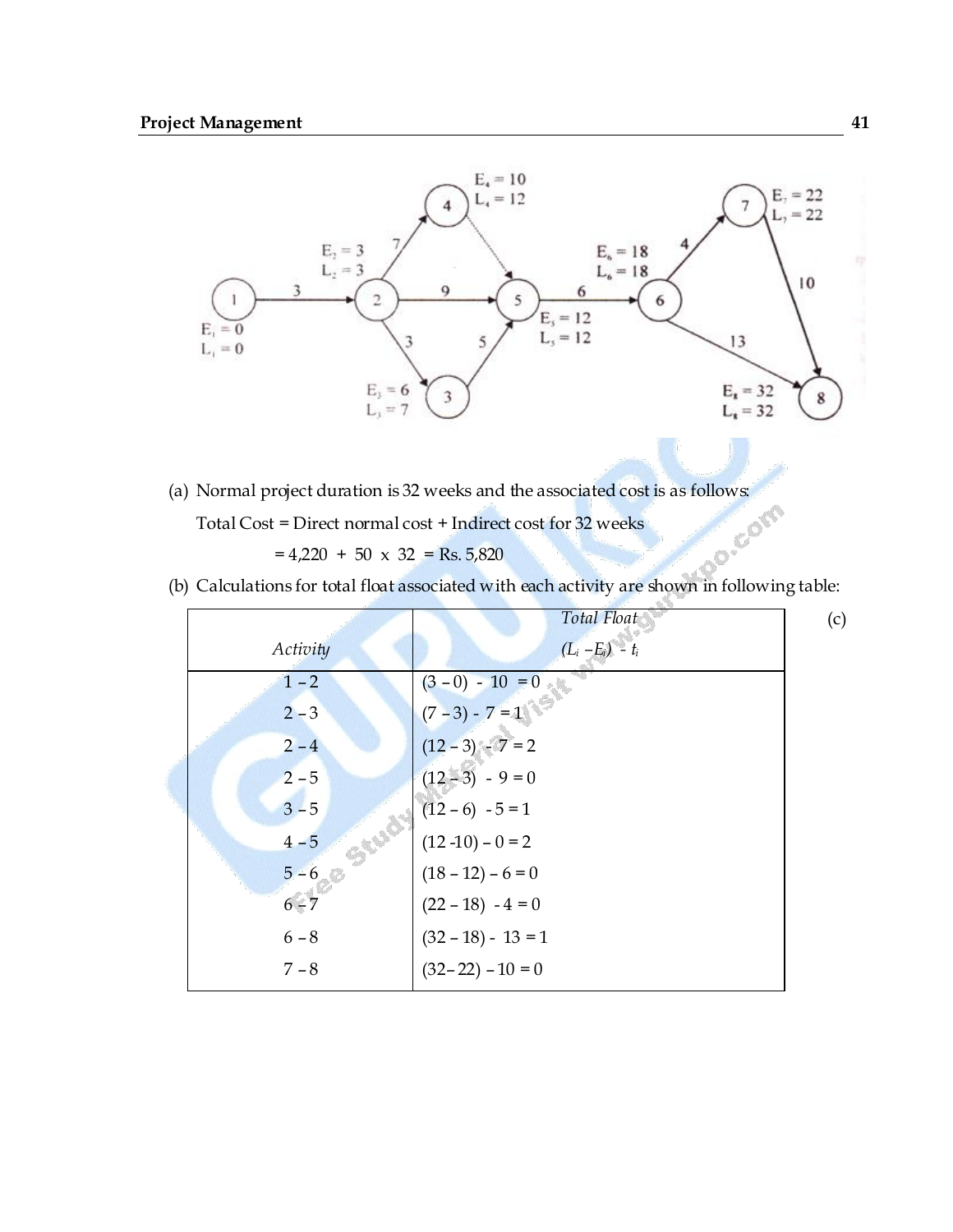| Critical Activity | Crash Cost per Week (Rs.)     |
|-------------------|-------------------------------|
| $1 - 2$           | $400 - 300 / 3 - 2 = 100$     |
| $2 - 5$           | $810 - 720 / 9 - 7 = 45$      |
| $5 - 6$           | $410 \times 320 / 6 - 4 = 45$ |
| $6 - 7$           | $470 - 400 / 4 - 3 = 70$      |
| 7 - 8             | $1200 - 1000 / 10 - 9 = 200$  |

(d) For Critical activities, crash cost-slope is given in the following table:

The minimum value of crash cost per week is for activity  $(2 - 5)$  and  $(5 - 6)$ . Hence, crashing activity (2 – 5) by 2 from 6 weeks to 7 weeks, But the time should be reduced by I week only otherwise another path  $1 - 2 - 3 - 5 - 6 - 7 - 8$  become a parallel path. Network Digram (2) shown on next page is developed when it is observed that new project time is 31 weeks and the critical paths are  $1 - 2 - 5 - 6 - 7 - 8$  and  $1 \quad 2 \quad 3$ 5 6 7 8.

With crashing of activity  $(2 - 5)$ , the new total cost involved can be calculated as follows: New total cost = Total direct normal cost + Increased direct cost due to crashing of activity  $(2 - 5)$  + indirect cost for 31 weeks

 $= (4,220 + 1 \times 45) + (31 \times 50) = 4,265 + 1,550 = \text{Rs. } 5,815$ 

Now with respect to Network Diagram (2) given on next page, the new possibilities for crashing in the critical paths are listed in the table given below:

| <b>Critical Activity</b> | Crashed Cost Per Week (Rs.)         |
|--------------------------|-------------------------------------|
| $1 - 2$                  | 100                                 |
| $2 - 5$                  | X (Crashed)                         |
| $2 - 3$                  | (No crashing is needed)<br>$\theta$ |
| $3 - 5$                  | 50                                  |
| $5 - 6$                  | 45                                  |
| $6 - 7$                  | 70                                  |
| $7 - 8$                  | 200                                 |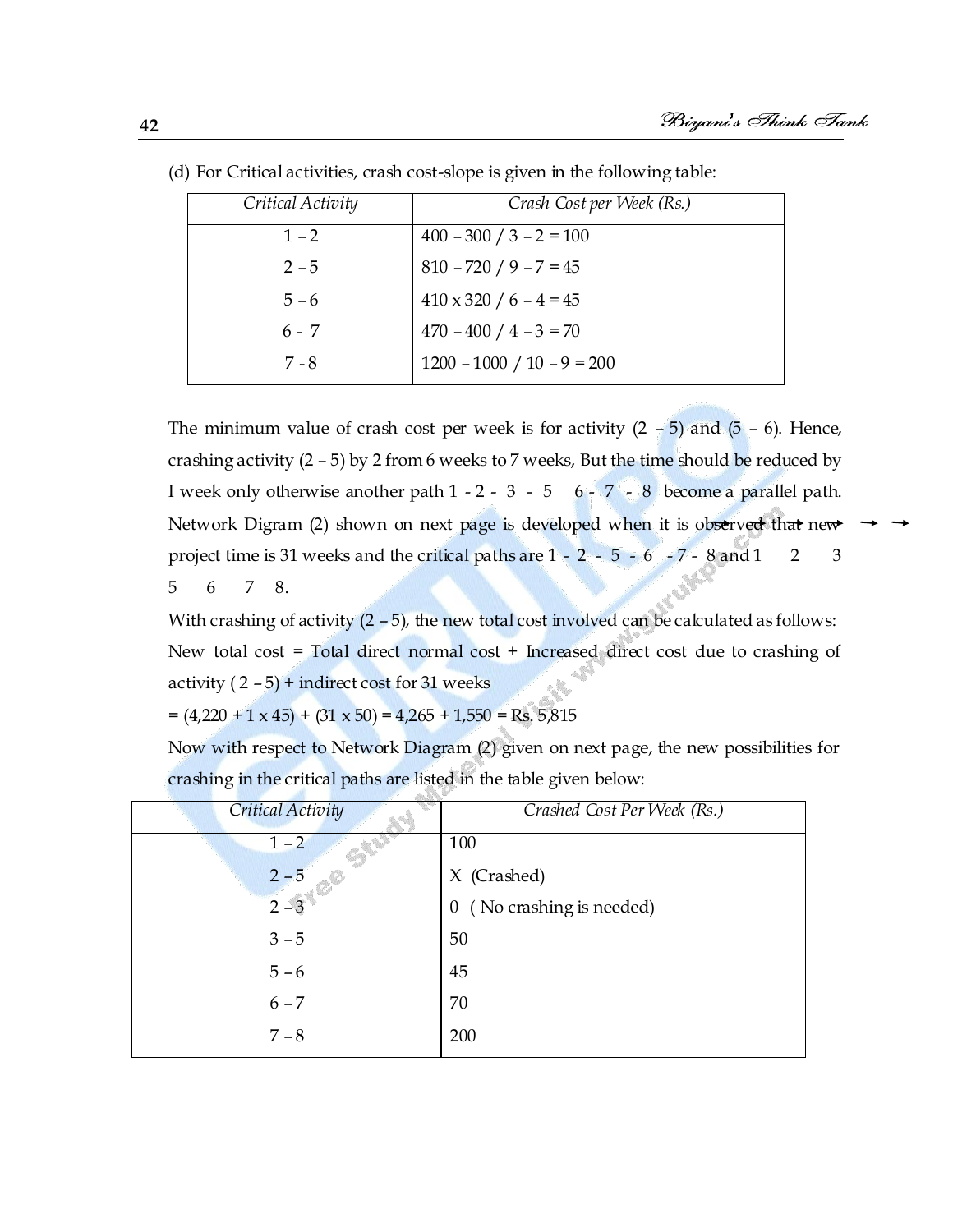

The minimum value of crashed cost slope is for activity  $(5 - 6)$ . Hence, crashing it by 2 weeks from 6 weeks to 4 weeks. The New network Diagram (2) will now look like Network Diagram (3) as shown below:



It may be noted in Network Diagram (3) that both the critical paths shown in Network Diagram (2) remain unchanged because activity  $(5 - 6)$  is common between critical paths shown in Network Diagram (2) But with this crashing of activity 5 – 6 by 2 weeks, the new cost involved is:

New total cost = Total direct normal cost + Increased direct cost due to crashing of  $(5 - 6)$ + Indirect cost for 29 weeks

 $=(4,220 + 1 \times 45 + 2 \times 45) + 29 \times 50 = \text{Rs. } 5,805$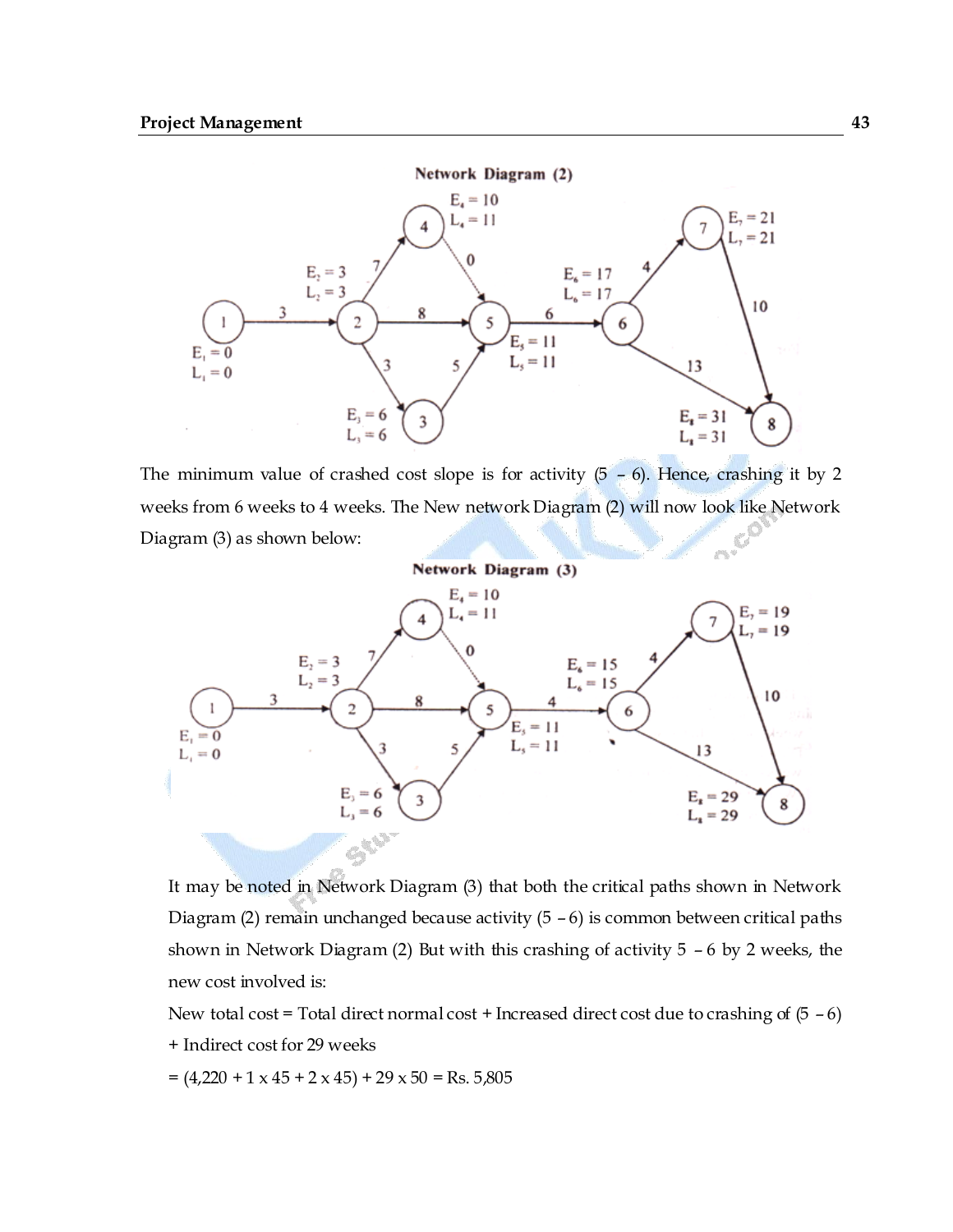| Critical Activity | Crashed Cost per Week (Rs.) |
|-------------------|-----------------------------|
| $1 - 2$           | 100                         |
| $2 - 3$           | 0 (No Crashing is needed)   |
| $2 - 5$           | X (Crashed)                 |
| $5 - 6$           | X (Crashed)                 |
| $6 - 7$           | 70                          |
| $7 - 8$           | 200                         |

With respect to Network Diagram (3) given in above, the new possibilities for crashing in the critical paths are listed in the table given below:

The further crashing of  $(6 - 7)$  activity time from 4 weeks to 3 weeks will result in increased direct cost than the gain due to reduction in project time. Hence, here we must stop further crashing. The optimal project duration is 29 weeks with associated cost of Rs. 5,805 as show in the table given below: *Direct Cost (Rs.) Indirect Cost* 

### **Crashing Schedule of the project**

| Project  | Crashing         | Direct Cost (Rs.) |                               | <b>Indirect Cost</b> | Total                  |       |  |  |  |
|----------|------------------|-------------------|-------------------------------|----------------------|------------------------|-------|--|--|--|
| Duration | Activity         | Normal            | Crashing                      | Total                | (Rs.)                  | Cost  |  |  |  |
| (Weeks)  | <b>And Weeks</b> |                   |                               |                      |                        | (Rs.) |  |  |  |
| 32       |                  | 4,220             |                               | 4,220                | $32 \times 50 = 1,600$ | 5,820 |  |  |  |
| 31       | $2 - 5(1)$       | 4,220             | $1 \times 45 = 45$            | 4,265                | $31 \times 50 = 1,550$ | 5,815 |  |  |  |
| 29       | $5 - 6(2)$       | 4,220             | $45 \times 2 \times 45 = 135$ | 4,355                | $29 \times 50 = 1,450$ | 5,805 |  |  |  |
| 28       | $6 - 7(1)$       | 4,220             | $135 + 1 \times 70 = 205$     | 4,425                | $28 \times 50 = 1,400$ | 5,825 |  |  |  |
|          |                  |                   |                               |                      |                        |       |  |  |  |

### *Q4. What are the various steps in CPM Method to allocate minimum time to complete the project?*

### *Ans. Steps in CPM Project Planning*

- 1. Specify the individual activities.
- 2. Determine the sequence of those activities.
- 3. Draw a network diagram.
- 4. Estimate the completion time for each activity.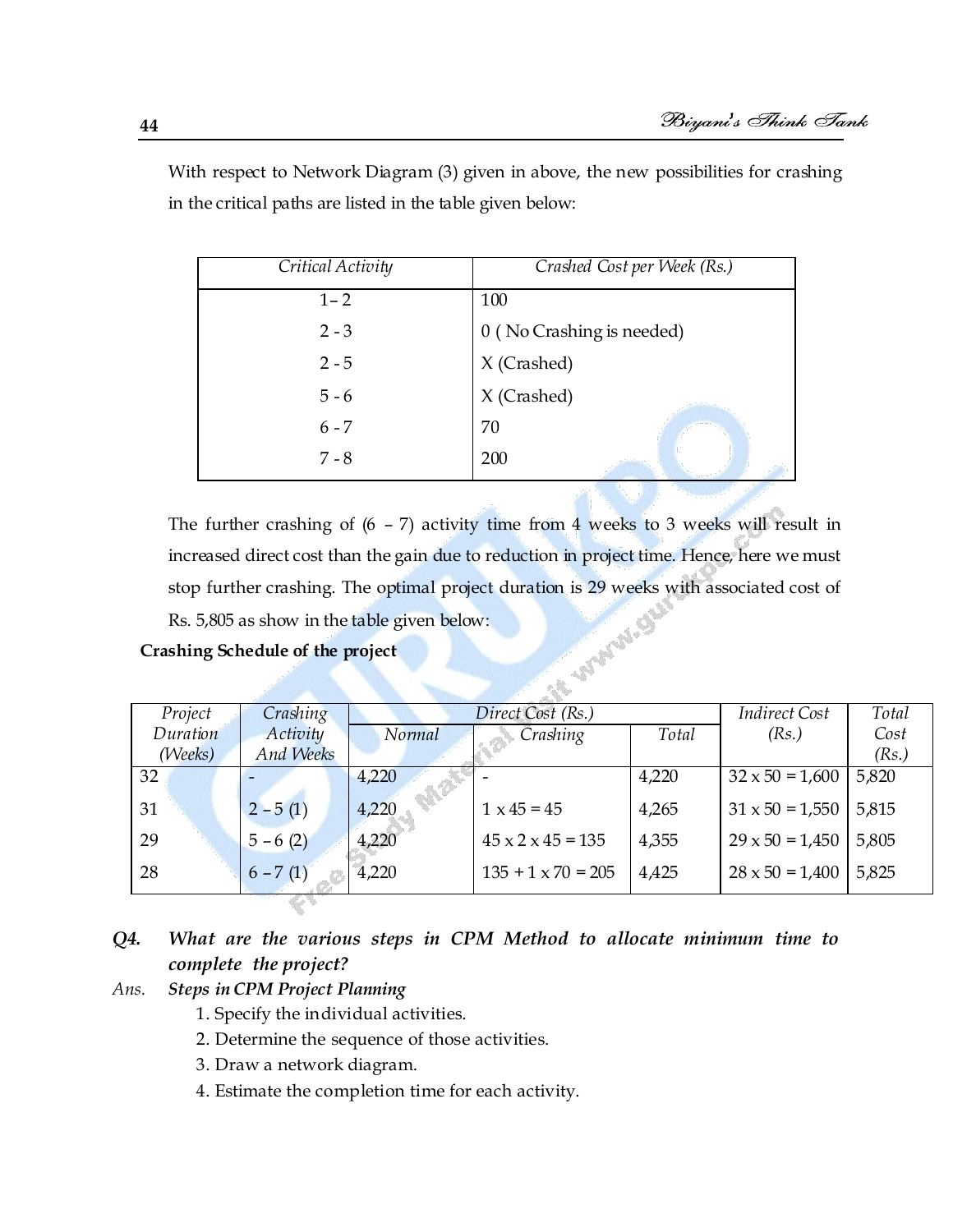- 5. Identify the critical path (longest path through the network)
- 6. Update the CPM diagram as the project progresses

### **Q5. What are the Benefits and limitations of CPM Method?**

### **Ans. CPM Benefits**

- Provides a graphical view of the project.
- Predicts the time required to complete the project.
- Shows which activities are critical to maintaining the schedule and which are not.

### *CPM Limitations*

While CPM is easy to understand and use, it does not consider the time variations that can have a great impact on the completion time of a complex project. CPM was developed for complex but fairly routine projects with minimum uncertainty in the project completion times. For less routine projects there is more uncertainty in the completion times, and this uncertainty limits its usefulness. **CONSIDERATION** 

### **Q6. Explain about PERT Technique in network analysis**.

**Ans.** The Program Evaluation and Review Technique (PERT) is a network model that allows for randomness in activity completion times. PERT was developed in the late 1950's for the U.S. Navy's Polaris project having thousands of contractors. It has the potential to reduce both the time and cost required to complete a project.

### *The Network Diagram*

In a project, an activity is a task that must be performed and an event is a milestone *markingthe completion of one or more activities. Before an activity can begin, all of its predecessor activities must be completed. Project network models represent activities and milestones by arcs and nodes. PERT is typically represented as an activity on arc network, in which the* activities are represented on the lines and milestones on the *nodes.*



There are three times have to be calculated: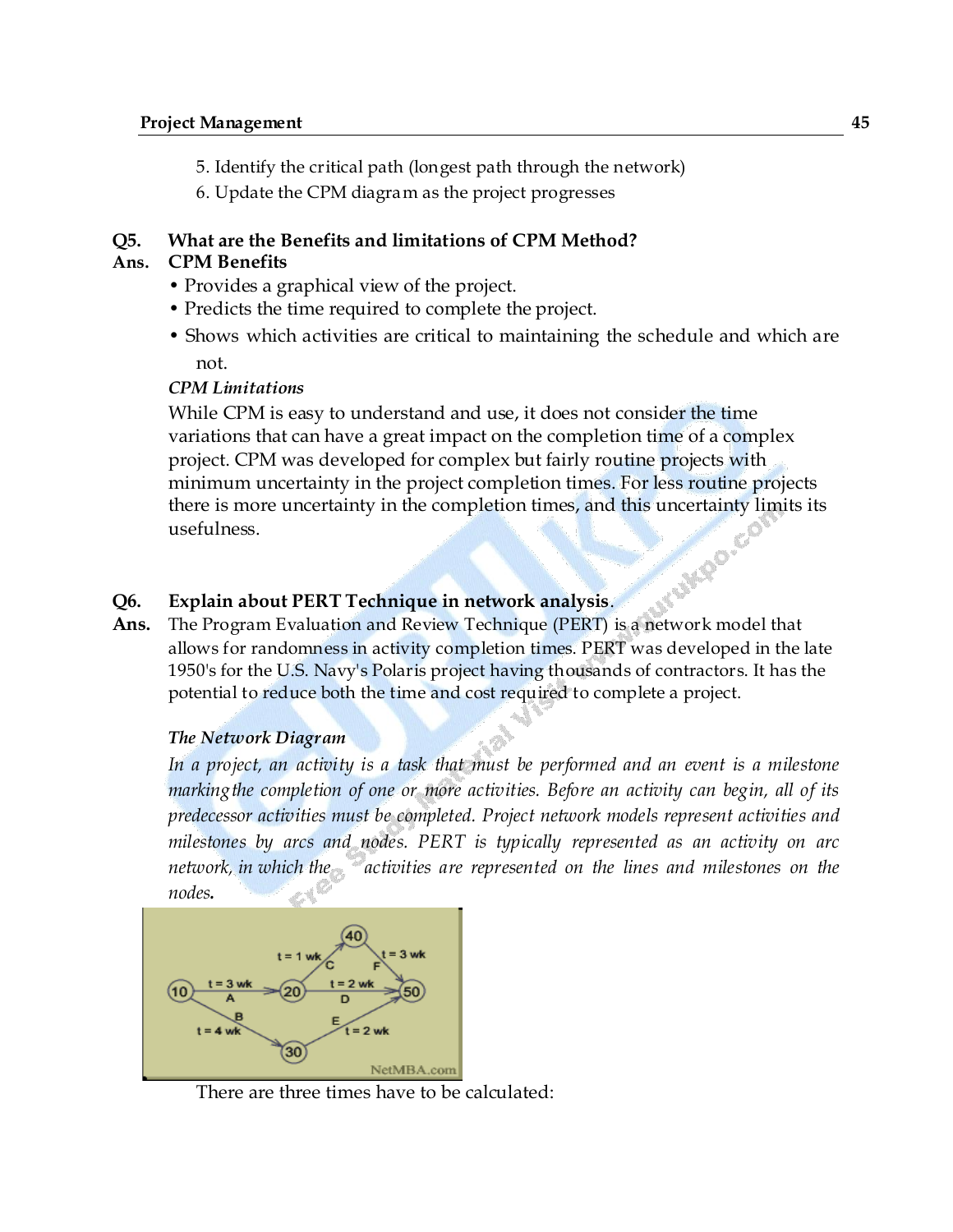- 1) Most likely times
- 2) Optimistic times
- 3) Pessimistic time

### **Q7. Explain various steps in PERT Technique.**

*Ans. Steps in the PERT Planning Process* 

PERT planning involves the following steps:

- 1. Identify the specific activities and milestones.
- 2. Determine the proper sequence of the activities.
- 3. Construct a network diagram.
- 4. Estimate the time required for each activity.
- 5. Determine the critical path.
- 6. Update the PERT chart as the project progresses.

### *Q8. Explain about Estimated times in PERT Technique.*

```
Ans. Estimate activity times
```
Weeks are a commonly used unit of time for activity completion, but any consistent unit of time can be used.

A distinguishing feature of PERT is its ability to deal with uncertainty in activity completion times. For each activity, the model usually includes three time estimates:

• **Optimistic time (OT***)* - generally the shortest time in which the activity can be completed.

**• Most likely time (MT***)* - the completion time having the highest probability. This is different from expected time. Seasoned managers have an amazing way of estimating very close to actual data from prior estimation errors.

• **Pessimistic time (PT)** - the longest time that an activity might require.

The expected time for each activity can be approximated using the following weighted average:

Expected time =  $(OT + 4 \times MT + PT) / 6$ 

This expected time might be displayed on the network diagram. Variance for each activity is given by:

$$
[(PT - OT) / 6]^2
$$

### *Q9. What are the banafits and limitations of PERT Technique?*

### *Ans. Benefits of PERT*

PERT is useful because it provides the following information:

- Expected project completion time.
- Probability of completion before a specified date.
- The critical path activities that directly impact the completion time.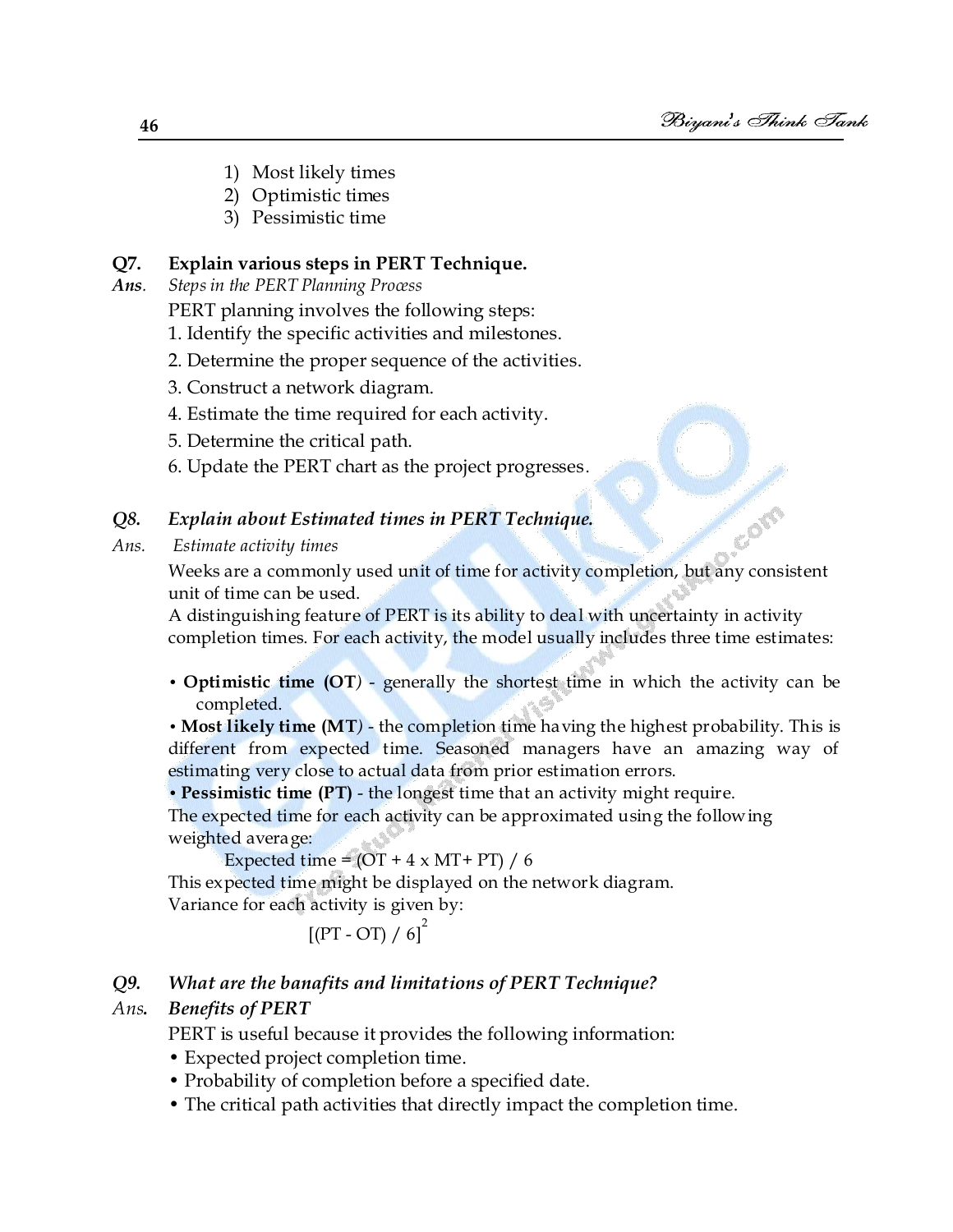- The activities that have slack time and that can lend resources to critical path activities.
- Activities start and end dates.

### *Limitations of PERT*

The following are some of PERT's limitations:

The activity time estimates are somewhat subjective and depend on judgment. In cases where there is little experience in performing an activity, the numbers may be only a guess. In other cases, if the person or group performing the activity estimates the time there may be bias in the estimate.

Free Study Material Visit www.surukdo.com

The underestimation of the project completion time due to alternate paths becoming critical is perhaps the most serious .